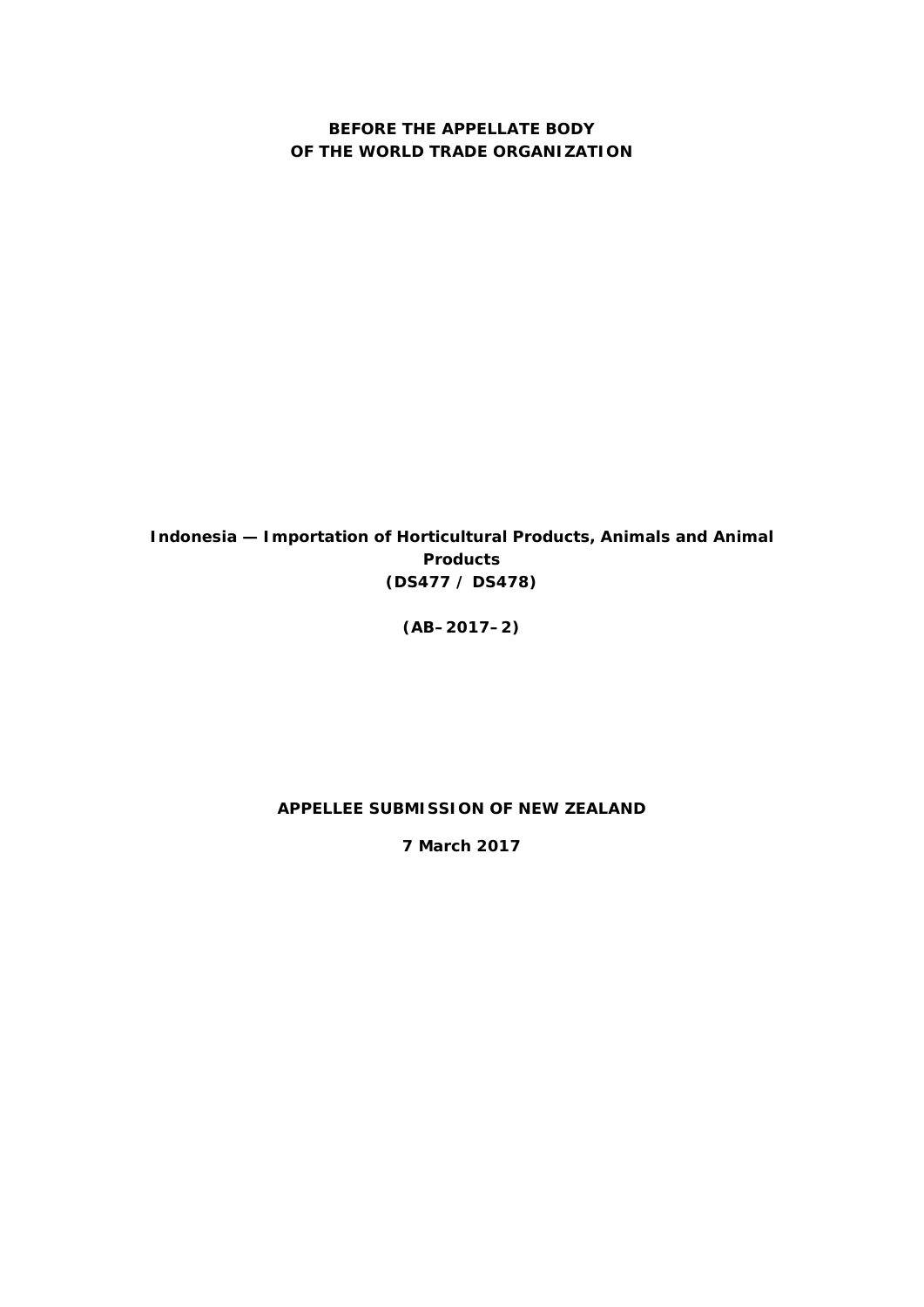# **TABLE OF CONTENTS**

| Ι.        |                                                                                                                                                      |
|-----------|------------------------------------------------------------------------------------------------------------------------------------------------------|
| $\Pi$ .   | THE PANEL DID NOT ERR BY ANALYSING THE MEASURES AT ISSUE UNDER                                                                                       |
| Α.        |                                                                                                                                                      |
| <b>B.</b> |                                                                                                                                                      |
| C.        |                                                                                                                                                      |
| D.        | ARTICLE XI: 1 OF THE GATT 1994 APPLIES TO THE MEASURES AT ISSUE  6                                                                                   |
|           | 1. Article 4.2 of the Agreement on Agriculture does not apply to the exclusion of                                                                    |
|           | 2. Article 21.1 of the Agreement on Agriculture does not render Article XI: 1                                                                        |
| E.        | THE PANEL DID NOT ERR BY COMMENCING ITS ANALYSIS WITH ARTICLE XI: 1 OF THE GATT                                                                      |
|           | 1. The Panel was entitled to commence its analysis with Article XI: 1 of the GATT                                                                    |
|           | 2. Article XI: 1 of the GATT 1994 is more specific than Article 4.2 of the Agreement<br>on Agriculture in the context of quantitative restrictions11 |
| F.        | THE PANEL'S FINDINGS ESTABLISH THAT THE MEASURES AT ISSUE ARE EACH INCONSISTENT WITH                                                                 |
| G.        |                                                                                                                                                      |
| HL.       | THE PANEL DID NOT ERR BY FINDING THAT INDONESIA BEARS THE<br>BURDEN OF PROVING A DEFENCE UNDER ARTICLE XX OF THE GATT 1994 14                        |
| А.        |                                                                                                                                                      |
| <b>B.</b> |                                                                                                                                                      |
| C.        |                                                                                                                                                      |
| D.        | THE BURDEN OF PROOF FOR AN ARTICLE XX DEFENCE DOES NOT REVERSE UNDER ARTICLE 4.2                                                                     |
| Ε.        | THE COMPLAINANTS HAVE DEMONSTRATED THAT THE MEASURES ARE NOT JUSTIFIED UNDER                                                                         |
| F.        | THE APPELLATE BODY NEED NOT MAKE FINDINGS ON THIS MATTER IN ORDER TO RESOLVE THE                                                                     |
| G.        |                                                                                                                                                      |
| IV.       | THE PANEL DID NOT FAIL TO MAKE AN OBJECTIVE ASSESSMENT UNDER<br>ARTICLE 11 OF THE DSU WITH RESPECT TO THE APPLICABILITY OF                           |
|           | ARTICLE 4.2 OF THE AGREEMENT ON AGRICULTURE 28                                                                                                       |
| Α.        |                                                                                                                                                      |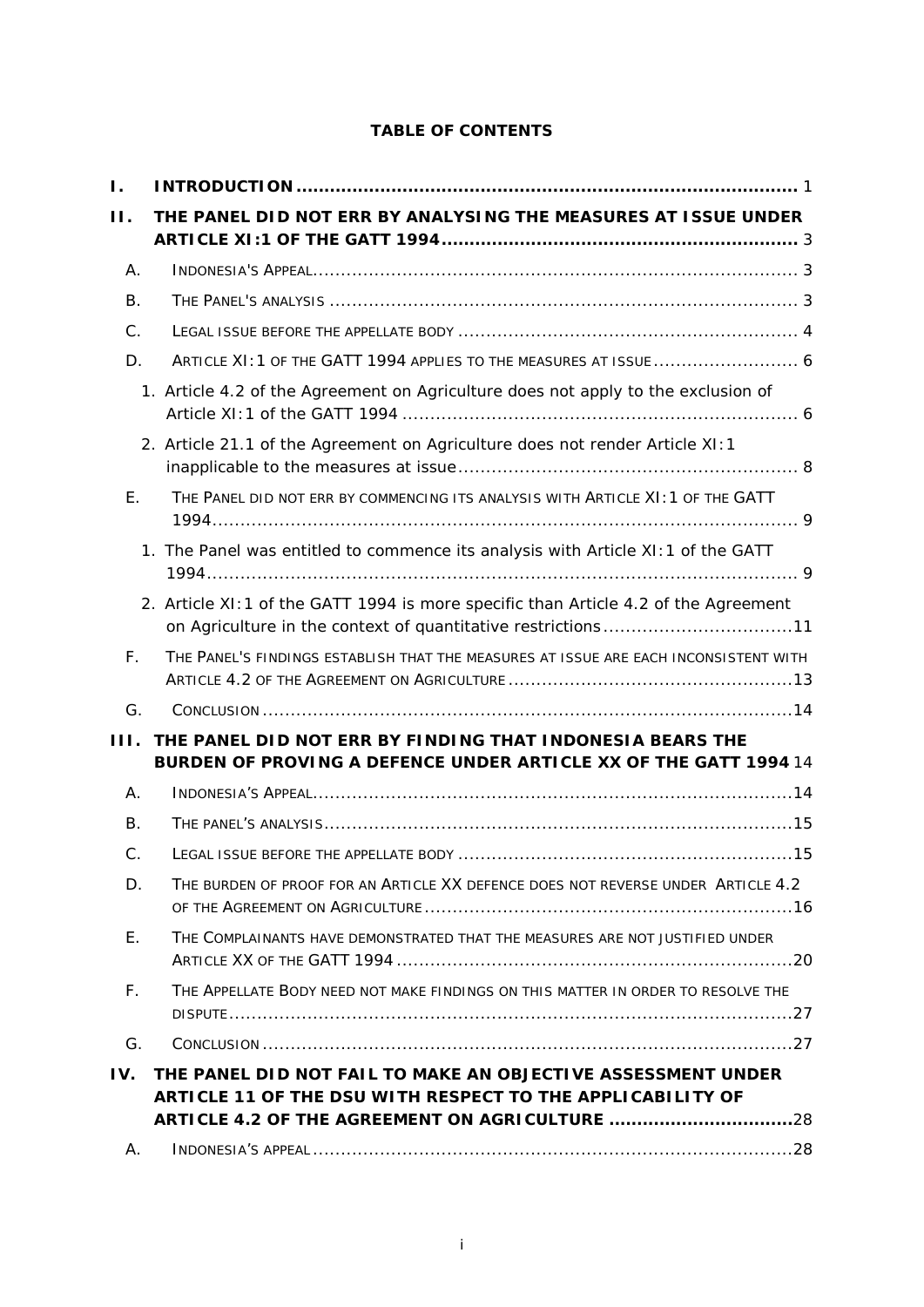| <b>B.</b>      |                                                                                                                                 |
|----------------|---------------------------------------------------------------------------------------------------------------------------------|
| C.             |                                                                                                                                 |
| D.             | INDONESIA'S APPEAL UNDER ARTICLE 11 OF THE DSU DOES NOT "STAND BY ITSELF" 30                                                    |
| Ε.             | THE PANEL DID NOT ERR IN ITS ORDER OF ANALYSIS OR EXERCISE OF JUDICIAL ECONOMY30                                                |
| F.             |                                                                                                                                 |
| $V_{\cdot}$    | THE PANEL WAS CORRECT THAT ARTICLE XI:2(C) OF THE GATT 1994 HAS<br>BEEN RENDERED INOPERATIVE BY ARTICLE 4.2 OF THE AGREEMENT ON |
| Α.             |                                                                                                                                 |
| <b>B.</b>      |                                                                                                                                 |
| $C$ .          |                                                                                                                                 |
| D.             | ARTICLE XI: 2(C) IS AN AFFIRMATIVE DEFENCE TO ARTICLE XI: 1 34                                                                  |
| Ε.             | ARTICLE XI: 2(C) IS RENDERED INOPERATIVE BY ARTICLE 4.2 OF THE AGREEMENT ON                                                     |
| F.             | IN ANY EVENT, INDONESIA HAS NOT DEMONSTRATED THAT THE CONDITIONS OF ARTICLE XI: 2(C)                                            |
| G.             |                                                                                                                                 |
| VI.            | THE PANEL DID NOT ERR BY FINDING THAT MEASURES 9 THROUGH 17 ARE                                                                 |
|                | NOT JUSTIFIED UNDER ARTICLE XX OF THE GATT 1994 37                                                                              |
| A <sub>1</sub> |                                                                                                                                 |
| В.             |                                                                                                                                 |
|                |                                                                                                                                 |
| $C$ .          |                                                                                                                                 |
| D.             | THE PANEL'S ORDER OF ANALYSIS UNDER ARTICLE XX FOR MEASURES 9-17 DOES NOT PER SE                                                |
| Ŀ.             | The Panel's analysis of measures 9–17 under the Article XX <i>chapeau</i> is                                                    |
|                | 1. Application of each of the measures results in discrimination43                                                              |
|                |                                                                                                                                 |
|                | 3. The discrimination occurs between countries where the same conditions prevail.48                                             |
| F.             | THE PANEL DID NOT FAIL TO APPLY THE PRINCIPLE OF JURA NOVIT CURIA 49                                                            |
| G.             |                                                                                                                                 |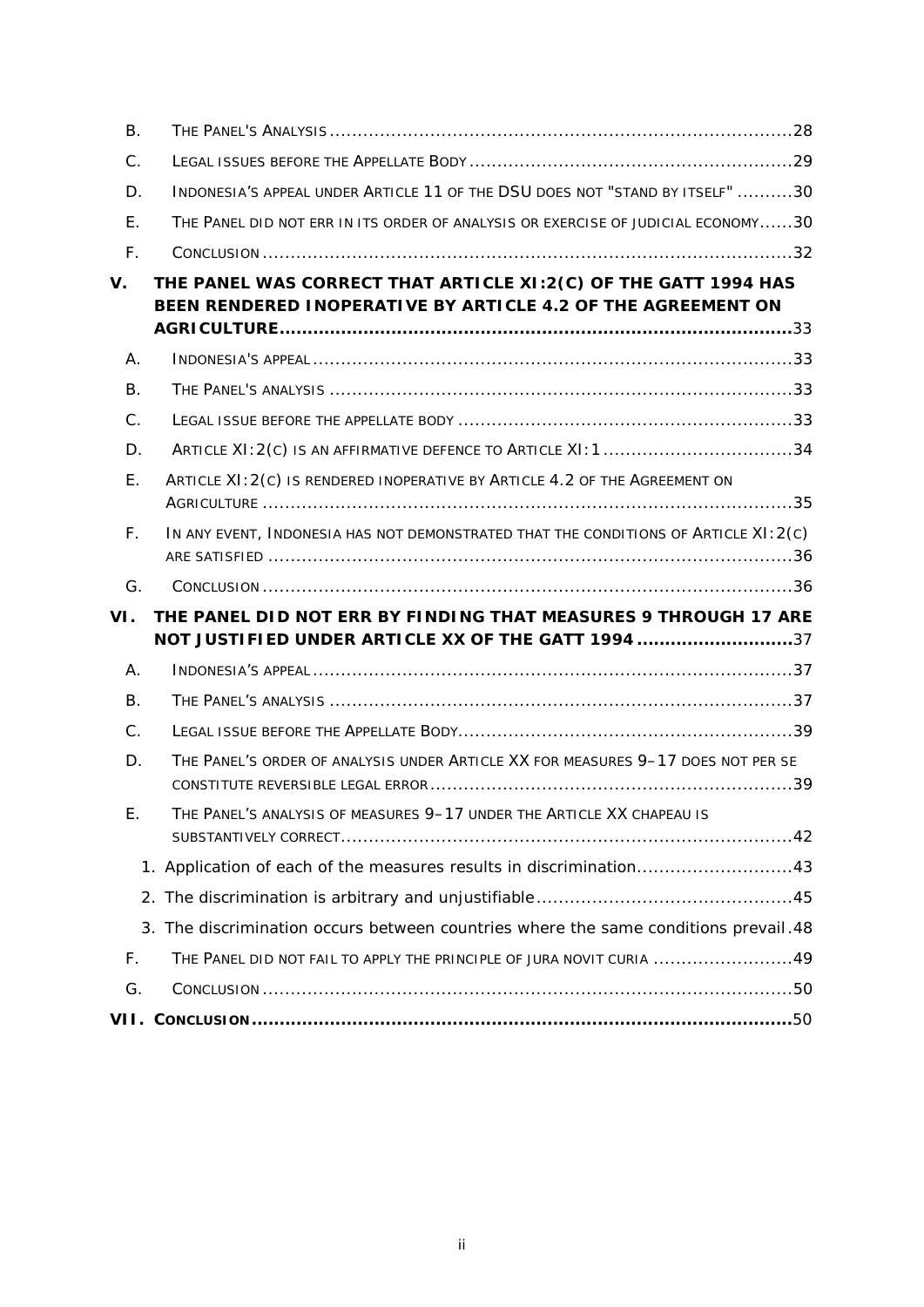# **TABLE OF CASES CITED IN THIS SUBMISSION**

| <b>Short title</b>              | <b>Full Case Title and Citation</b>                                                       |
|---------------------------------|-------------------------------------------------------------------------------------------|
| Argentina - Footwear (EC)       | Appellate Body Report, Argentina - Safeguard Measures on Imports of                       |
|                                 | Footwear, WT/DS121/AB/R, adopted 12 January 2000, DSR 2000: I, p.                         |
|                                 | 515                                                                                       |
| Australia - Apples              | Appellate Body Report, Australia - Measures Affecting the Importation                     |
|                                 | of Apples from New Zealand, WT/DS367/AB/R, adopted 17 December                            |
|                                 | 2010, DSR 2010: V, p. 2175                                                                |
| Australia - Salmon              | Appellate Body Report, Australia - Measures Affecting Importation of                      |
|                                 | Salmon, WT/DS18/AB/R, adopted 6 November 1998, DSR 1998: VIII,                            |
|                                 | p. 3327                                                                                   |
| <b>Brazil - Retreaded Tyres</b> | Appellate Body Report, Brazil - Measures Affecting Imports of                             |
|                                 | Retreaded Tyres, WT/DS332/AB/R, adopted 17 December 2007, DSR                             |
|                                 | 2007: IV, p. 1527                                                                         |
| Canada - Autos                  | Appellate Body Report, Canada - Certain Measures Affecting the                            |
|                                 | Automotive Industry, WT/DS139/AB/R, WT/DS142/AB/R, adopted 19                             |
|                                 | June 2000, DSR 2000: VI, p. 2985                                                          |
|                                 | Canada - Renewable Energy Appellate Body Reports, Canada - Certain Measures Affecting the |
| / Canada – Feed–in Tariff       | Renewable Energy Generation Sector / Canada - Measures Relating to                        |
| Program                         | the Feed-in Tariff Program, WT/DS412/AB/R / WT/DS426/AB/R,                                |
|                                 | adopted 24 May 2013, DSR 2013:1, p. 7                                                     |
| Canada - Wheat Exports          | Appellate Body Report, Canada - Measures Relating to Exports of                           |
| and Grain Imports               | Wheat and Treatment of Imported Grain, WT/DS276/AB/R, adopted                             |
|                                 | 27 September 2004, DSR 2004: VI, p. 2739                                                  |
| Chile - Price Band System       | Appellate Body Report, Chile - Price Band System and Safeguard                            |
|                                 | Measures Relating to Certain Agricultural Products, WT/DS207/AB/R,                        |
|                                 | adopted 23 October 2002, DSR 2002: VIII, p. 3045 (Corr.1, DSR                             |
|                                 | 2006: XII, p. 5473)                                                                       |
| Chile - Price Band System       | Panel Report, Chile - Price Band System and Safeguard Measures                            |
|                                 | Relating to Certain Agricultural Products, WT/DS207/R, adopted 23                         |
|                                 | October 2002, as modified by Appellate Body Report WT/DS207AB/R,                          |
|                                 | DSR 2002: VIII, p. 3127                                                                   |
| China - GOES                    | Appellate Body Report, China - Countervailing and Anti-Dumping                            |
|                                 | Duties on Grain Oriented Flat-Rolled Electrical Steel from the United                     |
|                                 | States, WT/DS414/AB/R, adopted 16 November 2012, DSR 2012: XII,                           |
|                                 | p. 6251                                                                                   |
| China - Rare Earths             | Appellate Body Reports, China - Measures Related to the Exportation                       |
|                                 | of Rare Earths, Tungsten, and Molybdenum, WT/DS431/AB/R /                                 |
|                                 | WT/DS432/AB/R / WT/DS433/AB/R, adopted 29 August 2014                                     |
| China - Rare Earths             | Panel Reports, China - Measures Related to the Exportation of Rare                        |
|                                 | Earths, Tungsten, and Molybdenum, WT/DS431/R and Add.1 /                                  |
|                                 | WT/DS432/R and Add.1 / WT/DS433/R and Add.1, adopted 29 August                            |
|                                 | 2014, upheld by Appellate Body Reports WT/DS431/AB/R /                                    |
|                                 | WT/DS432/AB/R / WT/DS433/AB/R, DSR 2014: IV, p. 1127                                      |
| China - Raw Materials           | Appellate Body Reports, China - Measures Related to the Exportation                       |
|                                 | of Various Raw Materials, WT/DS394/AB/R / WT/DS395/AB/R /                                 |
|                                 | WT/DS398/AB/R, adopted 22 February 2012, DSR 2012: VII, p. 3295                           |
|                                 |                                                                                           |
|                                 |                                                                                           |
|                                 |                                                                                           |
|                                 |                                                                                           |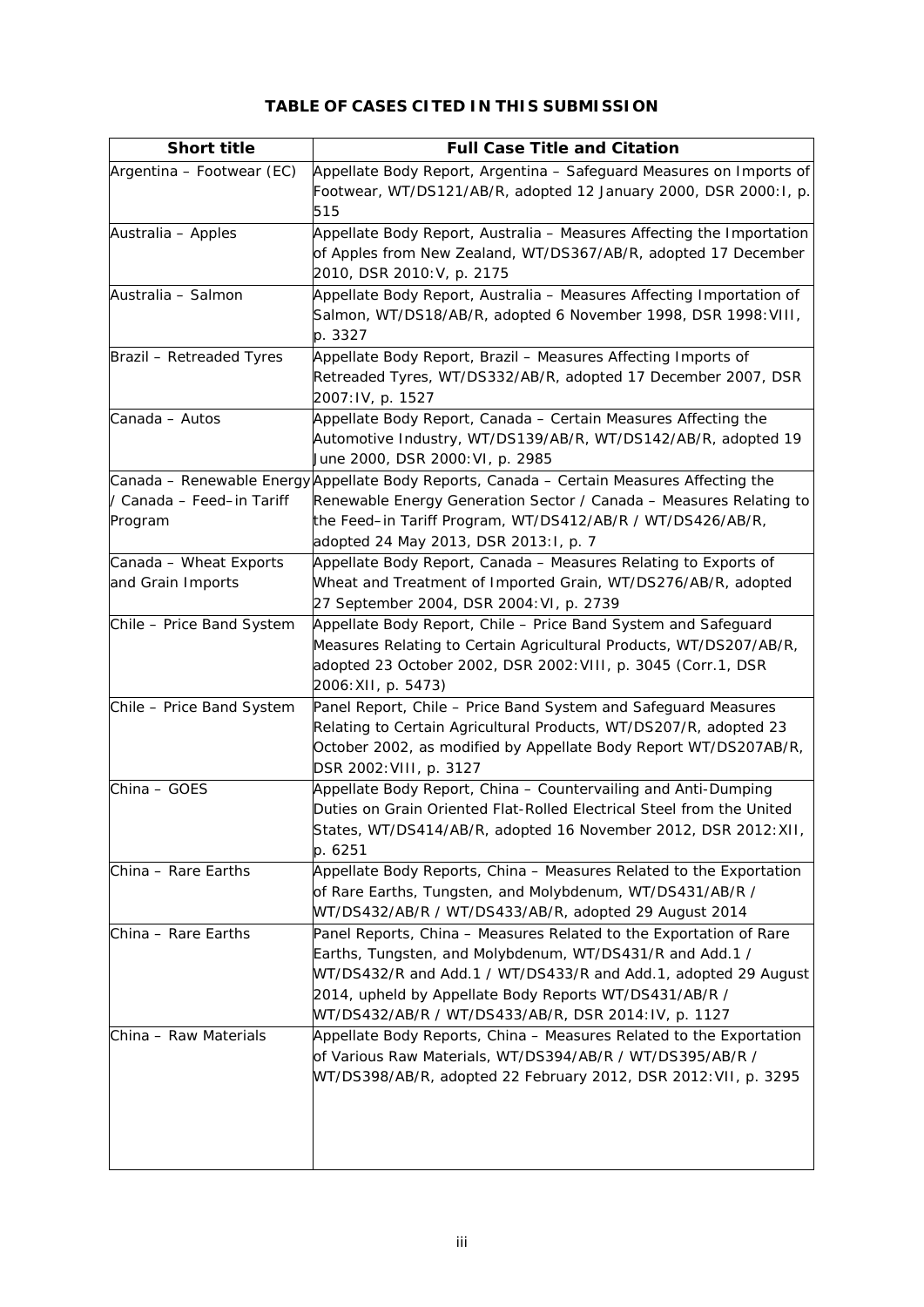| China - Raw Materials          | Panel Reports, China - Measures Related to the Exportation of Various |
|--------------------------------|-----------------------------------------------------------------------|
|                                | Raw Materials, WT/DS394/R, Add.1 and Corr.1 / WT/DS395/R, Add.1       |
|                                | and Corr.1 / WT/DS398/R, Add.1 and Corr.1, adopted 22 February        |
|                                | 2012, as modified by Appellate Body Reports WT/DS394/AB/R /           |
|                                | WT/DS395/AB/R / WT/DS398/AB/R, DSR 2012: VII, p. 3501                 |
| Colombia-Textiles              | Appellate Body Report, Colombia - Measures Relating to the            |
|                                | Importation of Textiles, Apparel and Footwear, WT/DS461/AB/R and      |
|                                | Add.1, adopted 22 June 2016                                           |
| EC - Bananas III               | Appellate Body Report, European Communities - Regime for the          |
|                                | Importation, Sale and Distribution of Bananas, WT/DS27/AB/R,          |
|                                | adopted 25 September 1997, DSR 1997: II, p. 591                       |
| EC - Export Subsidies on       | Appellate Body Report, European Communities - Export Subsidies on     |
|                                |                                                                       |
| Sugar                          | Sugar, WT/DS265/AB/R, WT/DS266/AB/R, WT/DS283/AB/R, adopted           |
|                                | 19 May 2005, DSR 2005: XIII, p. 6365                                  |
| EC - Hormones                  | Appellate Body Report, EC Measures Concerning Meat and Meat           |
|                                | Products (Hormones), WT/DS26/AB/R, WT/DS48/AB/R, adopted 13           |
|                                | February 1998, DSR 1998:1, p. 135                                     |
| EC - Hormones                  | Panel Reports, EC Measures Concerning Meat and Meat Products          |
|                                | (Hormones), WT/DS48/R/CAN (Canada) / WT/DS26/R/USA (US),              |
|                                | adopted 13 February 1998, as modified by Appellate Body Report        |
|                                | WT/DS26/AB/R, WT/DS48/AB/R, DSR 1998:11, p. 235 / DSR 1998:11,        |
|                                | p. 699                                                                |
| $EC - Poultry$                 | Appellate Body Report, European Communities - Measures Affecting      |
|                                | the Importation of Certain Poultry Products, WT/DS69/AB/R, adopted    |
|                                | 23 July 1998, DSR 1998: V, p. 2031                                    |
| <b>EC</b> - Seal Products      | Appellate Body Reports, European Communities - Measures               |
|                                | Prohibiting the Importation and Marketing of Seal Products,           |
|                                | WT/DS400/AB/R / WT/DS401/AB/R, adopted 18 June 2014, DSR              |
|                                |                                                                       |
|                                | 2014: I, p. 7                                                         |
| EC - Seal Products             | Panel Reports, European Communities - Measures Prohibiting the        |
|                                | Importation and Marketing of Seal Products, WT/DS400/R and Add.1 /    |
|                                | WT/DS401/R and Add.1, adopted 18 June 2014, as modified by            |
|                                | Appellate Body Reports WT/DS400/AB/R / WT/DS401/AB/R, DSR             |
|                                | 2014: II, p. 365                                                      |
| <b>EC</b> - Tariff Preferences | Appellate Body Report, European Communities - Conditions for the      |
|                                | Granting of Tariff Preferences to Developing Countries,               |
|                                | WT/DS246/AB/R, adopted 20 April 2004, DSR 2004: III, p. 925           |
| EC - Tariff Preferences        | Panel Report, European Communities - Conditions for the Granting of   |
|                                | Tariff Preferences to Developing Countries, WT/DS246/R, adopted 20    |
|                                | April 2004, as modified by Appellate Body Report WT/DS246/AB/R,       |
|                                | DSR 2004: III, p. 1009                                                |
| India - Autos                  | Panel Report, India - Measures Affecting the Automotive Sector,       |
|                                | WT/DS146/R, WT/DS175/R, and Corr.1, adopted 5 April 2002, DSR         |
|                                | 2002: V, p. 1827                                                      |
|                                |                                                                       |
| India - Quantitative           | Panel Report, India - Quantitative Restrictions on Imports of         |
| <b>Restrictions</b>            | Agricultural, Textile and Industrial Products, WT/DS90/R, adopted 22  |
|                                | September 1999, upheld by Appellate Body Report WT/DS90/AB/R,         |
|                                | DSR 1999: V, p. 1799                                                  |
| India - Solar Cells            | Appellate Body Report, India - Certain Measures Relating to Solar     |
|                                | Cells and Solar Modules, WT/DS456/AB/R and Add.1, adopted 14          |
|                                | October 2016.                                                         |
|                                |                                                                       |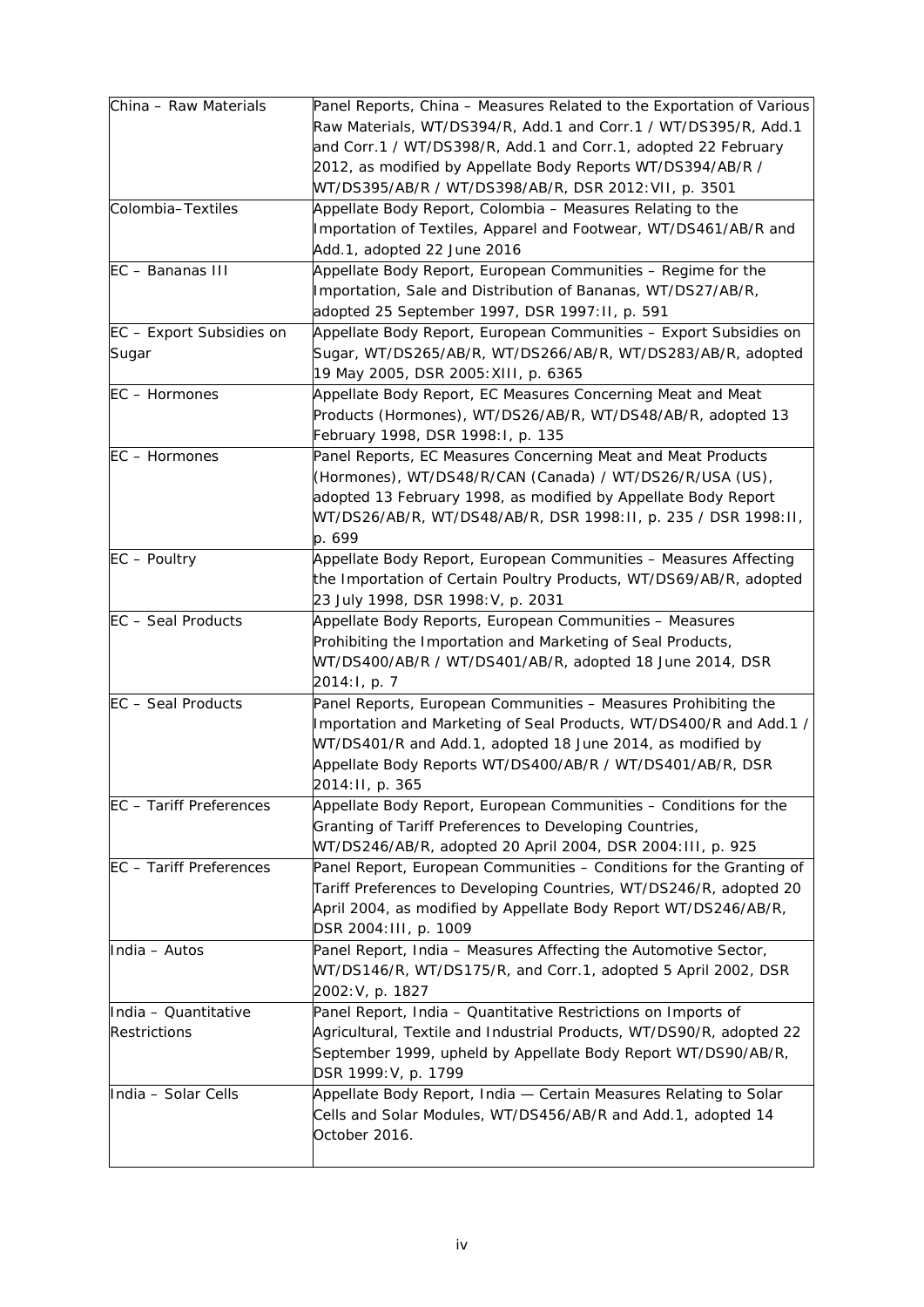| Indonesia - Autos                                                | Panel Report, Indonesia - Certain Measures Affecting the Automobile<br>Industry, WT/DS54/R, WT/DS55/R, WT/DS59/R, WT/DS64/R, Corr.1<br>and Corr.2, adopted 23 July 1998, and Corr.3 and Corr.4, DSR<br>1998: VI, p. 2201             |
|------------------------------------------------------------------|--------------------------------------------------------------------------------------------------------------------------------------------------------------------------------------------------------------------------------------|
| Indonesia - Import<br><b>Licensing Regimes</b>                   | Panel Report, Indonesia - Importation of Horticultural Products,<br>Animals and Animal Products, WT/DS477/R, WT/DS478/R, Add.1 and<br>Corr.1, circulated to WTO Members 22 December 2016 [appealed by<br>Indonesia 17 February 2017] |
| 77                                                               | <i>Japan – Alcoholic Beverages</i> Appellate Body Report, Japan – Taxes on Alcoholic Beverages,<br>WT/DS8/AB/R, WT/DS10/AB/R, WT/DS11/AB/R, adopted 1 November<br>1996, DSR 1996: I, p. 97                                           |
| Korea - Various Measures<br>on Beef                              | Panel Report, Korea - Measures Affecting Imports of Fresh, Chilled<br>and Frozen Beef, WT/DS161/R, WT/DS169/R, adopted 10 January<br>2001, as modified by Appellate Body Report WT/DS161/AB/R,<br>WT/DS169/AB/R, DSR 2001:1, p. 59   |
|                                                                  | Peru – Agricultural Products Appellate Body Report, Peru – Additional Duty on Imports of Certain<br>Agricultural Products, WT/DS457/AB/R and Add.1, adopted 31 July<br>2015                                                          |
|                                                                  | Peru - Agricultural Products Panel Report, Peru - Additional Duty on Imports of Certain Agricultural<br>Products, WT/DS457/R and Add.1, adopted 31 July 2015, as modified<br>by Appellate Body Report WT/DS457/AB/R                  |
| Turkey - Rice                                                    | Panel Report, Turkey - Measures Affecting the Importation of Rice,<br>WT/DS334/R, adopted 22 October 2007, DSR 2007: VI, p. 2151                                                                                                     |
| US - Anti-Dumping and<br><b>Countervailing Duties</b><br>(China) | Appellate Body Report, United States - Definitive Anti-Dumping and<br>Countervailing Duties on Certain Products from China,<br>WT/DS379/AB/R, adopted 25 March 2011, DSR 2011: V, p. 2869                                            |
| $US$ – COOL (Article 21.5 –<br>Canada and Mexico)                | Appellate Body Reports, United States - Certain Country of Origin<br>Labelling (COOL) Requirements - Recourse to Article 21.5 of the DSU<br>by Canada and Mexico, WT/DS384/AB/RW / WT/DS386/AB/RW,<br>adopted 29 May 2015            |
| US - Gasoline                                                    | Appellate Body Report, United States - Standards for Reformulated<br>and Conventional Gasoline, WT/DS2/AB/R, adopted 20 May 1996, DSR<br>1996: I, p. 3                                                                               |
| US - Hot-Rolled Steel                                            | Appellate Body Report, United States - Anti-Dumping Measures on<br>Certain Hot-Rolled Steel Products from Japan, WT/DS184/AB/R,<br>adopted 23 August 2001, DSR 2001:X, p. 4697                                                       |
| US - Poultry (China)                                             | Panel Report, United States - Certain Measures Affecting Imports of<br>Poultry from China, WT/DS392/R, adopted 25 October 2010, DSR<br>2010: V, p. 1909                                                                              |
|                                                                  | US - Section 301 Trade Act Panel Report, United States - Sections 301-310 of the Trade Act of<br>1974, WT/DS152/R, adopted 27 January 2000, DSR 2000: II, p. 815                                                                     |
| US - Shrimp                                                      | Appellate Body Report, United States - Import Prohibition of Certain<br>Shrimp and Shrimp Products, WT/DS58/AB/R, adopted 6 November<br>1998, DSR 1998: VII, p. 2755                                                                 |
| US - Shrimp                                                      | Panel Report, United States - Import Prohibition of Certain Shrimp<br>and Shrimp Products, WT/DS58/R and Corr.1, adopted 6 November<br>1998, as modified by Appellate Body Report WT/DS58/AB/R, DSR<br>1998: VII, p. 2821            |
| US - Shrimp (Article 21.5 -<br>Malaysia)                         | Appellate Body Report, United States - Import Prohibition of Certain<br>Shrimp and Shrimp Products - Recourse to Article 21.5 of the DSU by<br>Malaysia, WT/DS58/AB/RW, adopted 21 November 2001, DSR<br>2001: XIII, p. 6481         |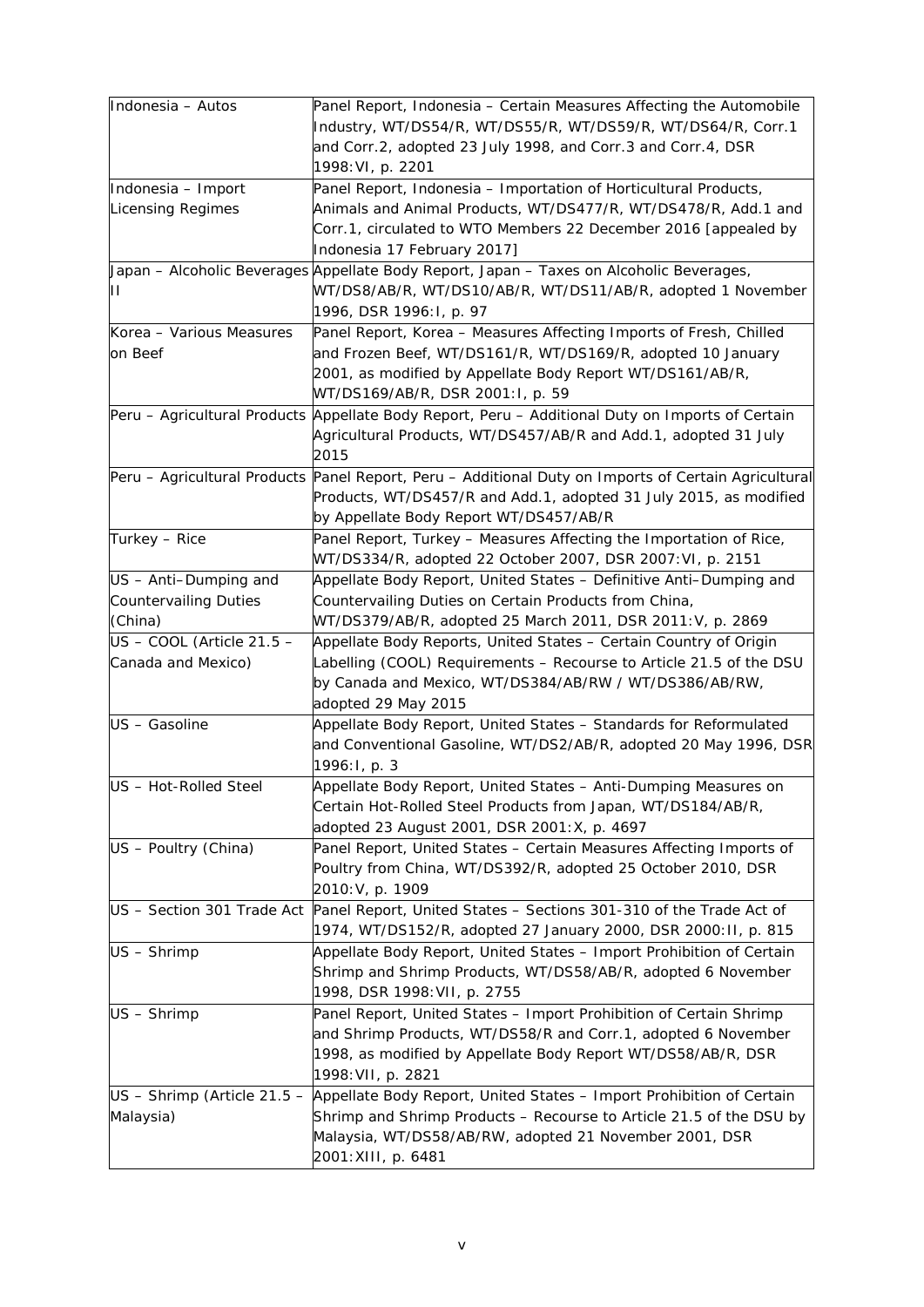| US - Steel Safeguards     | Appellate Body Report, United States – Definitive Safeguard Measures |
|---------------------------|----------------------------------------------------------------------|
|                           | on Imports of Certain Steel Products, WT/DS248/AB/R,                 |
|                           | WT/DS249/AB/R, WT/DS251/AB/R, WT/DS252/AB/R,                         |
|                           | WT/DS253/AB/R, WT/DS254/AB/R, WT/DS258/AB/R,                         |
|                           | WT/DS259/AB/R, adopted 10 December 2003, DSR 2003: VII, p. 3117      |
| US - Softwood Lumber IV   | Appellate Body Report, United States - Final Countervailing Duty     |
|                           | Determination with Respect to Certain Softwood Lumber from Canada,   |
|                           | WT/DS257/AB/R, adopted 17 February 2004, DSR 2004: II, p. 571        |
| US – Tuna II (Mexico)     | Appellate Body Report, United States - Measures Concerning the       |
| $(Article 21.5 - Mexico)$ | Importation, Marketing and Sale of Tuna and Tuna Products -          |
|                           | Recourse to Article 21.5 of the DSU by Mexico, WT/DS381/AB/RW and    |
|                           | Add.1, adopted 3 December 2015                                       |
| US - Upland Cotton        | Appellate Body Report, United States - Subsidies on Upland Cotton,   |
|                           | WT/DS267/AB/R, adopted 21 March 2005, DSR 2005:1, p. 3               |
| US - Upland Cotton        | Panel Report, United States - Subsidies on Upland Cotton,            |
|                           | WT/DS267/R, Add.1 to Add.3 and Corr.1, adopted 21 March 2005, as     |
|                           | modified by Appellate Body Report WT/DS267/AB/R, DSR 2005:11, p.     |
|                           | 299                                                                  |
| US - Wool Shirts and      | Appellate Body Report, United States - Measure Affecting Imports of  |
| <b>Blouses</b>            | Woven Wool Shirts and Blouses from India, WT/DS33/AB/R, adopted      |
|                           | 23 May 1997, and Corr.1, DSR 1997:1, p. 323                          |

# **TABLE OF GATT PANEL REPORTS CITED IN THIS SUBMISSION**

| <b>Short title</b>               | <b>Full Case Title and Citation</b>                                         |
|----------------------------------|-----------------------------------------------------------------------------|
| Canada – Import                  | Canada – Import Restrictions on Ice Cream and Yoghurt, adopted 5            |
| Restrictions on Ice Cream        | December 1989, BISD 36S/68                                                  |
| and Yoghurt (GATT Panel          |                                                                             |
| Report)                          |                                                                             |
| EEC – Restrictions on            | <i>EEC – Restrictions on Imports of Dessert Apples, Complaint by Chile,</i> |
| <b>Imports of Dessert Apples</b> | adopted 22 June 1989, BISD 36S/93                                           |
| (GATT Panel Report)              |                                                                             |
| Japan – Restrictions on          | Japan – Restrictions on Imports of Certain Agricultural Products,           |
|                                  | Certain Agricultural Products adopted 22 March 1988, BISD 35S/163           |
| (GATT Panel Report)              |                                                                             |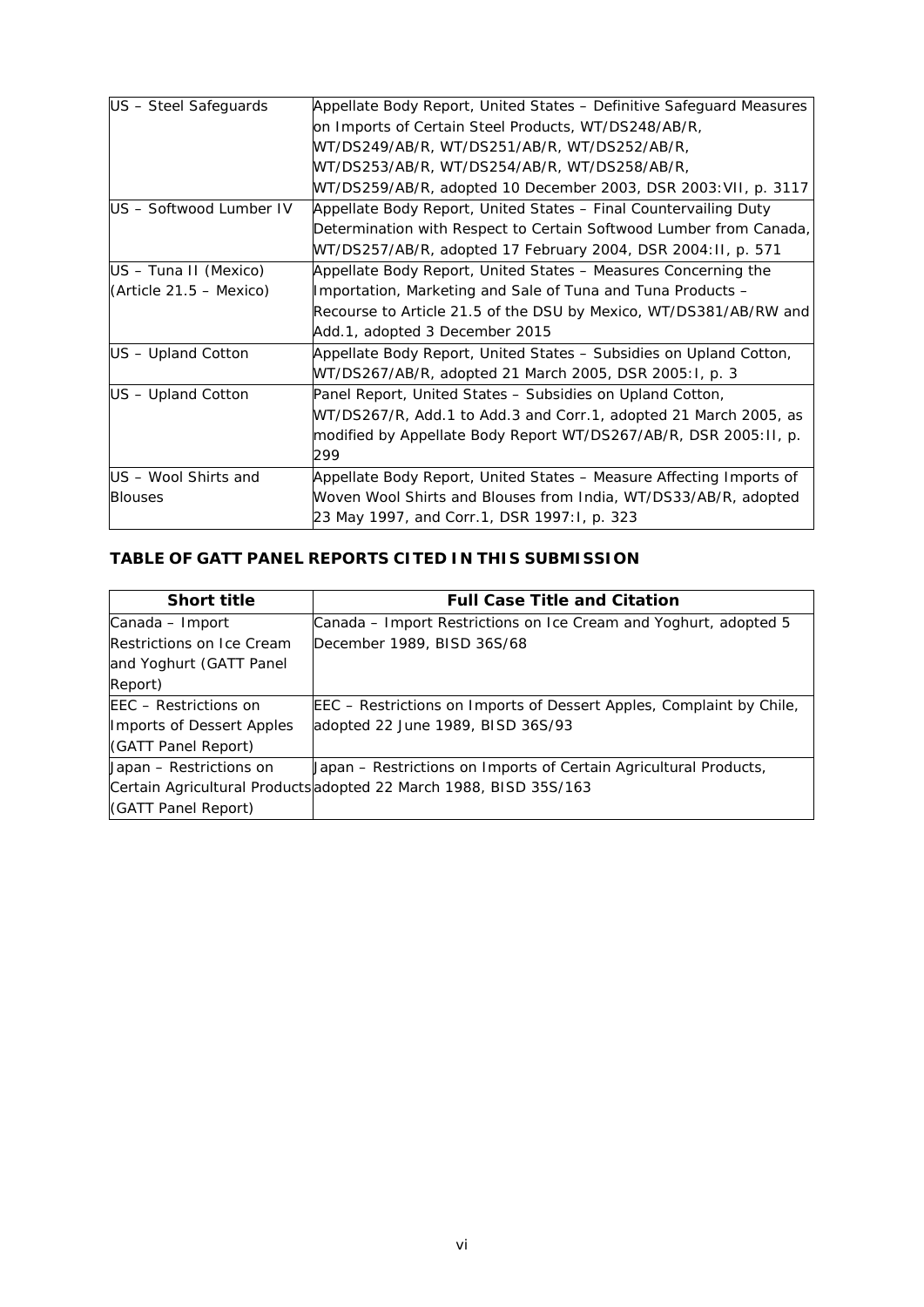### <span id="page-7-0"></span>**I. INTRODUCTION**

1. This dispute concerns prohibitions and restrictions imposed by Indonesia on imports of animals, animal products and horticultural products.

2. Indonesia has enacted a series of laws and implementing regulations which underpin the measures at issue in this dispute. These measures all have the common purpose of prohibiting agricultural imports when domestic production is deemed sufficient to satisfy domestic food demand.<sup>[1](#page-7-1)</sup> This objective is expressly captured in the overarching Food *Law* which provides that "[i]mport of food can only be done if the domestic Food Production is insufficient".<sup>[2](#page-7-2)</sup> Similar express provisions are found in Indonesian legislation governing importation of animal products, horticultural products, and the protection of farmers<sup>[3](#page-7-3)</sup>

3. As the evidence before the Panel demonstrates, the impact of these trade barriers on Indonesia's agricultural imports is well-documented and dramatic. Global imports of affected agricultural products, including beef, have declined significantly. As a small country heavily reliant on our agricultural export sector, the measures at issue have particularly impacted New Zealand exports. New Zealand is not a frequent user of the WTO dispute settlement system, and did not commence these proceedings lightly.

4. The Panel found that each of the 18 measures at issue constituted prohibitions or restrictions on importation inconsistent with the fundamental obligation in Article XI:1 of the *General Agreement on Tariffs and Trade 1994* (GATT 1994) that are not justified under the exceptions in Article XX of the GATT 1994.

5. In reaching those conclusions, the Panel made clear factual findings regarding each of the measures at issue. Specifically, having considered in detail all of the facts on the record, the Panel concluded that:

- a. each of the 18 measures at issue prohibits or restricts importation;  $4$  and
- b. the "actual policy objective" behind each and every measure is to "achieve self-sufficiency through domestic production by way of restricting and, at times, prohibiting imports".<sup>[5](#page-7-5)</sup>

6. On appeal, Indonesia does not challenge these substantive conclusions. Instead, Indonesia's appeal is limited to two erroneous propositions, that the Panel: (a) incorrectly sequenced the order of its analysis, and (b) misapplied the burden of proof.

<span id="page-7-1"></span> <sup>1</sup> Panel Report, *Indonesia – Import Licensing Regimes*, para. 7.822.

<span id="page-7-2"></span><sup>2</sup> Panel Report, *Indonesia – Import Licensing Regimes*, para. 7.822 (referring to Article 36 of the *Food Law*).

<span id="page-7-3"></span><sup>3</sup> Panel Report, *Indonesia – Import Licensing Regimes*, para. 7.822 (referring to provisions of the

<span id="page-7-4"></span>*Animal Law, Animal Law Amendment, Horticulture Law* and *Farmers Law*). 4 Panel Report, *Indonesia – Import Licensing Regimes*, paras. 7.92, 7.112, 7.134, 7.156, 7.179, 7.200, 7.227, 7.243, 7.270, 7.299, 7.327, 7.349, 7.375, 7.398, 7.428, 7.451, 7.478 and 7.501. 5 Panel Report, *Indonesia – Import Licensing Regimes*, para. 7.822.

<span id="page-7-5"></span>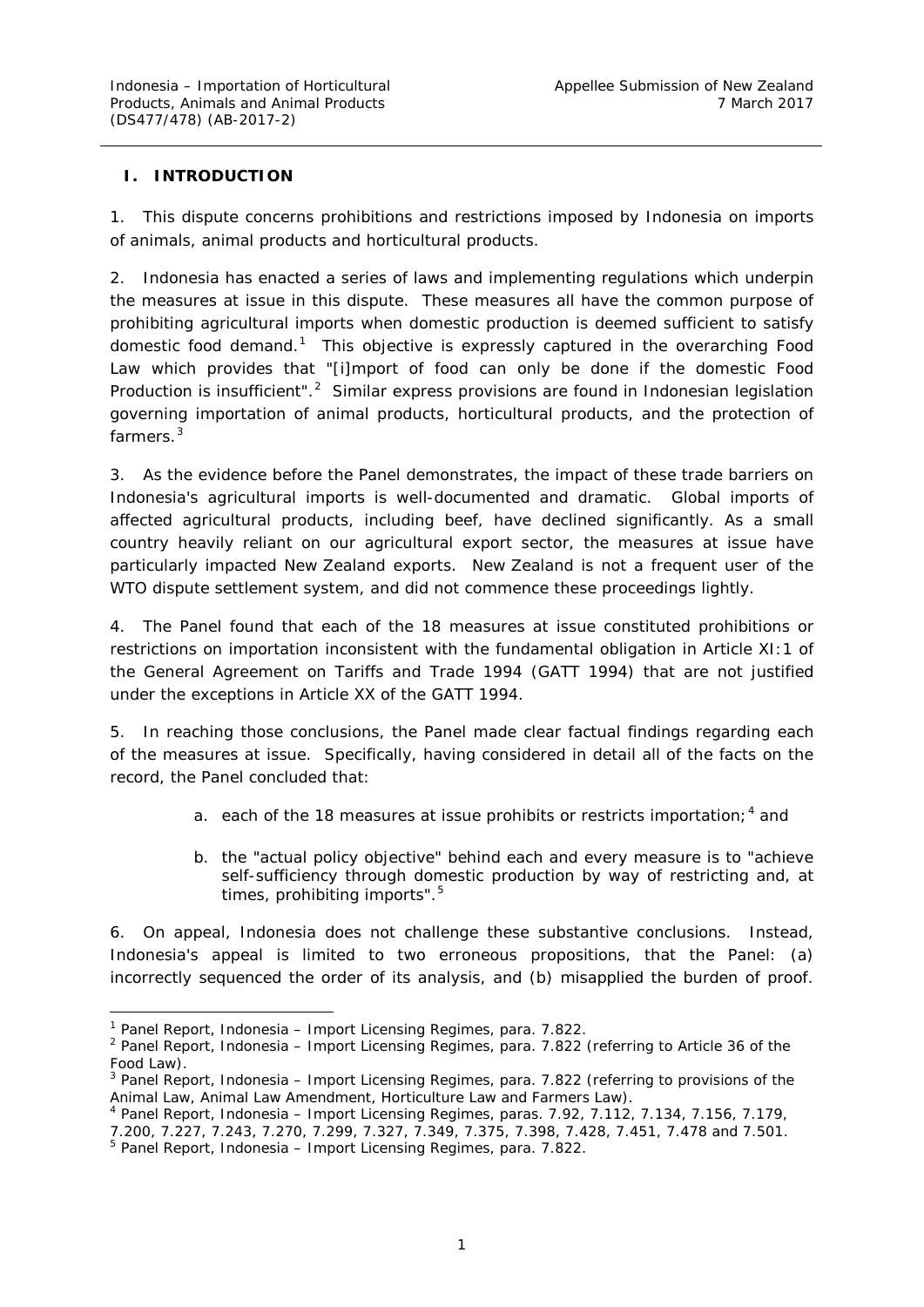Indonesia's grounds of appeal thus question the form, rather than the substance, of the Panel's assessment.

7. In reality, the Panel correctly assessed the measures at issue and exercised an appropriate margin of discretion in its sequence of analysis. Accordingly, New Zealand will demonstrate in this submission that each of Indonesia's grounds of appeal lacks merit.

8. Indonesia first argues that the Panel erred by commencing its analysis under Article XI:1 of the GATT 1994. However, as New Zealand demonstrates in Part II, Indonesia's argument that Article 4.2 of the Agreement on Agriculture applies "to the exclusion" of Article XI:1 of the GATT 1994 runs contrary to well-established WTO jurisprudence that provisions of the covered agreements that do not conflict apply cumulatively. Furthermore, a panel's sequence of analysis is within its "margin of discretion" provided it does not lead to independent errors in the substantive analysis. Indonesia's argument also runs counter to the fact that Article X1:1 deals specifically with quantitative restrictions and the practice of multiple panels that have analysed claims of inconsistency with Article XI:1 of the GATT 1994 before Article 4.2 of the Agreement on Agriculture.

9. Second, Indonesia argues that the burden of proof for an affirmative defence under Article XX of the GATT 1994 is *reversed* for agricultural quantitative restrictions. As demonstrated in Part III, this novel argument with fundamental systemic repercussions runs contrary to well-established jurisprudence that the burden of proving an Article XX defence falls on the defendant. Furthermore, this appeal point would not affect the outcome of this dispute as the complainants presented extensive evidence relevant to Indonesia's unsuccessful Article XX defences.

10. Third, Indonesia argues that the Panel failed to make an objective assessment of the matter under Article 11 of the *Understanding on Rules and Procedures Governing the Settlement of Disputes* (DSU). Despite well-established guidance from the Appellate Body that challenging the objectivity of a panel is "a very serious allegation" that must "stand by itself and be substantiated with specific arguments", Indonesia simply reiterates its erroneous first and second grounds of appeal in support of this argument. As demonstrated in Section IV, Indonesia's claim does not stand by itself and is insufficient to demonstrate that the Panel's assessment was not objective.

11. Fourth, Indonesia asks the Appellate Body to revisit the Panel's conclusion that Article XI:2(c) of the GATT 1994 is rendered inoperative with respect to agricultural products by virtue of the Article 4.2 of the Agreement on Agriculture. As detailed in Section V, Indonesia's argument is supported neither by the text of the relevant provisions nor Appellate Body jurisprudence. Moreover, this ground of appeal has no bearing on resolving this dispute as Indonesia failed to demonstrate that the elements of an Article XI:2(c)(ii) defence are satisfied in this instance.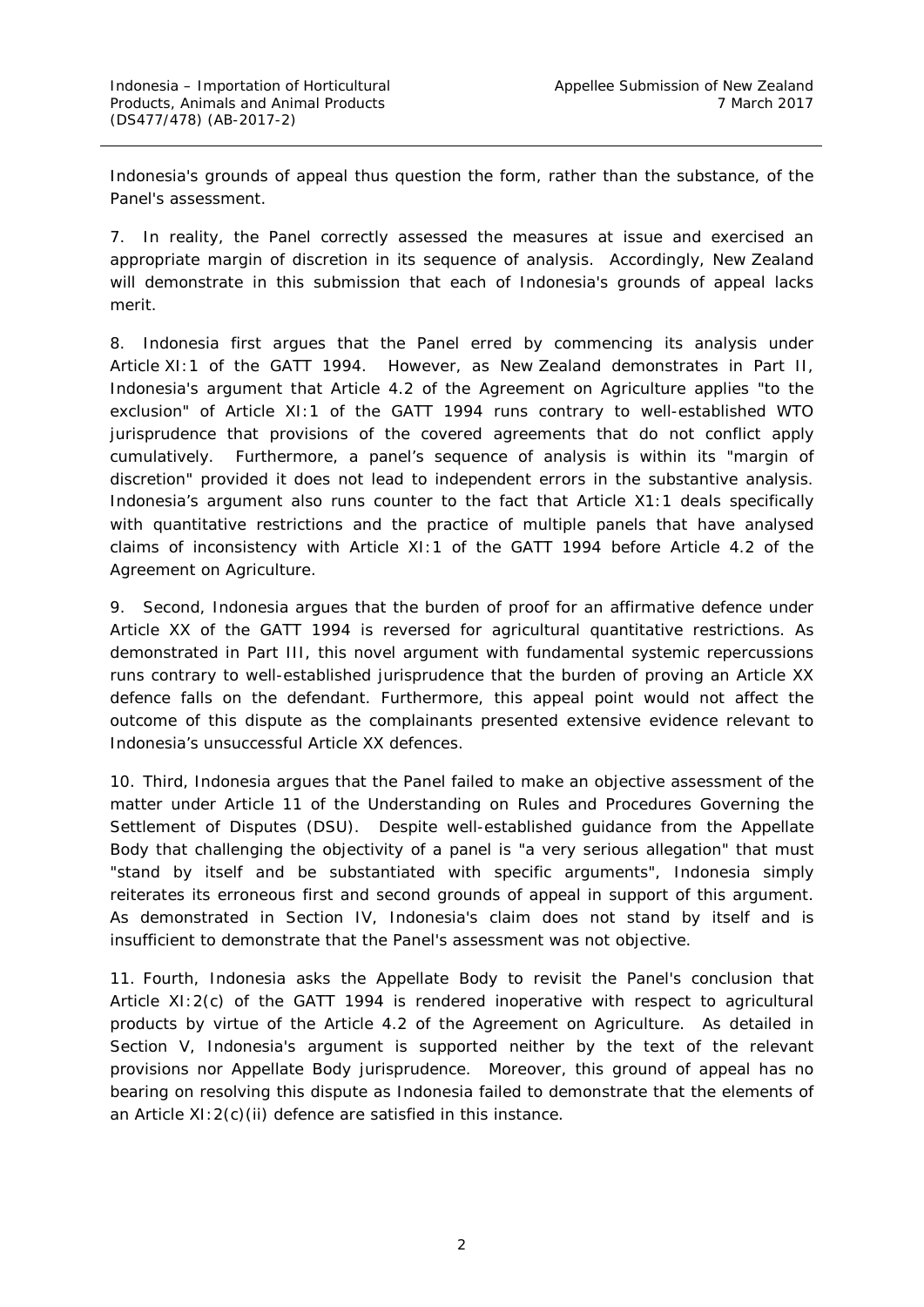12. Finally, Indonesia challenges the Panel's order of analysis for assessing Measures 9 to 17 under Article XX of the GATT 1994. Yet again, Indonesia's appeal focuses on the form, rather than the substance, of the Panel's assessment. Indeed, Indonesia does not identify any flaws in the Panel's analysis of the measures at issue under the Article XX *chapeau*, focusing simply on the sequence of the Panel's analysis in the abstract. In Section VI, New Zealand demonstrates that the Panel's order of analysis was permissible in the circumstances of this dispute, and did not impact on the Panel's legally correct assessment that none of the measures are applied in a manner consistent with the Article XX *chapeau*. Specifically, the Panel correctly assessed each of the measures at issue under the *chapeau* of Article XX in accordance with relevant jurisprudence, including the Appellate Body decision in *US - Shrimp*. In particular, the Panel examined each and every measure under the *chapeau* in light of the asserted policy objective under the subparagraphs of Article XX.

13. For these reasons, New Zealand submits that each of Indonesia's grounds of appeal is without merit and should be dismissed.

# <span id="page-9-0"></span>**II. THE PANEL DID NOT ERR BY ANALYSING THE MEASURES AT ISSUE UNDER ARTICLE XI:1 OF THE GATT 1994**

# **A. INDONESIA'S APPEAL**

<span id="page-9-1"></span>14. Indonesia argues that the Panel committed a legal error by commencing its analysis of the 18 measures at issue "under Article XI:1 of the GATT 1994, rather than Article 4.2 of the Agreement on Agriculture".<sup>[6](#page-9-3)</sup> Indonesia claims that the reason for this error was that "the Panel erred in determining that the provision which dealt specifically with quantitative restrictions was Article XI: 1 of the GATT 1994".<sup>[7](#page-9-4)</sup>

15. In support of this argument, Indonesia contends that the application of Article 21.1 of the Agreement on Agriculture requires that the "Agreement on Agriculture would apply to the exclusion of the more general agreements, such as the GATT 1994, to the extent that the Agreement on Agriculture contains specific provisions dealing specifically with the same matter."<sup>[8](#page-9-5)</sup>

### **B. THE PANEL'S ANALYSIS**

<span id="page-9-2"></span>16. The Panel chose to commence its analysis of the measures at issue in this dispute with Article XI:1 of the GATT 1994. In selecting that order of analysis, the Panel relied on the Appellate Body's guidance that "[a]s a general principle, panels are free to structure the order of their analysis as they see fit. In so doing, panels may find it useful

<span id="page-9-3"></span> <sup>6</sup> Indonesia's Appellant Submission, para. 39.

<span id="page-9-4"></span> $<sup>7</sup>$  Indonesia's Appellant Submission, para. 39.</sup>

<span id="page-9-5"></span><sup>8</sup> Indonesia's Appellant Submission, para. 53.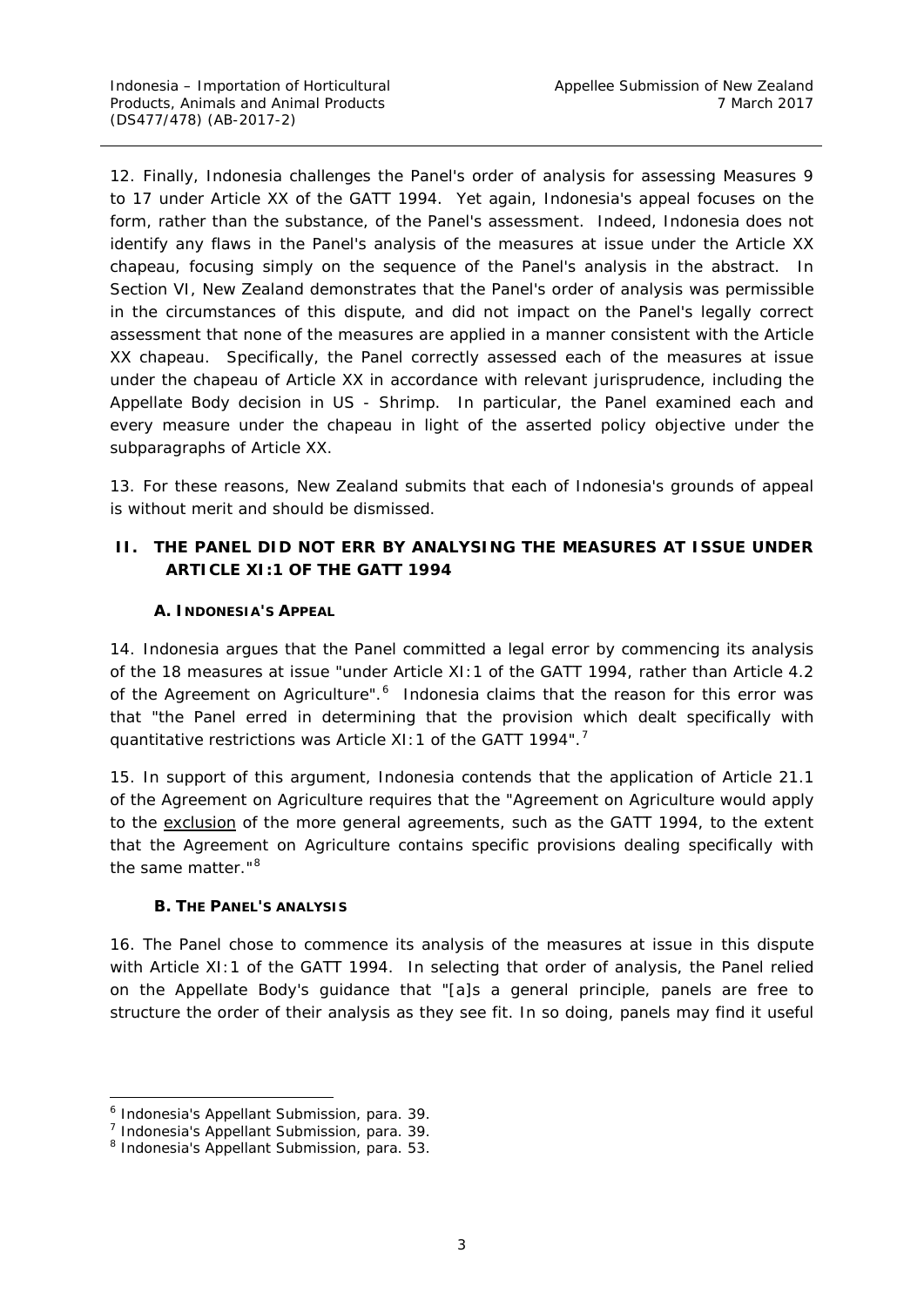to take account of the manner in which a claim is presented to them by a complaining Member."<sup>[9](#page-10-1)</sup>

17. In light of that guidance, the Panel then considered the manner in which the complainants had presented their claims.<sup>[10](#page-10-2)</sup> It also considered the views of the parties and third parties.<sup>[11](#page-10-3)</sup> It recalled that the complainants suggested the Panel commence its analysis with Article  $X1:1.^{12}$  It then recalled that, while Indonesia initially suggested the Panel commence with Article 4.2, it then indicated at the first substantive meeting that the Panel could instead commence its analysis with Article XI:  $1.^{13}$  $1.^{13}$  $1.^{13}$  Indonesia then altered its position again, suggesting that reasons of "efficiency and judicial economy" would favour the Panel commencing its analysis under Article 4.2 of the Agreement on Agriculture.<sup>[14](#page-10-6)</sup>

18. The Panel also considered whether a particular order of analysis could lead it to commit a legal error, and what the impact of a selected order of analysis would be on the potential for the Panel to apply judicial economy.<sup>[15](#page-10-7)</sup> Finally, the Panel considered which of Article XI:1 of the GATT 1994 or Article 4.2 of the Agreement on Agriculture deals specifically with the measures at issue in the dispute, concluding that in its view Article XI:1 of the GATT 1994 "deals specifically, and in detail" with the measures at issue. [16](#page-10-8)

19. Having taken into account those considerations, the Panel proceeded to analyse the measures at issue under Article XI:1 of the GATT 1994. Having found that each of the measures is inconsistent with Article XI:1 of the GATT 1994, and not justified by Article XX of the GATT 1994, the Panel found it unnecessary to make specific findings on the consistency of the measures at issue with Article 4.2 of the Agreement on Agriculture in order to ensure the effective resolution of this dispute.<sup>[17](#page-10-9)</sup>

#### <span id="page-10-0"></span>**C. LEGAL ISSUE BEFORE THE APPELLATE BODY**

20. The legal issue before the Appellate Body is whether the Panel committed a reversible error of law by assessing the measures at issue under Article XI:1 of the GATT 1994, rather than Article 4.2 of the Agreement on Agriculture.

<span id="page-10-1"></span> <sup>9</sup> Panel Report, *Indonesia – Import Licensing Regimes*, para. 7.28 citing Appellate Body Report, *Canada – Wheat Exports and Grain Imports*, para. 126.

<span id="page-10-2"></span><sup>10</sup> Panel Report, *Indonesia – Import Licensing Regimes*, para. 7.28.

<span id="page-10-3"></span><sup>11</sup> Panel Report, *Indonesia – Import Licensing Regimes*, para. 7.28, 7.29, 7.30 and 7.32.

<span id="page-10-4"></span><sup>12</sup> Panel Report, *Indonesia – Import Licensing Regimes*, para. 7.28.

<sup>13</sup> Panel Report, *Indonesia – Import Licensing Regimes*, para. 7.30.

<span id="page-10-6"></span><span id="page-10-5"></span><sup>14</sup> Panel Report, *Indonesia – Import Licensing Regimes*, para. 7.30.

<span id="page-10-7"></span><sup>15</sup> Panel Report, *Indonesia – Import Licensing Regimes*, para. 7.31, citing Panel Report, *India – Autos*, paras. 7.154 and 7.161.

<span id="page-10-8"></span><sup>16</sup> Panel Report, *Indonesia – Import Licensing Regimes*, para. 7.31 – 7.32.

<span id="page-10-9"></span><sup>17</sup> Panel Report, *Indonesia – Import Licensing Regimes*, para. 7.833 citing Appellate Body Report, *Australia – Salmon*, para. 223.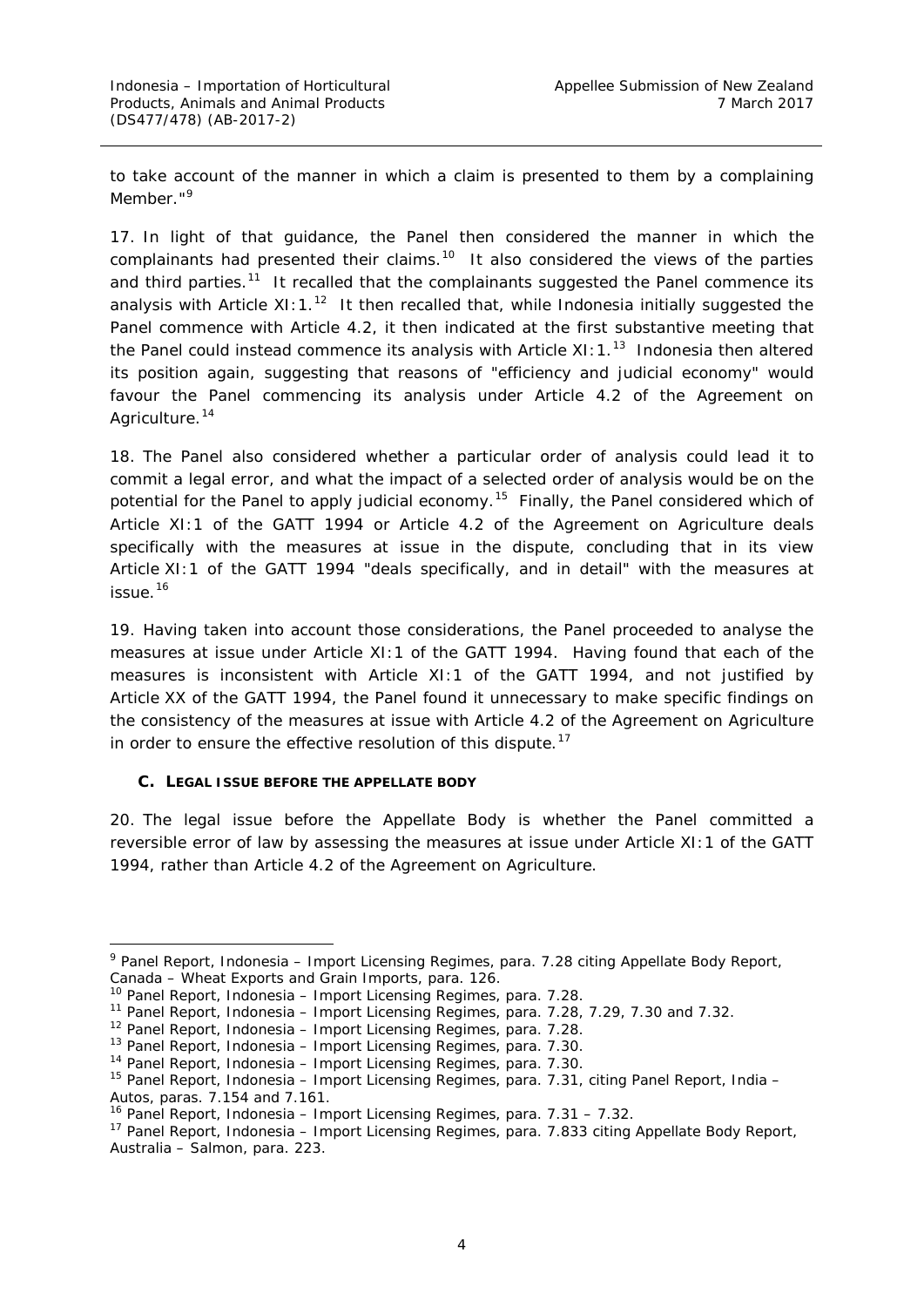21. Indonesia argues that Article 4.2 of the Agreement on Agriculture applies "to the exclusion of" Article XI:1 of the GATT 1994.<sup>18</sup> However, where there is no legal conflict between two provisions of the covered agreements, the Appellate Body has held that the relevant obligations are *cumulative* and apply concurrently. [19](#page-11-1) Thus, where a provision of the GATT 1994 can be read harmoniously with the provisions of another covered agreement, a presumption against conflict applies and both obligations continue to apply. $^{20}$  $^{20}$  $^{20}$ 

22. It is, therefore, only in circumstances where it is not possible to read two overlapping provisions harmoniously that a provision will apply to the *exclusion* of another. In the context of the Agreement on Agriculture, in those exceptional circumstances, a hierarchy is determined by Article 21.1, which provides that:

The provisions of GATT 1994 and of other Multilateral Trade Agreements in Annex 1A to the WTO Agreement shall apply subject to the provisions of this Agreement.

23. Indonesia also argues that the Panel committed reversible legal error by commencing its analysis under Article XI:1 of the GATT 1994, as it alleges Article 4.2 of the Agreement on Agriculture is more specific. $21$  However, WTO jurisprudence confirms that panels have a "margin of discretion" to "structure the order of their analysis as they see fit".<sup>22</sup> A particular order of analysis will only be inappropriate where it has "repercussions for the substance of the analysis itself" and leads to "flawed results".<sup>[23](#page-11-5)</sup>

24. Of the five previous panels that have considered claims that measures are inconsistent with both Article XI:1 of the GATT 1994 and Article 4.2 of the Agreement on Agriculture, four have commenced their analyses with Article XI: 1 of the GATT 1994.<sup>[24](#page-11-6)</sup> In two of those disputes, the panel also made consequential findings of inconsistency

<span id="page-11-0"></span> <sup>18</sup> Indonesia's Appellant Submission, para. 53.

<span id="page-11-1"></span><sup>19</sup> See Appellate Body Reports, *US – Softwood Lumber IV*, para. 134; *US – Upland Cotton*, para. 549; *Chile – Price Band System,* para. 189; *EC – Bananas III,* paras. 157 and 158, 203 and 204*, Canada – Renewable Energy/Canada – Feed–in Tariff Program,* para. 5.5; Panel Report, *Indonesia – Autos*, para. 5.285.

<span id="page-11-2"></span><sup>20</sup> Appellate Body Reports, *Argentina – Footwear (EC)*, para. 81; *US – Upland Cotton*, para. 549; Panel Report, *Indonesia – Autos*, para. 14.28.

<span id="page-11-3"></span><sup>21</sup> Indonesia's Appellant Submission, para. 43.

<span id="page-11-4"></span><sup>22</sup> Appellate Body Report, *Canada – Wheat Exports and Grain Imports*, para. 126; Appellate Body Report, *Canada – Renewable Energy/Canada – Feed–in Tariff Program,* para. 5.8.

<span id="page-11-5"></span><sup>23</sup> Appellate Body Report, *Canada – Autos*, para. 151 citing Appellate Body Reports, *US – Shrimp*, para. 119 and *US – Gasoline*, p. 22; Appellate Body Report, *Canada – Wheat Exports and Grain Imports*, para. 109. See also Indonesia's Appellant Submission, para. 103 citing Appellate Body Report, *Canada – Wheat Exports and Grain Imports*, para. 109; Panel Report, *India – Autos*, para. 7.154.

<span id="page-11-6"></span><sup>24</sup> Commencing analysis with Article XI:1 of the GATT 1994: Panel Reports, *India – Quantitative Restrictions*, paras. 5.238 – 5.242; *Korea – Various Measures on Beef*, para. 768; *EC – Seal Products*, paras. 7.657 – 7.665; *US – Poultry (China)*, paras. 7.457 and 7.484 – 7.487; Commencing analysis with Article 4.2 of the Agreement on Agriculture: *Turkey – Rice*, paras. 7.48 and  $7.141 - 7.142$ .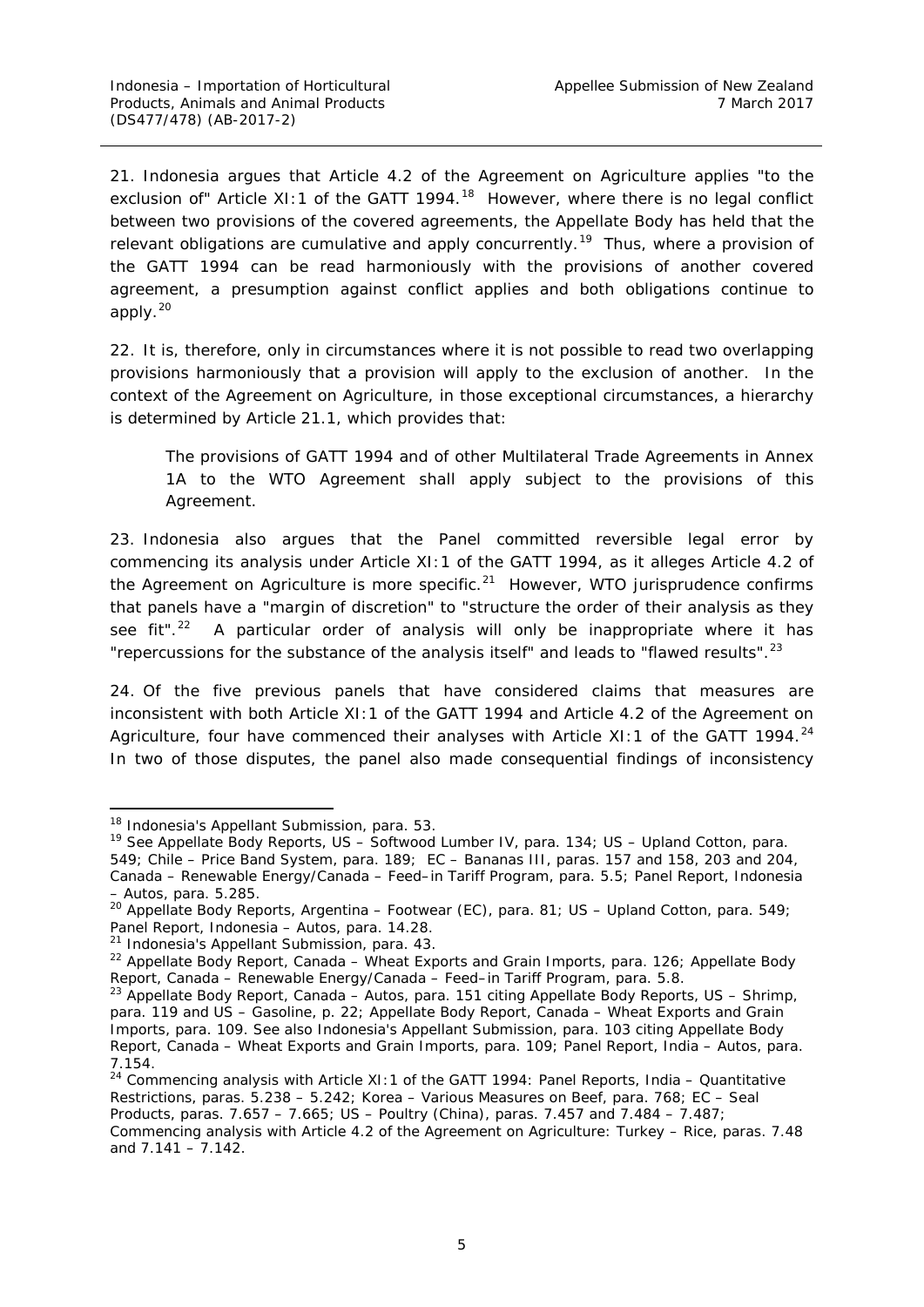with Article 4.2 of the Agreement on Agriculture. [25](#page-12-2) In *EC – Seal Products,* the panel made a consequential finding that a measure was not inconsistent with Article 4.2 (based on its finding that the measure was not inconsistent with Article XI:1).<sup>[26](#page-12-3)</sup> In the remaining dispute, the panel exercised judicial economy with respect to the claims under Article 4.2 of the Agreement on Agriculture, $^{27}$  $^{27}$  $^{27}$  as did the Panel in the present dispute.

## **D. ARTICLE XI:1 OF THE GATT 1994 APPLIES TO THE MEASURES AT ISSUE**

# <span id="page-12-1"></span><span id="page-12-0"></span>*1. Article 4.2 of the Agreement on Agriculture does not apply to the exclusion of Article XI:1 of the GATT 1994*

25. As outlined above, Indonesia argues that the "Agreement on Agriculture would apply to the exclusion of the more general agreements, such as the GATT 1994, to the extent that the Agreement on Agriculture contains specific provisions dealing specifically with the same matter."<sup>[28](#page-12-5)</sup>

26. This argument is fundamental to Indonesia's first ground of appeal. However, it is unsupported by WTO jurisprudence regarding the relationship between the covered agreements.

27. WTO jurisprudence is clear that the obligations under the covered agreements are "all necessary components of the 'same treaty' and they, together, form a single package of WTO rights and obligations".<sup>29</sup> Accordingly, it is clear that "a single measure may be subject, at the same time, to several WTO provisions imposing different disciplines".<sup>[30](#page-12-7)</sup>

28. In the absence of a legal conflict between two provisions of the covered agreements, the Appellate Body has found that relevant provisions continue to apply *cumulatively*. [31](#page-12-8) This is consistent with the principle that "a treaty interpreter must read all applicable provisions of a treaty in a way that gives meaning to *all* of them, harmoniously". [32](#page-12-9) The panel in *Indonesia – Autos* summarised this position, stating:

In considering Indonesia's defence that there is a general conflict between the provisions of the SCM Agreement and those of [Article III of GATT,](https://www.wto.org/english/res_e/booksp_e/analytic_index_e/gatt1994_02_e.htm#article3) and consequently that the SCM Agreement is the only applicable law, we recall first that in public international law there is a presumption against

<span id="page-12-5"></span><sup>28</sup> Indonesia's Appellant Submission, para. 53.

<span id="page-12-2"></span> <sup>25</sup> Panel Reports, *India – Quantitative Restrictions*, paras. 5.238 – 5.242; *Korea – Various Measures on Beef*, para. 768.

<span id="page-12-3"></span><sup>26</sup> Panel Report, *EC – Seal Products*, paras. 7.664 – 7.665.

<span id="page-12-4"></span><sup>27</sup> Panel Report, *US – Poultry (China)*, paras. 7.484 – 7.487.

<span id="page-12-6"></span><sup>29</sup> Appellate Body Report, *China – Rare Earths*, para. 5.47; Appellate Body Report, *US – Upland Cotton*, para. 549.

<span id="page-12-7"></span><sup>30</sup> Panel Report, *China – Rare Earths*, para. 7.124.

<span id="page-12-8"></span><sup>31</sup> See Appellate Body Reports, *US – Softwood Lumber IV*, para. 134; *US – Upland Cotton*, para. 549; *Chile – Price Band System,* para. 189; *EC – Bananas III,* paras. 157 – 158 and 203 – 204*, Canada – Renewable Energy/Canada – Feed–in Tariff Program,* para. 5.5; Panel Report, *Indonesia – Autos*, para. 5.285.

<span id="page-12-9"></span><sup>32</sup> Appellate Body Report, *US – Upland Cotton*, para. 549 citing Appellate Body Report, *Argentina – Footwear (EC)*, para. 81 and footnote 72 (emphasis original).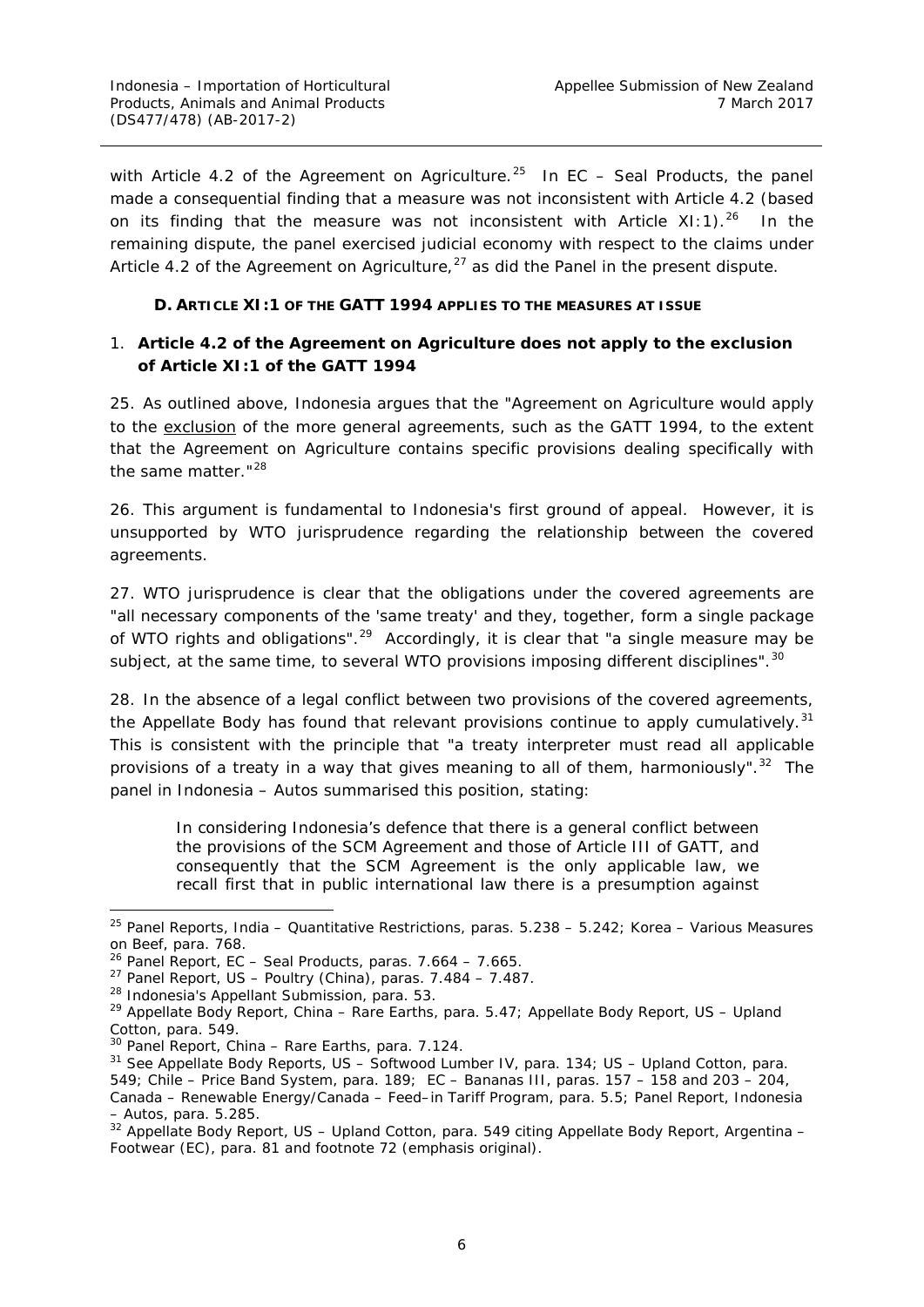conflict. This presumption is especially relevant in the WTO context since all WTO agreements, including GATT 1994 which was modified by Understandings when judged necessary, were negotiated at the same time, by the same Members and in the same forum. In this context we recall the principle of effective interpretation pursuant to which all provisions of a treaty (and in the WTO system all agreements) must be given meaning, using the ordinary meaning of words. $\frac{3}{2}$ 

29. There is no conflict between Article 4.2 of the Agreement on Agriculture and Article XI:1 of the GATT 1994, as the terms of those provisions do not prevent a Member from complying with both obligations simultaneously. The provisions therefore both apply to measures affecting agricultural products.

30. In support of its argument that Article 4.2 of the Agreement on Agriculture applies to the *exclusion* of Article XI:1 of the GATT 1994, Indonesia cites the Appellate Body's decision in *Chile – Price Band System*. [34](#page-13-1) However, the Appellate Body in that case did not imply that Article 4.2 of the Agreement on Agriculture applied *to the exclusion* of Article II:1(b) of the GATT 1994. In fact, the Appellate Body considered that "the outcome of this case would be the same, whether we begin our analysis with an examination of the issues raised under Article 4.2 of the Agreement on Agriculture, or with those raised under Article II: 1(b) of the GATT 1994".<sup>[35](#page-13-2)</sup>

31. In *Peru – Agricultural Products*, the Appellate Body also confirmed the continuing application of Article II:1(b) of the GATT 1994 in circumstances where Article 4.2 of the Agreement on Agriculture applied to the same measure.<sup>36</sup> The Appellate Body first upheld the panel's finding that the measure at issue was not an "ordinary customs duty", and therefore inconsistent with Article 4.2 of the Agreement on Agriculture.<sup>37</sup> It then upheld the panel's finding that the measure at issue was inconsistent with Article II:1(b) of the GATT 1994.<sup>[38](#page-13-5)</sup> That situation is analogous to the present dispute, where the complainants have argued that the measures at issue are inconsistent with the legal obligations imposed by both Article XI:1 of the GATT 1994 and Article 4.2 of the Agreement on Agriculture. The fact that Article 4.2 of the Agreement on Agriculture also applies to the measures at issue does not exclude the applicability of Article XI:1 of the GATT 1994.

32. In *Canada – Renewable Energy/Canada – Feed–in Tariff Program*, the Appellate Body reached similar conclusions with regard to overlapping provisions of the GATT 1994, the *Agreement on Subsidies and Countervailing Measures* (SCM Agreement) and the

<span id="page-13-0"></span><sup>&</sup>lt;sup>33</sup> Panel Report, *Indonesia – Autos*, para. 14.28 (internal footnotes omitted).<br><sup>34</sup> Indonesia's Appellant Submission, paras. 56 and 57.

<span id="page-13-2"></span><span id="page-13-1"></span><sup>35</sup> Appellate Body Report, *Chile – Price Band System,* para. 189*.* See also, Appellate Body Report, *EC – Bananas III*, paras. 157 – 158 stating that the Agreement on Agriculture "does not permit [a Member] to act inconsistently with the requirements of Article XIII of the GATT 1994".

<span id="page-13-3"></span><sup>36</sup> Appellate Body Report, *Peru – Agricultural Products*, paras. 5.75, 5.120 – 5.121.

<span id="page-13-4"></span><sup>37</sup> Appellate Body Report, *Peru – Agricultural Products*, paras. 5.75, 5.120 – 5.121. <sup>38</sup> Appellate Body Report, *Peru – Agricultural Products*, paras. 5.75, 5.120 – 5.121.

<span id="page-13-5"></span>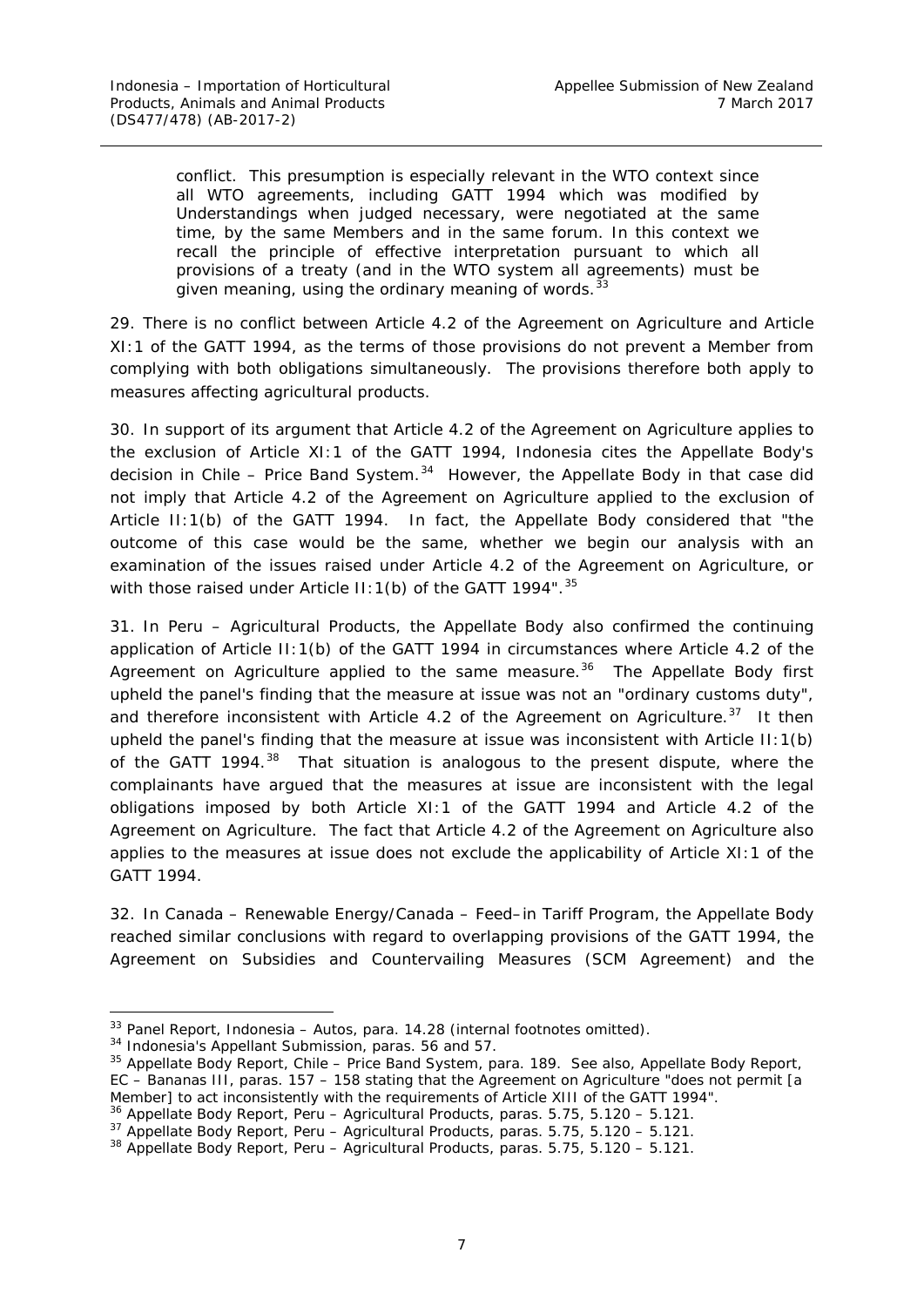Agreement on Trade-Related Investment Measures (TRIMs Agreement).<sup>39</sup> The Appellate Body affirmed the continuing application of the provisions and held that "the decision in this case as to whether to commence the analysis with the claims under the SCM Agreement or those under the GATT 1994 and the TRIMs Agreement was within the Panel's margin of discretion".<sup>[40](#page-14-2)</sup>

33. Further, in *Turkey – Rice*, the one dispute in which the panel considered claims under Article 4.2 of the Agreement on Agriculture prior to claims under Article XI:1 of the GATT 1994, the panel did not find that Article XI:1 was inapplicable to the measures at issue. Rather, the panel exercised its discretion to commence its analysis with Article 4.2 and would "turn to Article XI:1 of the GATT 1994 only as a second step". $^{41}$  $^{41}$  $^{41}$ 

# <span id="page-14-0"></span>*2. Article 21.1 of the Agreement on Agriculture does not render Article XI:1 inapplicable to the measures at issue*

34. Indonesia suggests that "Article 21.1 makes clear that the Agreement on Agriculture is *lex specialis* compared to the GATT 1994, in particular with respect to measures affecting trade *in agricultural goods*". [42](#page-14-4) On this basis, Indonesia asserts that the "Agreement on Agriculture would apply to the exclusion of the more general agreements, such as the GATT 1994, to the extent that the Agreement on Agriculture contains specific provisions dealing specifically with the same matter."[43](#page-14-5)

35. New Zealand disagrees with this assertion. Article 21.1 of the Agreement on Agriculture does not disturb the fundamental principle that overlapping provisions of the covered agreements apply cumulatively and are to be read harmoniously wherever possible.<sup>44</sup> Rather, Article 21.1 of the Agreement on Agriculture is relevant for determining the hierarchy of agreements in those limited circumstances of conflict where it is not possible for both provisions to be read harmoniously. This understanding of Article 21.1 of the Agreement on Agriculture is supported by the decision in *EC — Export Subsidies on Sugar*, where the Appellate Body held that Article 21 of the Agreement on Agriculture reflected a recognition "that there may be conflicts between the *Agreement on Agriculture* and the GATT 1994, and explicitly provided, through Article 21, that the *Agreement on Agriculture* would prevail to the extent of such conflicts."[45](#page-14-7)

36. Indeed, Article 21.1 of the Agreement on Agriculture expressly confirms that the provisions of the GATT 1994 (and the other covered agreements) "shall apply" to

<span id="page-14-1"></span> <sup>39</sup> Appellate Body Report, *Canada – Renewable Energy/Canada – Feed–in Tariff Program*, paras. 5.5, 5.6 and 5.8.

<span id="page-14-2"></span><sup>40</sup> Appellate Body Report, *Canada – Renewable Energy/Canada – Feed–in Tariff Program*, para. 5.8.

<span id="page-14-3"></span><sup>41</sup> Panel Report, *Turkey – Rice*, para. 7.48.

<span id="page-14-4"></span><sup>42</sup> Indonesia's Appellant Submission, para. 49 (emphasis in original).

<span id="page-14-5"></span><sup>43</sup> Indonesia's Appellant Submission, para. 53.

<span id="page-14-6"></span><sup>44</sup> See Appellate Body Reports, *US – Softwood Lumber IV*, para. 134; *US – Upland Cotton*, para.

<sup>549;</sup> *Chile – Price Band System,* para. 189; *Canada – Renewable Energy/Canada – Feed–in Tariff Program*, para. 5.5; Panel Report, *Indonesia – Autos*, para. 5.285.

<span id="page-14-7"></span><sup>45</sup> Appellate Body Report, *EC – Export Subsidies on Sugar*, paras. 220–222. Compare Indonesia's Appellant Submission, para. 51.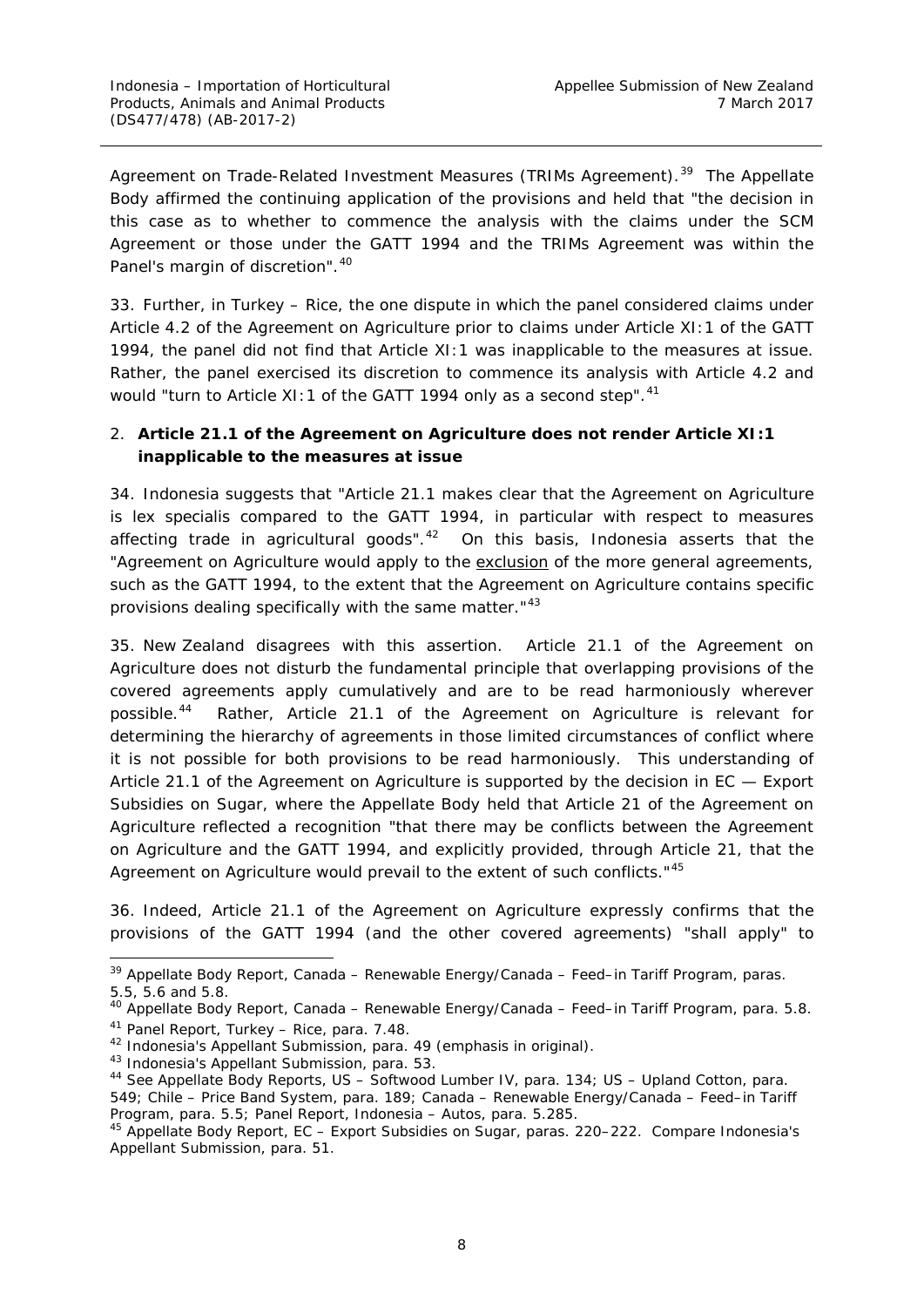agricultural products. In the present dispute, as Article XI:1 of the GATT 1994 and Article 4.2 of the Agreement on Agriculture are not in conflict with each other, it is unnecessary for the Appellate Body to resort to Article 21.1 of the Agreement on Agriculture.

37. In support of its erroneous understanding of the relationship between Article XI:1 of the GATT 1994 and Article 4.2 of the Agreement on Agriculture, Indonesia cites the interpretative approach of panels in *Indonesia – Autos* and *EC – Hormones*. [46](#page-15-2) However, in neither of those cases did the panel find that a provision of one of the covered agreements applies to the exclusion of the other.

38. In *Indonesia – Autos*, contrary to Indonesia's submission, the panel *expressly rejected* Indonesia's contention that the "only applicable law to this dispute is the SCM Agreement".<sup>[47](#page-15-3)</sup> The panel relevantly held that:

We consider rather that the obligations contained in the WTO Agreement are generally cumulative, can be complied with simultaneously and that different aspects and sometimes the same aspects of a legislative act can be subject to various provisions of the WTO Agreement.<sup>[48](#page-15-4)</sup>

39. In *EC – Hormones*, the panel reached a similar conclusion. While it elected to commence its analysis under the SPS Agreement, it expressly affirmed the continuing application of both the GATT 1994 and the SPS Agreement to the measures at issue.<sup>[49](#page-15-5)</sup> Moreover, the panel's decision to commence its analysis with the SPS Agreement was not, as Indonesia suggests, solely because the SPS Agreement was the more specific obligation.<sup>[50](#page-15-6)</sup> Rather, the panel concluded that if it commenced its analysis with the GATT 1994, it would still be required to consider the SPS Agreement in order to determine whether Article  $XX(b)$  could be invoked as a defence.<sup>51</sup> Accordingly, the panel considered a range of factors, including which order would allow it to conduct its consideration of the issues "in the most efficient manner". [52](#page-15-8)

### <span id="page-15-0"></span>**E. THE PANEL DID NOT ERR BY COMMENCING ITS ANALYSIS WITH ARTICLE XI:1 OF THE GATT 1994**

### <span id="page-15-1"></span>*1. The Panel was entitled to commence its analysis with Article XI:1 of the GATT 1994*

40. Indonesia argues that the Panel committed reversible legal error by commencing its analysis under Article XI:1 of the GATT 1994. However, WTO jurisprudence is clear that panels have a "margin of discretion" to "structure the order of their analysis as they see

<span id="page-15-3"></span><span id="page-15-2"></span> <sup>46</sup> Indonesia's Appellant Submission, para. 51.

<sup>47</sup> Panel Report, *Indonesia – Autos*, para. 14.56.

<sup>48</sup> Panel Report, *Indonesia – Autos*, para. 14.56.

<span id="page-15-5"></span><span id="page-15-4"></span><sup>49</sup> Panel Report, *EC – Hormones*, para. 8.40.

<span id="page-15-6"></span><sup>50</sup> Indonesia's Appellant Submission, para. 51.

<span id="page-15-7"></span><sup>51</sup> Panel Report, *EC – Hormones*, para. 8.42.

<span id="page-15-8"></span><sup>52</sup> Panel Report, *EC – Hormones*, para. 8.42.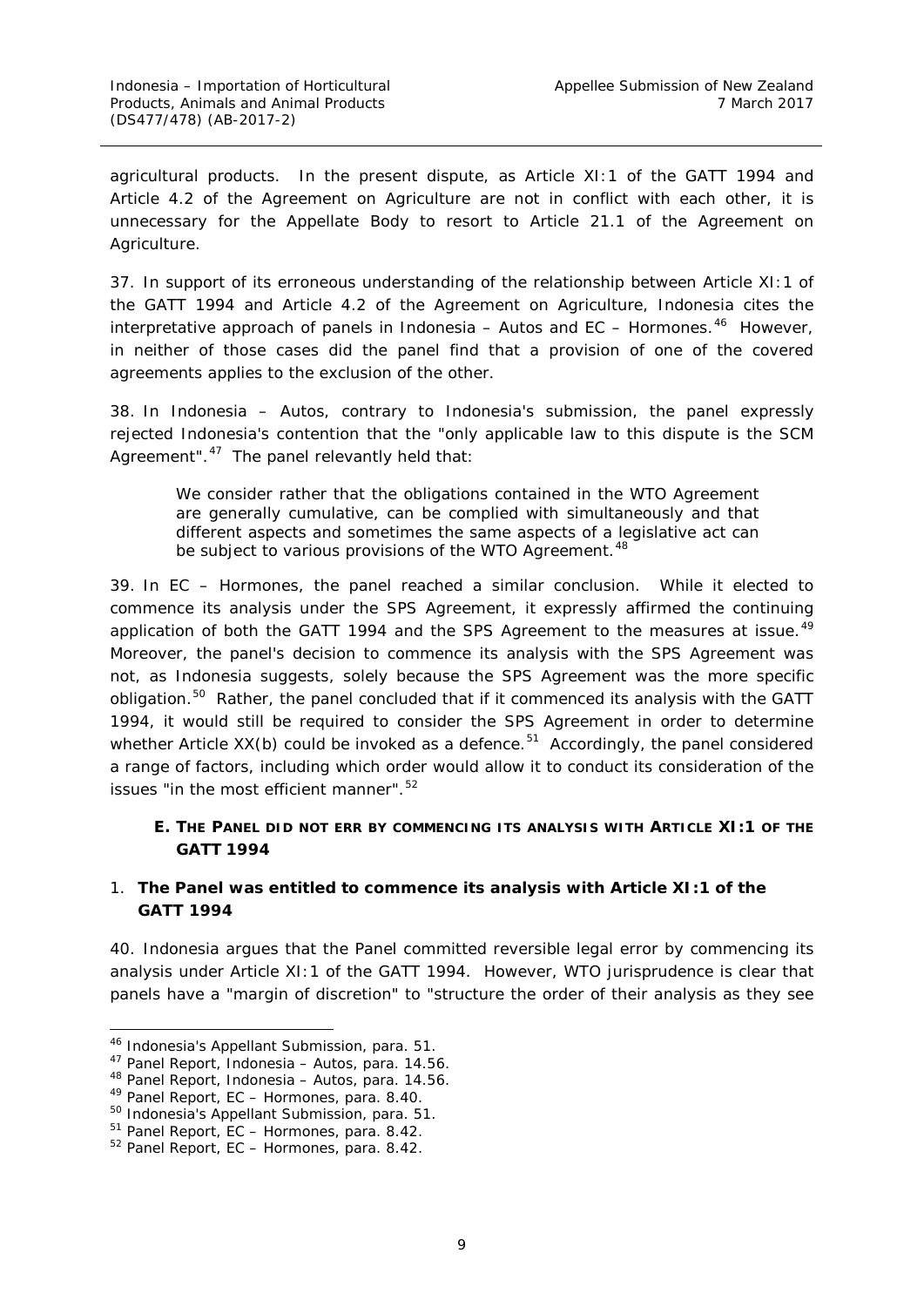fit" provided it does not have "repercussions for the substance of the analysis itself" and leads to "flawed results".<sup>[53](#page-16-0)</sup>

41. Notwithstanding the discretion of panels to structure their order of analysis as they see fit, the Appellate Body cautioned in *Canada – Autos,* that "a panel may not ignore the 'fundamental structure and logic' of a provision in deciding the proper sequence of steps in its analysis, save at the peril of reaching flawed results." $54$  The Appellate Body thus affirmed that a panel may order its analysis as it sees fit, provided its approach does not lead to a "flawed" substantive analysis.

42. The "fundamental structure and logic" of Article XI:1 of the GATT 1994 and Article 4.2 of the Agreement on Agriculture does not suggest, as a matter of law, that a panel *must* commence its analysis with one of the provisions and not the other.

43. New Zealand recalls that the Appellate Body has recognised that "in a series of previous disputes, issues concerning the sequence of analysis have been dealt with by seeking to identify the agreement that 'deals specifically, and in detail, with' the measures at issue."<sup>55</sup> However, it is important to note that this general approach does not, in itself, establish a mandatory order of analysis. Indeed, in *Canada – Renewable Energy/Canada – Feed–in Tariff Program*, before considering whether one agreement dealt more 'specifically' with the measures at issue, the Appellate Body confirmed that there was no obligatory sequence of analysis to be followed with respect to claims presented under overlapping obligations in the SCM Agreement, the GATT 1994 and the TRIMs Agreement.<sup>[56](#page-16-3)</sup> It then confirmed that the order of analysis "was within the panel's margin of discretion."<sup>[57](#page-16-4)</sup>

44. The situation in the present dispute is analogous to the situation in *Canada – Renewable Energy / Canada – Feed–in Tariff Program*, where the Appellate Body noted that while "[i]ssues of sequencing may become relevant to a logical consideration of claims under different agreements … no such issue arises in this case". There is nothing in the Panel's chosen order of analysis which prevented it undertaking a logical consideration of the claims presented to it. Accordingly, the Panel did not err by commencing its analysis with Article XI:1 of the GATT 1994.

<span id="page-16-0"></span> <sup>53</sup> Appellate Body Report, *Canada – Autos*, para. 151 citing Appellate Body Reports, *US – Shrimp*, para. 119 and *US – Gasoline*, p. 22; Appellate Body Report, *Canada – Wheat Exports and Grain Imports*, paras. 109 and 126; Appellate Body Reports, *Canada – Renewable Energy/Canada – Feed–in Tariff Program*, para. 5.8. See also Indonesia's Appellant Submission, para. 103 citing Appellate Body Report, *Canada – Wheat Exports and Grain Imports*, para. 109; Panel Report, *India – Autos*, para. 7.154.

<sup>54</sup> Appellate Body Report, *Canada – Autos*, para. 151. (emphasis added).

<span id="page-16-2"></span><span id="page-16-1"></span><sup>55</sup> Appellate Body Reports, *Canada – Renewable Energy/Canada – Feed–in Tariff Program*, paras.

<sup>5.5</sup> and 5.6; *EC – Bananas III*, paras. 157 – 158 and 203 – 204.

<span id="page-16-3"></span><sup>56</sup> Appellate Body Reports, *Canada – Renewable Energy/Canada – Feed–in Tariff Program*, paras. 5.5 and 5.6; *EC – Bananas III*, paras. 157 – 158 and 203 – 204.

<span id="page-16-4"></span><sup>57</sup> Appellate Body Reports, *Canada – Renewable Energy/Canada – Feed–in Tariff Program*, para. 5.8.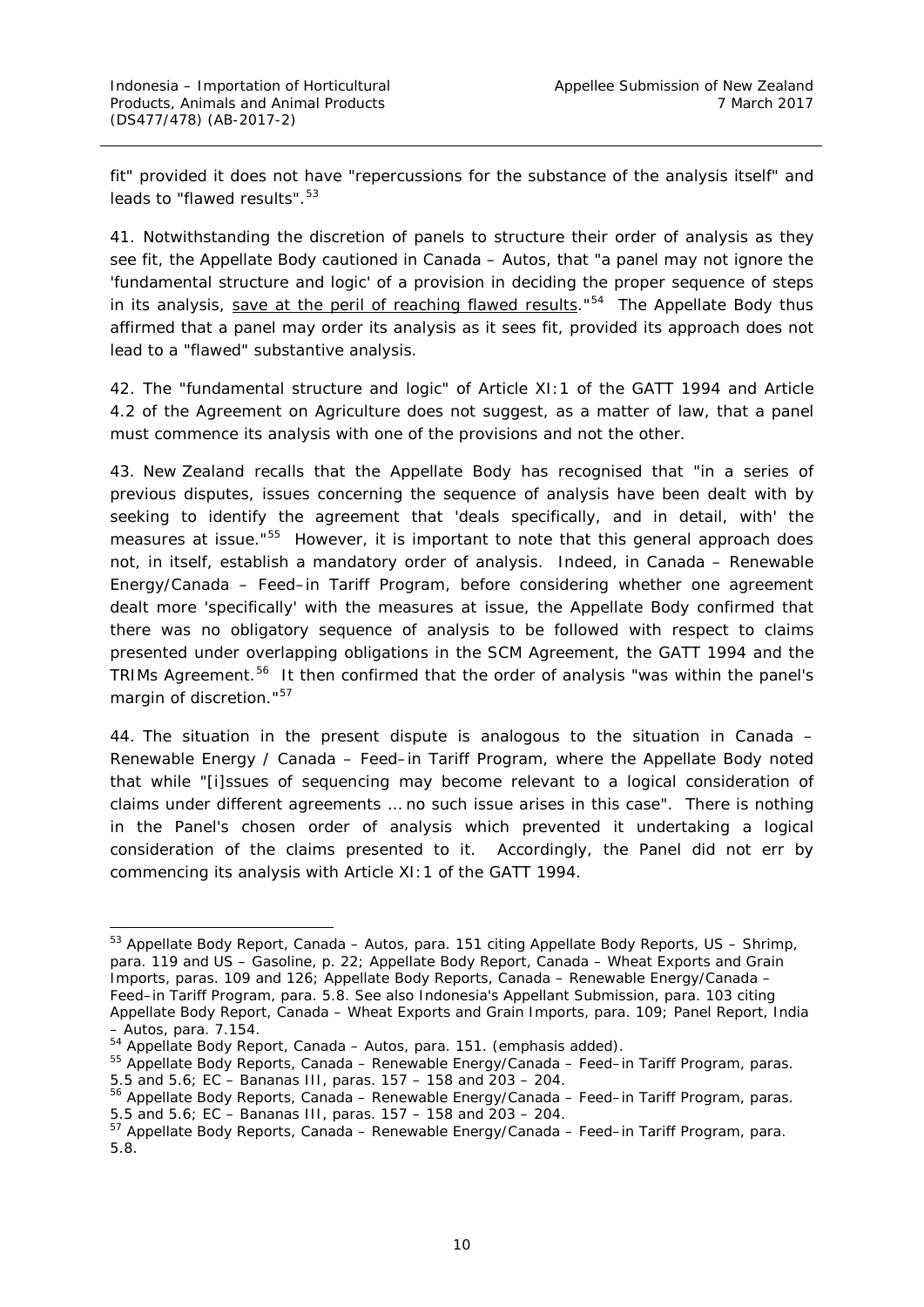45. Indeed, in selecting its chosen order of analysis for the present dispute, the Panel took into account a number of legitimate factors based on the practice of past panels and guidance from the Appellate Body, including the way in which the claims were presented, the ability to apply judicial economy, the views of the parties, and the specificity of the provisions with respect to the measures at issue.<sup>[58](#page-17-1)</sup> The Panel's approach to its order of analysis was also consistent with that taken by the majority of panels which have considered the relationship between Article XI:1 of the GATT 1994 and Article 4.2 of the Agreement on Agriculture. The panels in *Korea – Beef, India – Quantitative Restrictions*, *US – Poultry* and *EC – Seal Products*, all commenced their analysis of the quantitative restrictions at issue with Article XI:1 of the GATT 1994. [59](#page-17-2) Only the panel in *Turkey –* Rice commenced its analysis with Article 4.2 of the Agreement on Agriculture.<sup>[60](#page-17-3)</sup>

# <span id="page-17-0"></span>*2. Article XI:1 of the GATT 1994 is more specific than Article 4.2 of the Agreement on Agriculture in the context of quantitative restrictions*

46. For the reasons outlined above, New Zealand does not consider that the question whether Article XI:1 of the GATT 1994 is more specific than Article 4.2 of the Agreement on Agriculture in the context of quantitative restrictions is legally relevant for the purposes of resolving this appeal. There is no mandatory order of analysis between those provisions, and it could not have amounted to legal error for the Panel to have commenced its legal analysis under either Article XI:1 of the GATT 1994 *or* Article 4.2 of the Agreement on Agriculture. The Panel's decision to commence with Article XI:1 of the GATT 1994 was a legitimate exercise of its discretion.

47. Notwithstanding that view, New Zealand submits that the Panel was correct to conclude that Article XI:1 of the GATT 1994 is the provision which deals "specifically, and in detail" with the quantitative restrictions at issue. $61$  New Zealand recalls that the text of Article XI:1 of the GATT 1994 provides:

### **Article XI\*: General Elimination of Quantitative Restrictions**

1. No prohibitions or restrictions other than duties, taxes or other charges, whether made effective through quotas, import or export licences or other measures, shall be instituted or maintained by any contracting party on the importation of any product of the territory of any other contracting party or on the exportation or sale for export of any product destined for the territory of any other contracting party.

<span id="page-17-2"></span><span id="page-17-1"></span> <sup>58</sup> See Section II.B above. Panel Report, *Indonesia – Import Licensing Regimes,* paras. 7.27 – 7.36. <sup>59</sup> Panel Report, *Indonesia – Import Licensing Regimes*, para. 7.33 and footnote 389 citing Panel Reports, *India – Quantitative Restrictions*, paras. 5.112–5.242; *Korea – Various Measures on Beef*, paras. 747–769; *EC – Seal Products*, paras. 7.652–7.665; *US – Poultry (China)*, paras. 7.484 – 7.487.

<sup>60</sup> Panel Report, *Turkey – Rice*, para. 7.48.

<span id="page-17-4"></span><span id="page-17-3"></span><sup>61</sup> Appellate Body Report, *EC – Bananas III*, paras. 203 and 204.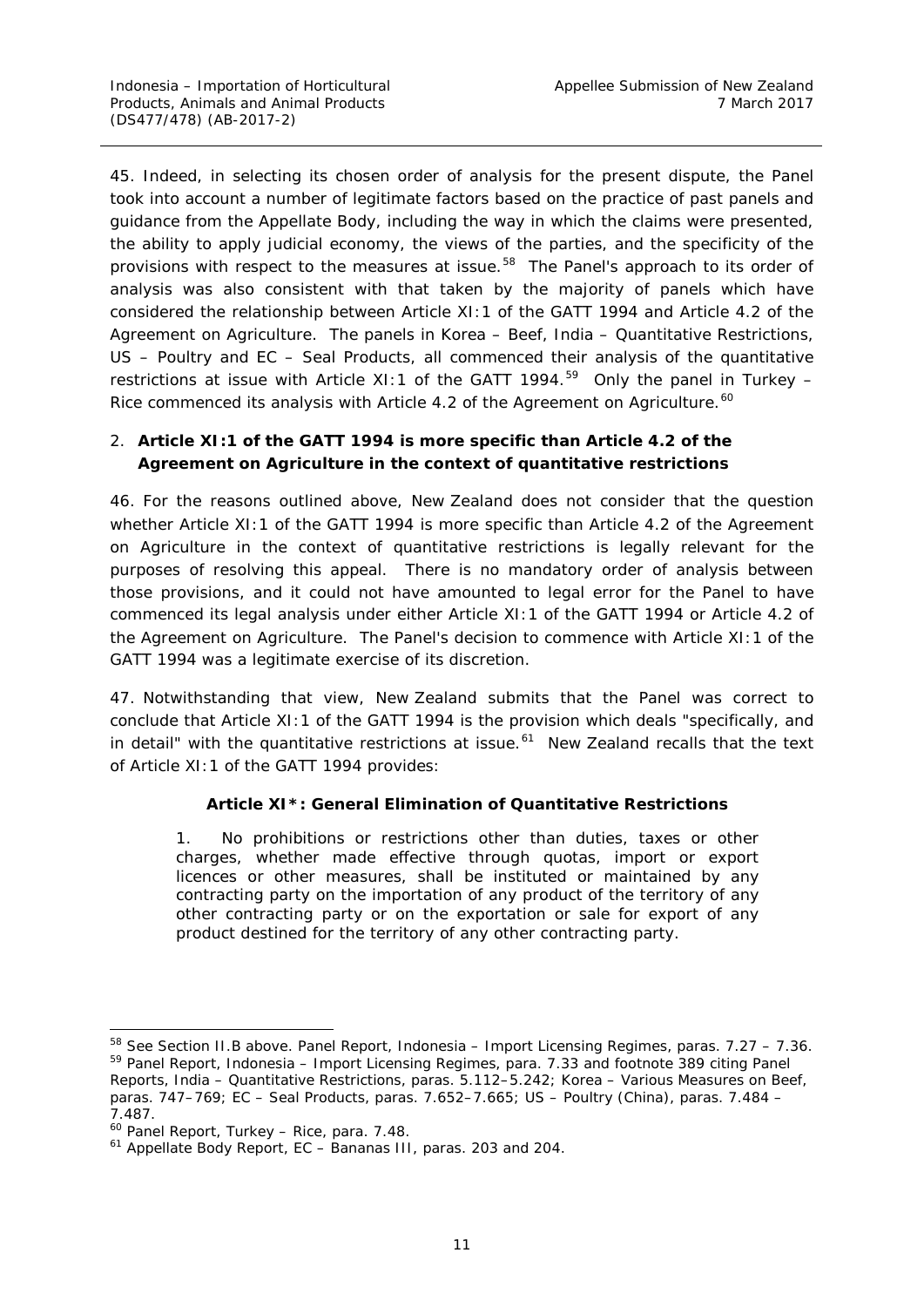48. Article XI:1 deals exclusively and in detail with quantitative restrictions. In particular, the provision specifies what constitutes a quantitative restriction,  $62$  the exclusions from coverage, $^{63}$  $^{63}$  $^{63}$  and the form by which such restrictions are made effective.  $^{64}$  $^{64}$  $^{64}$ 

49. By contrast, Article 4.2 of the Agreement on Agriculture deals with a wide range of measures which affect "market access" for agricultural products. It disciplines not only quantitative import restrictions, but also a range of other measures, including minimum import prices, variable import levies, voluntary export restraints, and similar border measures other than ordinary customs duties. As the Appellate Body noted in *Chile – Price Band System*, the drafters of Article 4.2 "intended to cover a broad category of measures".<sup>[65](#page-18-3)</sup> Quantitative import restrictions are one such measure, however the broad and general coverage of Article 4.2 means that it is not the more specific provision with respect to quantitative restrictions.

50. Indonesia disagrees, stating that "[t]he number of measures covered by a particular provision does not answer the question of which provision is more specific."<sup>[66](#page-18-4)</sup> However, New Zealand does not argue that it is the "number of measures" covered by a provision which necessarily determines which is more specific. Rather, New Zealand submits that in determining which provision "deals specifically, and in detail" with a particular claim, the most important consideration is which provision deals specifically and in detail with the substantive nature of the obligation that a complainant claims is breached. $67$  In the context of quantitative restrictions, it is Article XI:1 of the GATT 1994 which deals specifically and in detail with the obligation not to institute or maintain quantitative restrictions.

51. New Zealand does not suggest that the wide scope of measures covered by Article 4.2 of the Agreement on Agriculture means that Article 4.2 could never be the provision that deals "more specifically and in detail" with a particular obligation. For instance, Article II:1(b) of the GATT 1994, in contrast to Article 4.2 of the Agreement on Agriculture, does not contain a detailed substantive obligation with regard to "variable import levies". In contrast, Article XI:1 of the GATT 1994 does contain a more detailed and specific prohibition on quantitative restrictions than Article 4.2 of the Agreement on Agriculture. Accordingly, the circumstances of the present case differ from those before the panel and Appellate Body in *Chile – Price Band System.[68](#page-18-6)*

<span id="page-18-0"></span><sup>&</sup>lt;sup>62</sup> Any "prohibitions or restrictions".

<span id="page-18-1"></span><sup>&</sup>lt;sup>63</sup> "duties, taxes or other charges".

<span id="page-18-2"></span><sup>&</sup>lt;sup>64</sup> "through quotas, import or export licences or other measures".

<span id="page-18-3"></span><sup>65</sup> Appellate Body Report, *Chile – Price Band System*, para. 208. Indonesia accepts the "broader scope of coverage" of Article 4.2, compared with Article XI:1: Indonesia's Appellant Submission, paras. 44–45.

<span id="page-18-4"></span><sup>&</sup>lt;sup>66</sup> Indonesia's Appellant Submission, para. 44.

<span id="page-18-5"></span><sup>67</sup> See Appellate Body Report, *EC – Bananas III*, paras. 157 – 158 and 203 – 204.

<span id="page-18-6"></span><sup>&</sup>lt;sup>68</sup> Accordingly, the circumstances of the present case differ from those before the panel and Appellate Body in *Chile – Price Band System.* See e.g., Appellate Body Report, *Chile – Price Band System*, para. 262.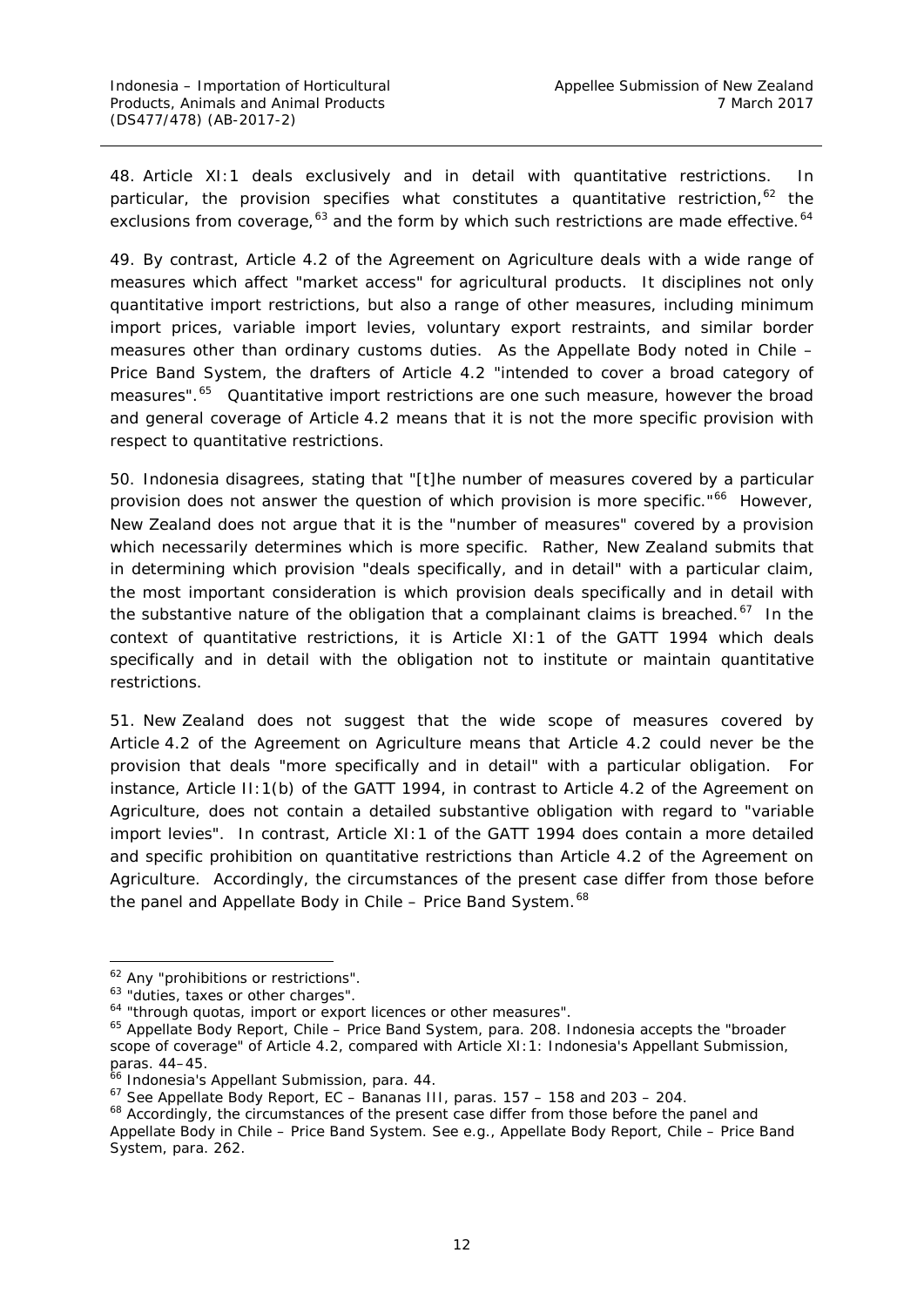52. Indonesia also argues that Article 4.2 of the Agreement on Agriculture is more specific, purely because it "applies to a *narrower scope of products*", namely agricultural products, than Article XI: 1 of the GATT 1994.<sup>[69](#page-19-1)</sup>

53. New Zealand disagrees that the product coverage of an agreement automatically determines whether an agreement is more specific.<sup>70</sup> Indeed, in many cases there will be a range of factors which contribute to a determination of which (if any) of the applicable provisions "deals more specifically, and in detail" with the matter at issue, and there will not necessarily be one factor that is determinative. This is consistent with the approach taken by the Appellate Body in *Canada – Renewable Energy/Canada – Feed–in Tariff Program*. In that dispute, when confronted with overlapping provisions of the SCM Agreement, TRIMs Agreement and GATT 1994, the Appellate Body found it was "not persuaded" that one agreement could be described as regulating "'more specifically, and in detail,' the measures challenged in this dispute".<sup>[71](#page-19-3)</sup>

# <span id="page-19-0"></span>**F. THE PANEL'S FINDINGS ESTABLISH THAT THE MEASURES AT ISSUE ARE EACH INCONSISTENT WITH ARTICLE 4.2 OF THE AGREEMENT ON AGRICULTURE**

54. New Zealand considers that the Panel's findings that the measures at issue are inconsistent with Article X1:1 of the GATT 1994 are sufficient to resolve the dispute. However, if the Appellate Body considers that it is necessary to complete the analysis of the complainants' claims under Article 4.2 of the Agreement on Agriculture, there are sufficient factual findings of the Panel and uncontested facts on the record for the Appellate Body to do so.<sup>[72](#page-19-4)</sup>

55. Indonesia argues that New Zealand only "briefly addressed Article 4.2 of the Agreement on Agriculture" in its first written submission.<sup>[73](#page-19-5)</sup> This is incorrect. Indeed, New Zealand comprehensively argued throughout the Panel proceedings that each of the measures at issue is inconsistent with Article 4.2.<sup>[74](#page-19-6)</sup>

56. The Panel's findings with respect to the complainants' claims under Article XI:1 of the GATT 1994 establish that each of the 18 measures at issue in this dispute constitute "prohibitions" or "restrictions" on importation. These findings are also sufficient to establish that each and every one of the measures at issue are "measures of the kind which have been required to be converted into ordinary customs duties" within the meaning of Article 4.2 of the Agreement on Agriculture. Specifically, the Panel's findings demonstrate that the challenged measures are "quantitative import restrictions … or

5.6 citing Appellate Body Report, *EC – Bananas III*, para. 204.

<span id="page-19-1"></span> <sup>69</sup> Indonesia's Appellant Submission, para. 45.

<span id="page-19-2"></span><sup>70</sup> Indonesia's Appellant Submission, paras. 46–47.

<span id="page-19-3"></span><sup>71</sup> Appellate Body Reports, *Canada – Renewable Energy/Canada – Feed–in Tariff Program,* para.

<span id="page-19-4"></span><sup>72</sup> See Appellate Body Report, *Peru – Agricultural Products*, para. 5.157, citing *inter alia* Appellate Body Report, *US – Gasoline*, p. 19.

<span id="page-19-5"></span>

<span id="page-19-6"></span> $74$  See New Zealand's first written submission, Section IV.B, paras. 299 – 380; New Zealand's second written submission, paras. 36, 51, 76, 96, 110, 111, 143, 160, 173, 183, 202, 210, 222 – 225, 236, 250, 267 – 269, 277, 285 and 296.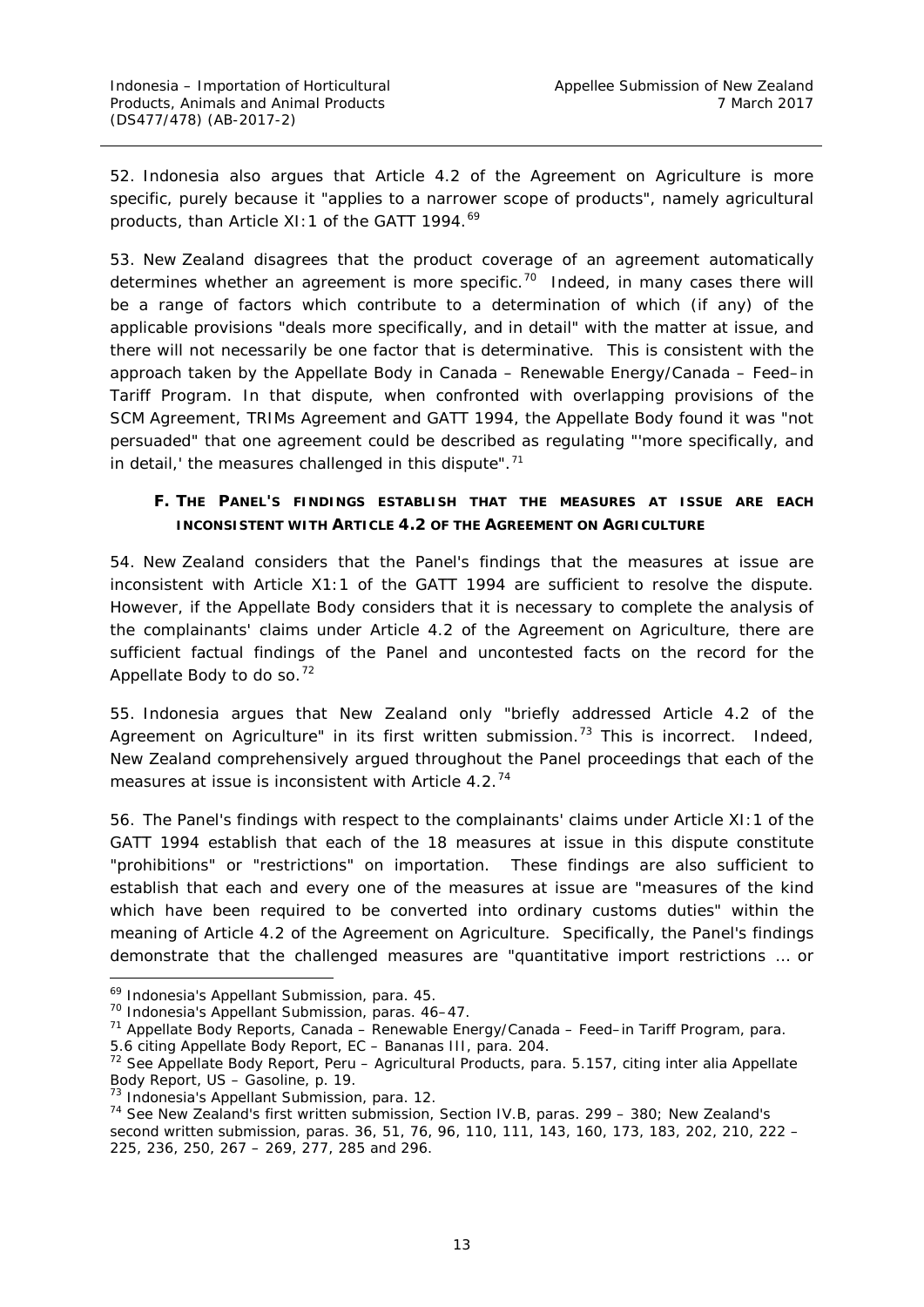similar border measures" under footnote 1 of Article 4.2 of the Agreement on Agriculture.<sup>[75](#page-20-3)</sup>

57. New Zealand notes that the panel in *Korea – Various Measures on Beef*, having established that a measure was inconsistent with Article XI:1, made a consequential finding that the measure was also inconsistent with Article 4.2 of the Agreement on Agriculture.[76](#page-20-4) Similarly, the panel in *India – Quantitative Restrictions* found that the measures inconsistent with Article XI:1 were also, to the extent they applied to agricultural products, inconsistent with Article 4.2 of the Agreement on Agriculture.<sup>[77](#page-20-5)</sup>

58. Accordingly, clear findings on the Panel's record would allow the Appellate Body to complete the analysis in respect of the complainants' claims under Article 4.2 of the Agreement on Agriculture, if it were necessary to do so.

#### **G. CONCLUSION**

<span id="page-20-0"></span>59. For the reasons outlined above, New Zealand requests that the Appellate Body reject Indonesia's claim of error as set out in Section I of Indonesia's Notice of Appeal and Section II of Indonesia's Appellant Submission, and uphold the findings, conclusions and legal interpretations of the Panel.<sup>[78](#page-20-6)</sup>

# <span id="page-20-1"></span>**III. THE PANEL DID NOT ERR BY FINDING THAT INDONESIA BEARS THE BURDEN OF PROVING A DEFENCE UNDER ARTICLE XX OF THE GATT 1994**

#### <span id="page-20-2"></span>**A. INDONESIA'S APPEAL**

60. Indonesia submits that the Panel erred in finding that the respondent bears the burden of proof in relation to a defence under Article XX of the GATT 1994 with respect to a claim of inconsistency with Article 4.2 of the Agreement on Agriculture.<sup>[79](#page-20-7)</sup> According to Indonesia, the second half of footnote 1 to Article 4.2 of the Agreement on Agriculture is a separate element of Article 4.2, rather than an exception.<sup>[80](#page-20-8)</sup> On this basis, Indonesia suggests, for the first time in a WTO dispute, that in order for the Panel to find a measure inconsistent with Article 4.2 of the Agreement on Agriculture, a complainant must prove both that the challenged measure is of the type required to be converted to

<span id="page-20-3"></span> $75$  The Panel found that each of the measures at issue had a limiting effect on importation, and therefore constitutes a prohibition or restriction. See Panel Report, *Indonesia – Import Licensing Regimes,* paras. 7.77 – 7.92 (Measure 1); paras. 7.105 – 7.112 (Measure 2); paras. 7.126 – 7.134 (Measure 3); paras. 7.148 – 7.156 (Measure 4); paras. 7.170 – 7.179 (Measure 5); paras. 7.192– 7.200 (Measure 6); paras. 7.214 – 7.227 (Measure 7); paras. 7.238–243 (Measure 8); paras. 7.260 – 7.270 (Measure 9); paras. 7.288 – 7.299 (Measure 10); paras. 7.314 – 7.327 (Measure 11); paras. 7.341 – 7.349 (Measure 12); paras. 7.367 – 7.375 (Measure 13); paras. 7.388–7.398 (Measure 14); paras. 7.419 – 7.428 (Measure 15); paras. 7.440 – 7.451 (Measure 16); paras. 7.468 – 7.478 (Measure 17); paras. 7.491 – 7.501 (Measure 18).

<span id="page-20-4"></span><sup>76</sup> Panel Report, *Korea – Various Measures on Beef*, para. 762. 77 Panel Report, *India – Quantitative Restrictions*, paras. 5.238–5.242.

<span id="page-20-6"></span><span id="page-20-5"></span><sup>78</sup> Indonesia's Notice of Appeal Section I; Indonesia's Appellant Submission, paras. 63–64.

<span id="page-20-7"></span><sup>79</sup> Indonesia's Appellant Submission, para. 84.

<span id="page-20-8"></span><sup>80</sup> Indonesia's Appellant Submission, para. 85.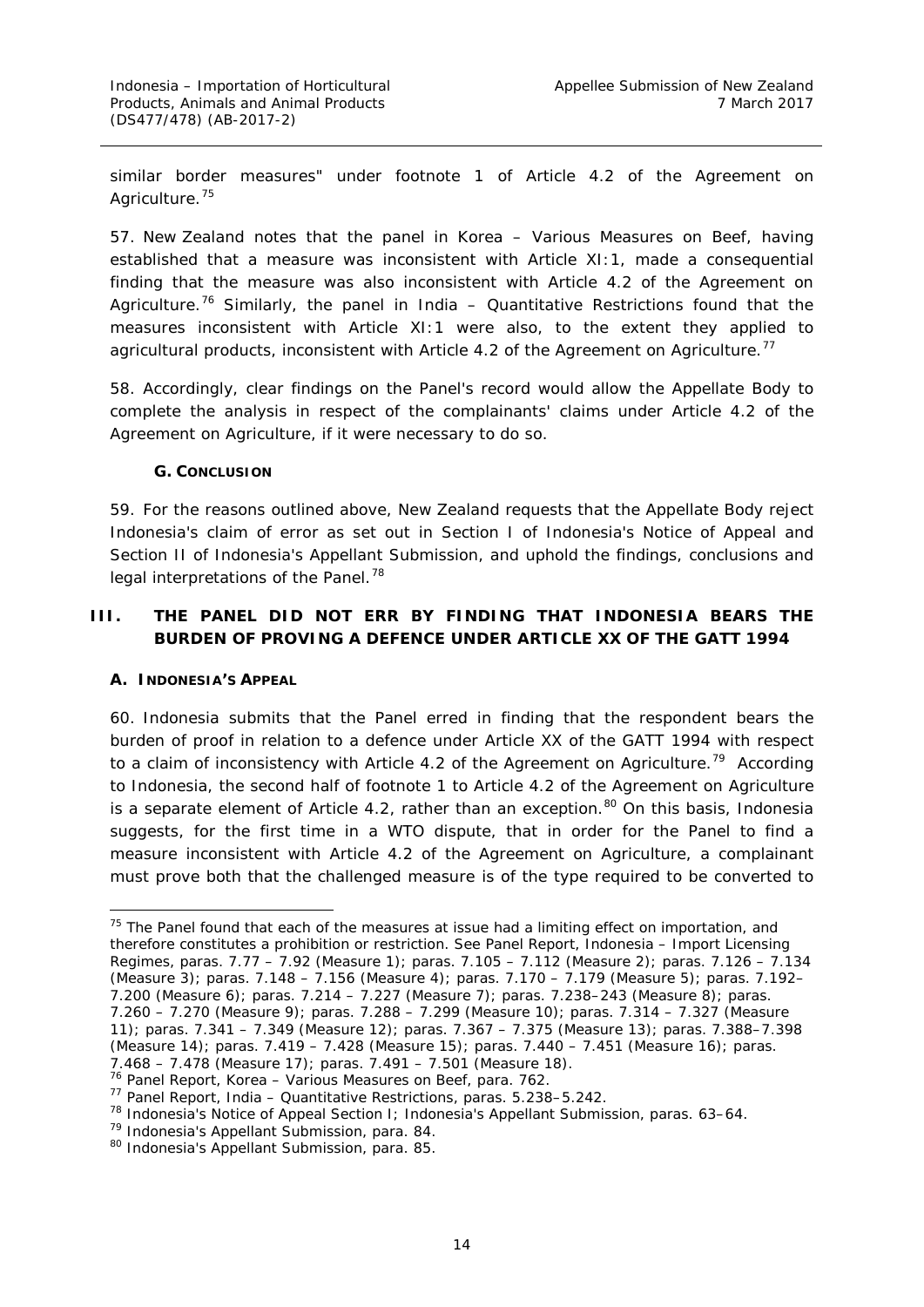ordinary customs duties; and that it is not "maintained under, *inter alia*, any of the public policy exceptions set out in Article XX of the GATT 1994". [81](#page-21-2)

61. Indonesia's claim is based on its assertion that if the drafters of Article 4.2 had "intended to create a general rule–exception relationship … they would have used different wording" and that in other covered agreements, the "drafters used special language when they intended to import *exceptions* from the GATT 1994 into other *covered agreements in Annex 1A*". [82](#page-21-3)

#### <span id="page-21-0"></span>**B. THE PANEL'S ANALYSIS**

62. The Panel rejected Indonesia's argument that the complainants were required to demonstrate that the challenged measures are not justified under Article XX of the GATT 1994.<sup>[83](#page-21-4)</sup> The Panel noted that "it is well established in WTO jurisprudence following the Appellate Body decision in *US – Wool Shirts and Blouses* that the burden of identifying and establishing affirmative defences under Article XX rests on the Party asserting the defence."<sup>[84](#page-21-5)</sup> Thus, the Panel found that it was for Indonesia, and not the complainants, to establish a defence under Article XX of the GATT 1994 in the context of a claim of violation of Article 4.2 of the Agreement on Agriculture. [85](#page-21-6)

#### <span id="page-21-1"></span>**C. LEGAL ISSUE BEFORE THE APPELLATE BODY**

63. The legal issue raised by Indonesia in its second ground of appeal is whether it is necessary for the complainants to prove that a challenged measure is not "maintained under, *inter alia*, any of the public policy exceptions set out in Article XX of the GATT 1994" in order for the Panel to find a measure inconsistent with Article 4.2 of the Agreement on Agriculture.

<span id="page-21-2"></span><sup>81</sup> Indonesia's Appellant Submission, para. 82.

<span id="page-21-3"></span><sup>82</sup> Indonesia's Appellant Submission, para. 86 (emphasis in original).

<span id="page-21-4"></span><sup>83</sup> Panel Report, *Indonesia – Import Licensing Regimes,* para. 7.34.

<span id="page-21-5"></span><sup>84</sup> Panel Report, *Indonesia – Import Licensing Regimes,* para. 7.34 citing Appellate Body Report, *US – Wool Shirts and Blouses*, p. 16.

<span id="page-21-6"></span><sup>85</sup> Panel Report, *Indonesia – Import Licensing Regimes*, para. 7.34.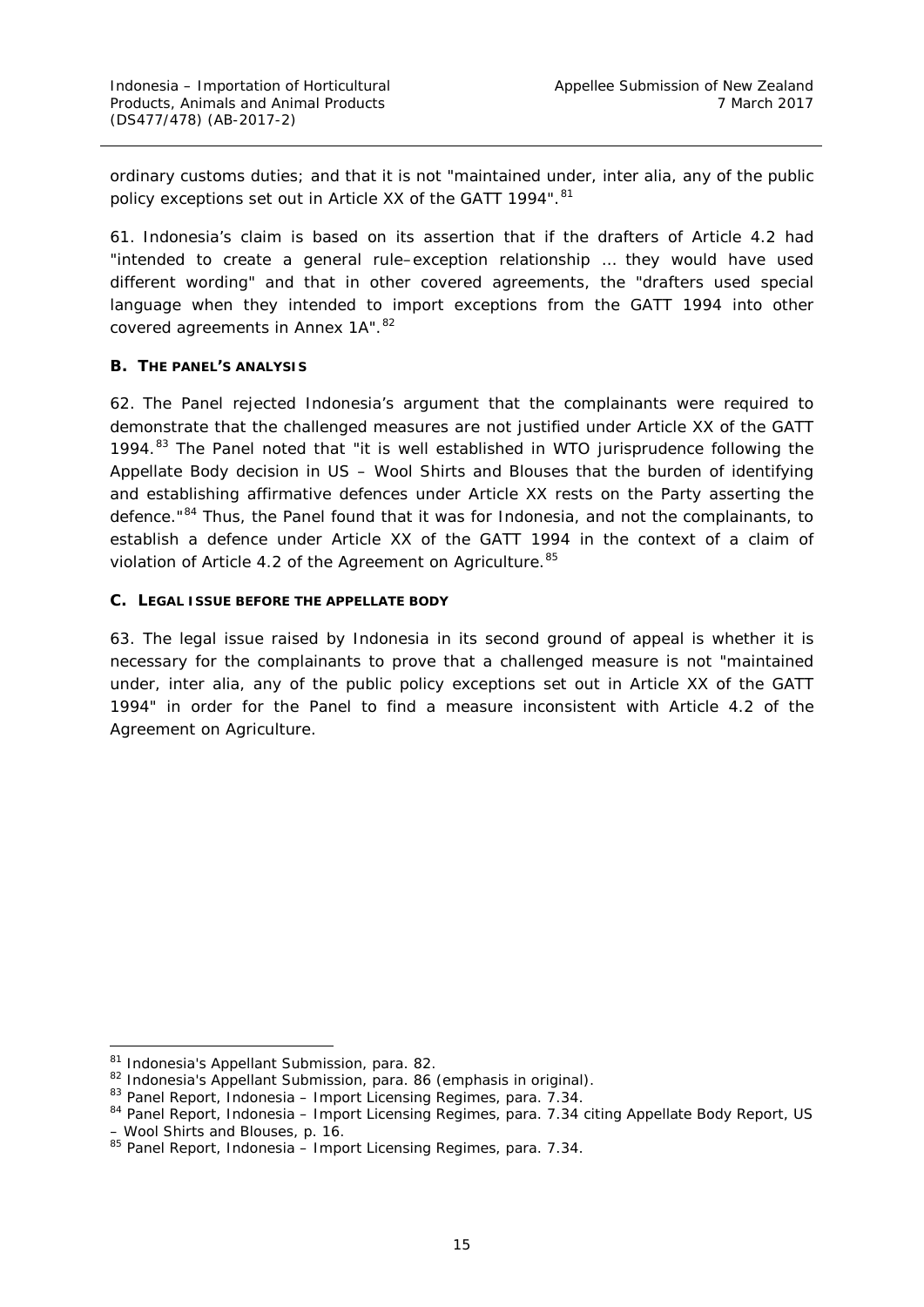64. New Zealand recalls Article 4.2 of the Agreement on Agriculture states:

Members shall not maintain, resort to, or revert to any measures of the kind which have been required to be converted into ordinary customs duties<sup>1</sup>, except as otherwise provided for in Article 5 and Annex 5.

––––––––––––––––––––––––––––––––––––––––––––––––––––––––––––––––––––––––––––––––––––––––––

<sup>1</sup>These measures include quantitative import restrictions, variable import levies, minimum import prices, discretionary import licensing, non–tariff measures maintained through state–trading enterprises, voluntary export restraints, and similar border measures other than ordinary customs duties, whether or not the measures are maintained under country– specific derogations from the provisions of GATT 1947, but not measures maintained under balance–of–payments provisions or under other general, non–agriculture–specific provisions of GATT 1994 or of the other Multilateral Trade Agreements in Annex 1A to the WTO Agreement.

#### <span id="page-22-0"></span>**D. THE BURDEN OF PROOF FOR AN ARTICLE XX DEFENCE DOES NOT REVERSE UNDER ARTICLE 4.2 OF THE AGREEMENT ON AGRICULTURE**

65. Indonesia is seeking to introduce what it describes as a "second element" that a complainant must prove in order to establish a violation of Article 4.2 of the Agreement on Agriculture.<sup>[86](#page-22-1)</sup> This represents a substantial departure from settled jurisprudence on the legal standard of Article 4.2 of the Agreement on Agriculture and would also fundamentally change, with respect to agricultural products, the well–established characterisation of Article XX of the GATT 1994 as an affirmative defence. <sup>[87](#page-22-2)</sup>

66. The legal standard under Article 4.2 of the Agreement on Agriculture, including footnote 1, has been considered multiple times by panels and the Appellate Body.<sup>88</sup> In none of those disputes has a panel or the Appellate Body found that a complainant is required to prove that a measure "is not maintained under any of the public policy exceptions set out in Article XX of the GATT 1994" in order to establish a violation of Article 4.2 of the Agreement on Agriculture.<sup>[89](#page-22-4)</sup> This includes a number of disputes where a

<span id="page-22-1"></span> <sup>86</sup> Indonesia's Appellant Submission, para. 82.

<span id="page-22-2"></span><sup>87</sup> Appellate Body Report, *US – Wool Shirts and Blouses*, p. 16.

<span id="page-22-3"></span><sup>88</sup> Appellate Body Report, *Chile – Price Band System*, para. 288; Panel Report, *Chile – Price Band System,* para. 7.102 and 8.1; Panel Report, *Peru – Agricultural Products,* para. 8.1; Appellate Body Report, *Peru – Agricultural Products,* para. 6.6; Panel Report, *Korea – Various Measures on Beef*, para. 768; Panel Report, *Turkey – Rice,* para. 8.1; Panel Report, *India – Quantitative Restrictions*, para. 6.1.

<span id="page-22-4"></span><sup>89</sup> Appellate Body Report, *Chile – Price Band System*, para. 254; Panel Report, *Chile – Price Band System,* para. 7.102; Panel Report, *Peru – Agricultural Products,* para. 8.1; Appellate Body Report, *Peru – Agricultural Products,* para. 6.6; Panel Report, *Korea – Various Measures on Beef*, para. 768; Panel Report, *Turkey – Rice,* para. 8.1; Panel Report, *India – Quantitative Restrictions*, para. 6.1.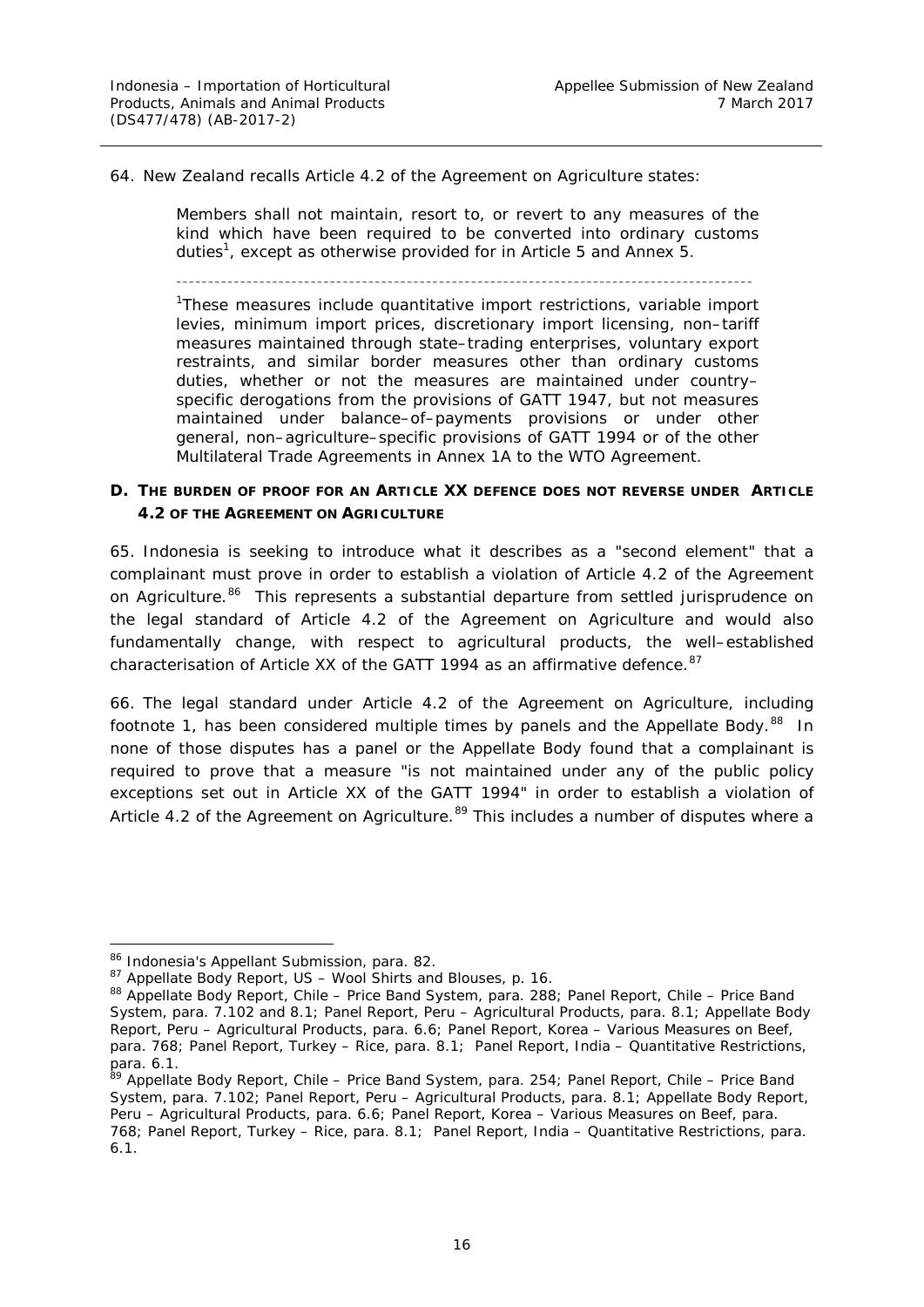panel has made findings of inconsistency with Article 4.2 and the Appellate Body has upheld these findings. [90](#page-23-0)

67. In *Chile – Price Band System,* the Appellate Body stated that "[a] plain reading of Article 4.2 and footnote 1 makes clear that, if Chile's price band system falls within any *one* of the categories of measures listed in footnote 1, it is among the 'measures of the kind which have been required to be converted into ordinary customs duties"<sup>", [91](#page-23-1)</sup> In upholding the panel's finding that Chile's measures were inconsistent with Article 4.2 of the Agreement on Agriculture, the Appellate Body did not require that the complainant demonstrate that the measure is not maintained under any of the public policy exceptions set out in Article XX of the GATT 1994.<sup>[92](#page-23-2)</sup>

68. Similarly, in a finding upheld by the Appellate Body, [93](#page-23-3) the panel in *Peru – Agricultural Products* did not find it necessary to consider whether the complainant had demonstrated that the measure was maintained under any of the public policy exceptions set out in Article XX of the GATT 1994 in order to find that the measures at issue were inconsistent with Peru's obligations under Article 4.2 of the Agreement on Agriculture.<sup>[94](#page-23-4)</sup>

69. New Zealand considers, therefore, that Indonesia's contention that "only after the complainant has satisfied its burden of proof with respect to both elements of footnote 1, could a panel find an inconsistency with Article 4.2 of the Agreement on Agriculture "<sup>[95](#page-23-5)</sup> is inconsistent with WTO jurisprudence.

70. In addition, New Zealand notes that the panel in *Turkey – Rice* specifically characterised the phrase "maintained under balance–of–payments provisions or under any other general, non–agriculture–specific, provision of GATT 1994 or other Multilateral Trade Agreements in Annex 1A to the WTO Agreement" as containing a list of "exceptions" to Article 4.2:

We are aware that a measure enumerated in the list provided in footnote 1 to Article 4.2 of the Agreement on Agriculture may nevertheless not be considered to be a measure "of the kind which have been required to be converted into ordinary customs duties" if it falls *under the exceptions* contained in the same footnote (i.e., if it is a measure maintained under balance–of–payments provisions or under any other general, non–

<span id="page-23-0"></span> <sup>90</sup> Appellate Body Report, *Chile – Price Band System*, para. 254; Panel Report, *Chile – Price Band System,* para. 7.102; Panel Report, *Peru – Agricultural Products,* para. 8.1; Appellate Body Report, *Peru – Agricultural Products,* para. 6.6; Panel Report, *Korea – Various Measures on Beef*, para. 768; Panel Report, *Turkey – Rice,* para. 8.1; Panel Report, *India – Quantitative Restrictions*, para. 6.1.

<span id="page-23-1"></span><sup>91</sup> Appellate Body Report, *Chile – Price Band System*, para. 221.

<span id="page-23-2"></span><sup>92</sup> Appellate Body Report, *Chile – Price Band System*, para. 280.

<span id="page-23-3"></span><sup>93</sup> Appellate Body Report, *Peru – Agricultural Products,* para. 6.6.

<sup>94</sup> Panel Report, *Peru – Agricultural Products,* paras. 7.372 and 8.1.

<span id="page-23-5"></span><span id="page-23-4"></span><sup>95</sup> Indonesia's Appellant Submission, para. 82.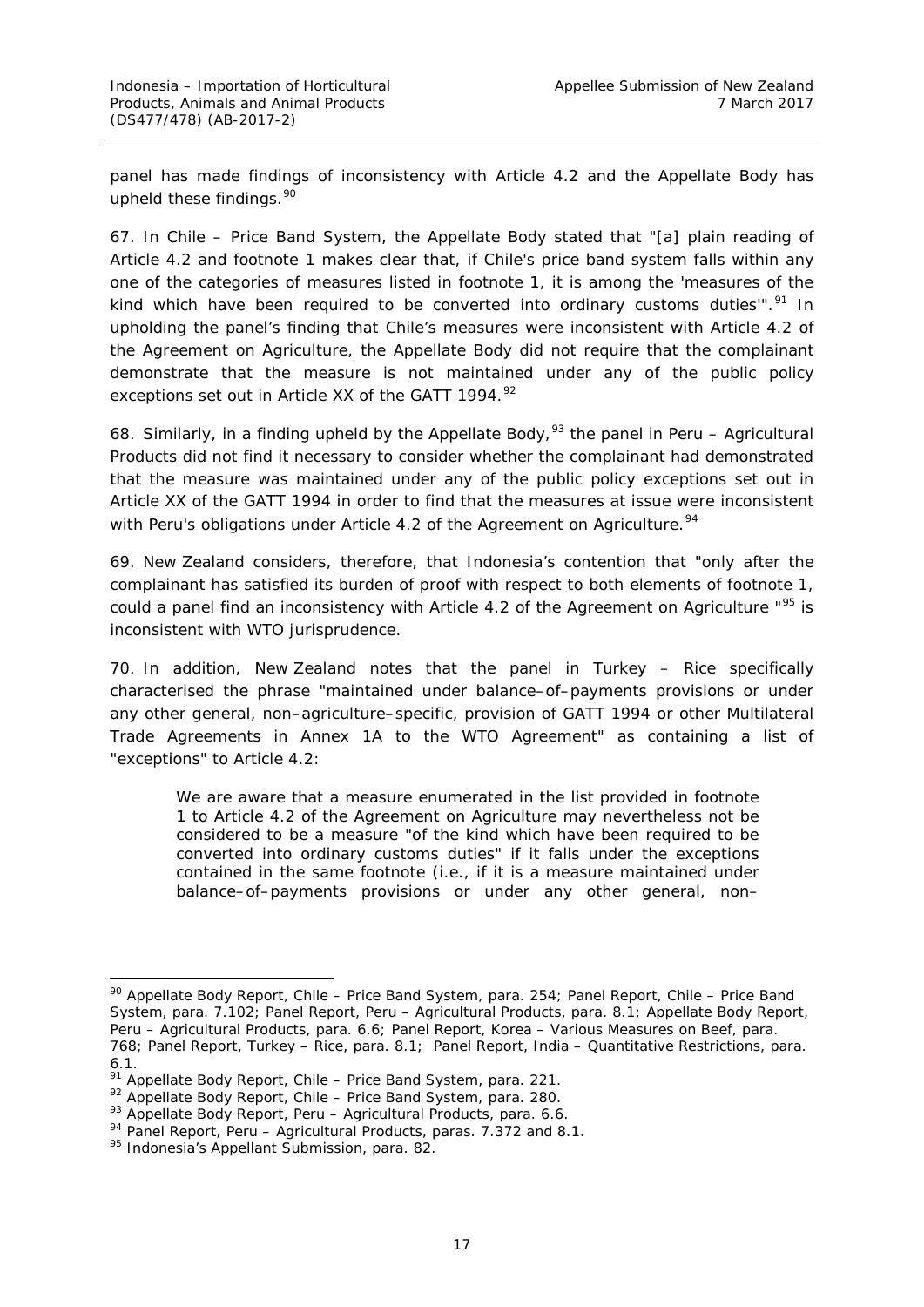agriculture–specific, provision of GATT 1994 or of the other Multilateral Trade Agreements in Annex 1A to the WTO Agreement) …[96](#page-24-0)

71. Similarly, the panel in *India – Quantitative Restrictions* noted:

We agree with India's claims that the question of the consistency of India's import restrictions with Article 4.2 depends on their consistency with Article XVIII:B. We therefore conclude that the Indian restrictions are not "measures maintained under balance–of–payments provisions" within the meaning of footnote 1 to Article 4.2 of the Agreement on Agriculture … Since *India does not invoke any of the other exceptions contained in the footnote to Article 4.2*, we find that the measures at issue violate Article 4.2 of the Agreement on Agriculture. $97$ 

72. Implicit in Indonesia's argument that Article XX is not an *exception* to Article 4.2 of the Agreement on Agriculture, but rather an *element* of the legal standard under that provision that must be proved by the co–complainants, is the proposition that Article 4.2 *changes the character of Article XX.* As the Panel in the present dispute rightly noted, Indonesia is asking the Appellate Body to "invert the burden of proof under Article XX of the GATT 1994"<sup>[98](#page-24-2)</sup> insofar as it applies to measures challenged under Article 4.2 of the Agreement on Agriculture. This despite the fact that the purpose of the Agreement on Agriculture, as set out in the Preamble to the Agreement, is to strengthen GATT rules and disciplines with respect to agriculture.  $99$ 

73. The characterisation of Article XX as an "exception" or "affirmative defence" is well settled in WTO jurisprudence.<sup>100</sup> In disputes which have considered whether a particular provision should be understood as an "exception", panels and the Appellate Body have focused on the nature or character of the provision under consideration. [101](#page-24-5) In *EC – Tariff Preferences*, the panel (in reaching a finding which was affirmed by the Appellate Body) summarised the Appellate Body's guidance for determining whether a measure is appropriately characterised as an exception as follows:

The Panel recalls the Appellate Body ruling in *US – Wool Shirts and Blouses*, where the Appellate Body stated that "Articles XX and XI:2(c)(i) are limited exceptions from obligations under certain other provisions of the GATT 1994, not positive rules establishing obligations in themselves". To this Panel, it follows that the legal function of authorizing limited derogation from positive rules establishing obligations is what is decisive in making Articles XX and XI:2(c)(i) exceptions. In *US – Wool Shirts and Blouses*, the Appellate Body effectively established two criteria for determining whether a rule constitutes an "exception": first, it must not

 <sup>96</sup> Panel Report, *Turkey – Rice*, para. 7.137 (emphasis added).

<span id="page-24-1"></span><span id="page-24-0"></span><sup>97</sup> Panel Report, *India – Quantitative Restrictions,* paras. 5.241–5.242 (emphasis added). The panel's findings on Article 4.2 of the Agreement on Agriculture were not appealed.

<span id="page-24-2"></span><sup>98</sup> Panel Report, *Indonesia – Import Licensing Regimes*, para. 7.34.

<span id="page-24-3"></span><sup>99</sup> Agreement on Agriculture, Preamble.

<span id="page-24-4"></span><sup>100</sup> Appellate Body Report, *US – Wool Shirts and Blouses*, p. 16.

<span id="page-24-5"></span><sup>101</sup> Panel Report, *EC – Tariff Preferences*, para. 7.35. Appellate Body Report, *EC – Tariff Preferences*, paras. 99 and 190.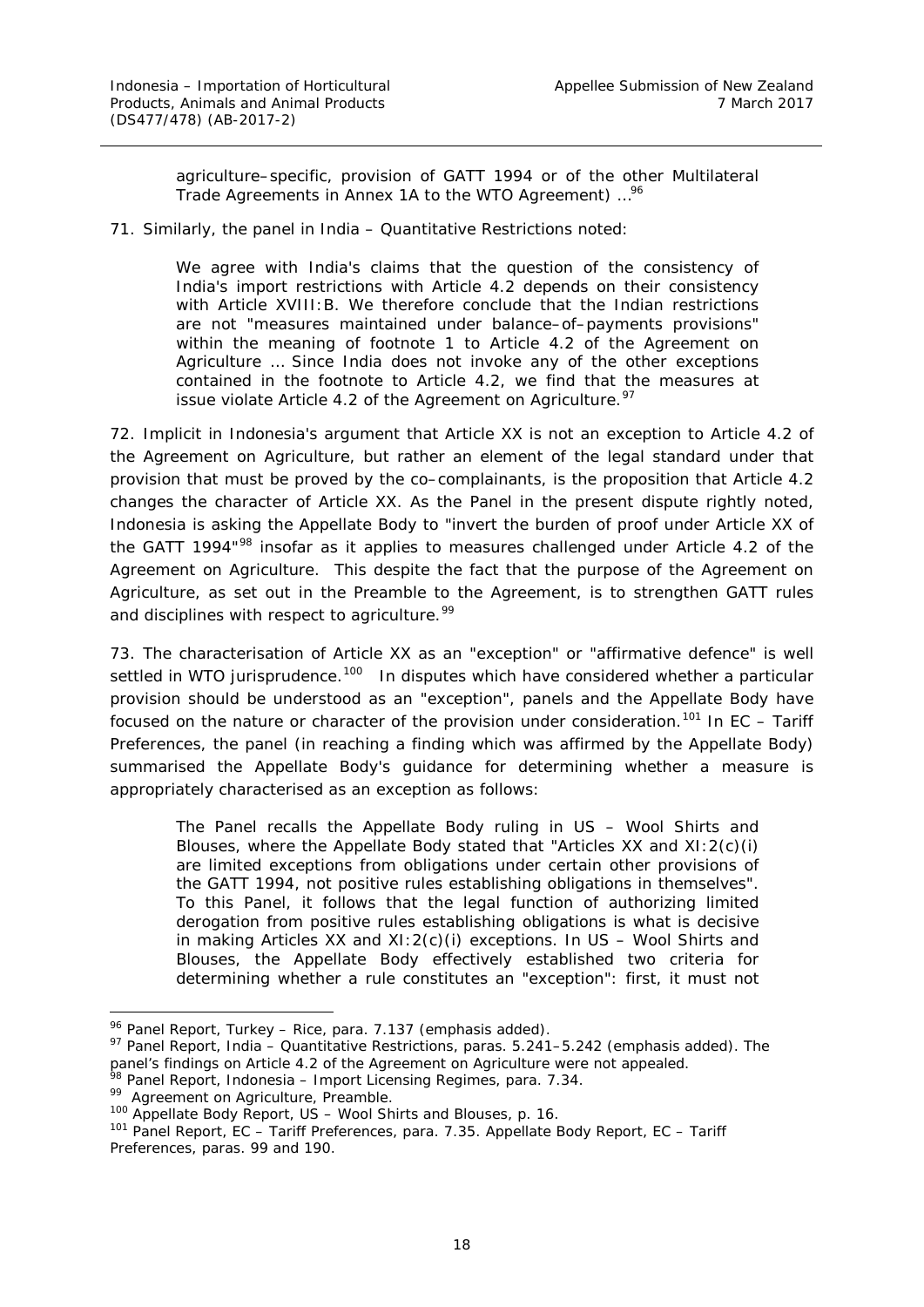be a rule establishing legal obligations in itself; and second, it must have the function of authorizing a limited derogation from one or more positive rules laying down obligations.<sup>[102](#page-25-0)</sup>

74. In applying this test, the panel in *EC – Tariff Preferences* noted that "Article I:1 of GATT 1994 is clearly a 'positive rule establishing obligations'…[while] [i]n contrast, it is well established that Article XX is not such a rule establishing positive obligations, nor is Article XI: $(2)(c)(i)$ ."<sup>[103](#page-25-1)</sup> The Appellate Body has similarly found that it is clear that Article XX (and Article XI:2(c)) are "in the nature of affirmative defences".<sup>[104](#page-25-2)</sup>

75. New Zealand submits that the nature of Article XX is no different when it is considered in the context of Article 4.2. Specifically, applying the two steps of the test laid out in *EC – Tariff Preferences* (following *US – Wool Shirts and Blouses*):

- a. Article XX remains a provision which has the "function of authorizing a limited derogation from one or more positive rules laying down obligations", namely derogations from the obligation in Article 4.2 not to "maintain, resort to, or revert to any measures of the kind which have been required to be converted into ordinary customs duties";  $105$  and
- b. Article XX is not "a rule establishing legal obligations in itself".<sup>[106](#page-25-4)</sup> Rather Article XX is a provision which *permits, but does not require,* Members to maintain measures which satisfy the requirements of Article XX.

76. This reasoning is further confirmed by the panel's approach to Article 4.2 in *India – Quantitative Restrictions.* In that dispute, the nature of Article XVIII:B of the GATT 1994 as an exception was not transformed simply by virtue of it being considered in the context of Article 4.2.<sup>[107](#page-25-5)</sup> It is also clear that the panel considered that the onus was on India, as the respondent, to demonstrate that its measures fell within one of those exceptions: "[s]ince *India does not invoke* any of the other exceptions contained in the footnote to Article 4.2, we find that the measures at issue violate Article 4.2 of the Agreement on Agriculture."<sup>[108](#page-25-6)</sup>

77. With respect to the burden of proof for Article XX specifically, WTO jurisprudence following the Appellate Body decision in *US – Wool Shirts and Blouses* makes clear that the burden of identifying and establishing defences under Article XX rests on the party asserting the defence:

<span id="page-25-0"></span> <sup>102</sup> Panel Report, *EC – Tariff Preferences*, para. 7.35.

<span id="page-25-1"></span><sup>103</sup> Panel Report, *EC – Tariff Preferences*, para. 7.37.

<span id="page-25-2"></span><sup>104</sup> Appellate Body Report, *US – Wool Shirts and Blouses*, p. 16.

<span id="page-25-3"></span><sup>105</sup> Panel Report, *EC – Tariff Preferences*, para. 7.35 citing Appellate Body Report, *US – Wool Shirts and Blouses*, p. 16.

<span id="page-25-4"></span><sup>106</sup> Panel Report, *EC – Tariff Preferences*, para. 7.35 citing Appellate Body Report, *US – Wool Shirts and Blouses*, p. 16.

<sup>107</sup> Panel Report, *India – Quantitative Restrictions*, paras. 5.119, 5.239 and 5.242.

<span id="page-25-6"></span><span id="page-25-5"></span><sup>108</sup> Panel Report, *India – Quantitative Restrictions,* para. 5.242 (emphasis added).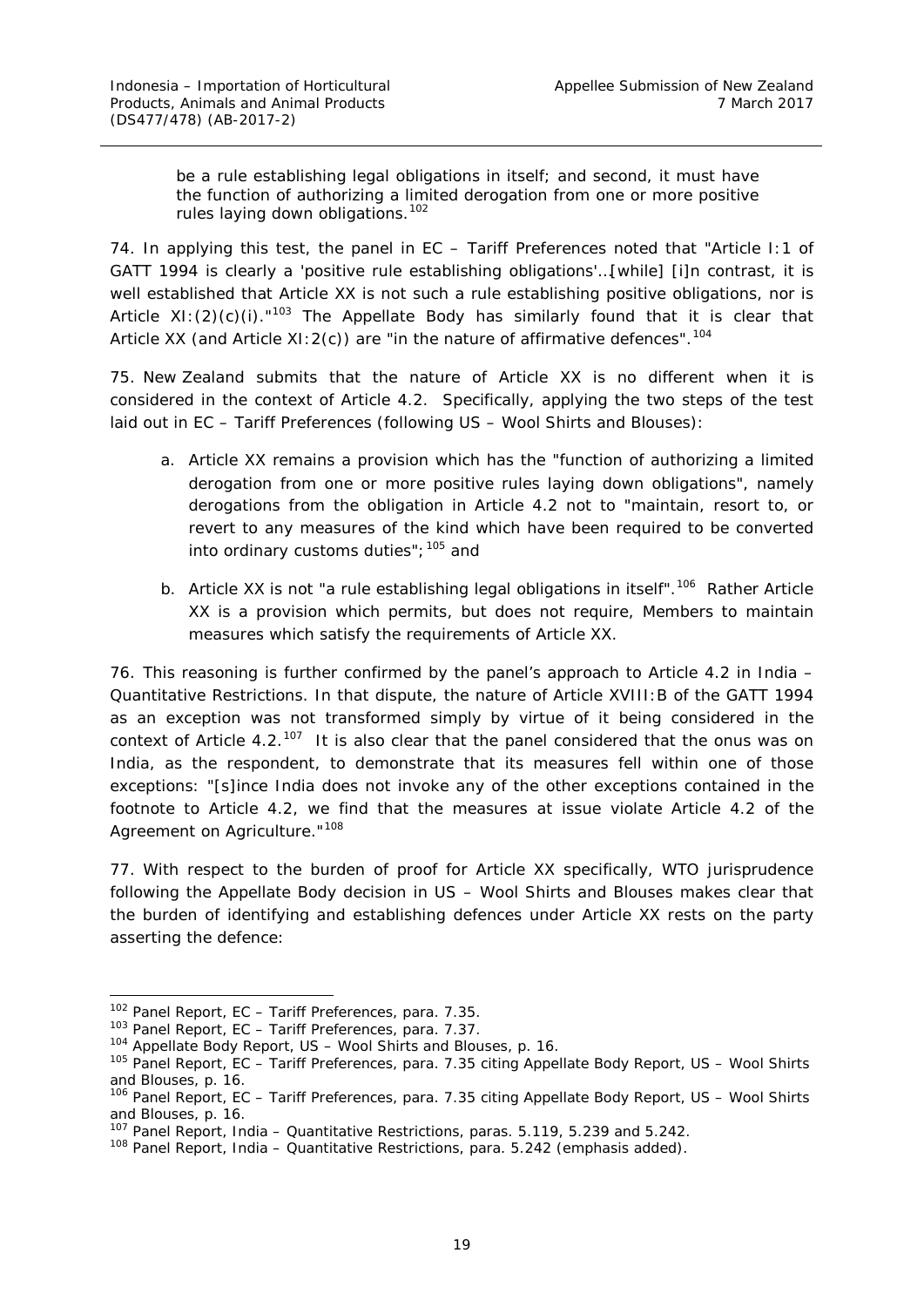Articles XX and  $XI: (2)(c)(i)$  ... are in the nature of affirmative defences. It is only reasonable that the burden of establishing such a defence should rest on the party asserting it.<sup>[109](#page-26-1)</sup>

78. Indonesia has not provided any compelling justification for diverging from this well– established principle in the present dispute. Instead, its argument is based on the mistaken proposition that Article XX is not an "exception" in the context of Article 4.2 of the Agreement on Agriculture,<sup>[110](#page-26-2)</sup> and that it is "possible" for a WTO Member to obtain information about the policy objective of a measure.<sup>[111](#page-26-3)</sup>

79. The foundation of Indonesia's argument that Article XX is not an exception when invoked with respect to Article 4.2 of the Agreement on Agriculture is that if the drafters of Article 4.2 "intended to create a general rule–exception relationship … they would have used different wording" and that, in other covered agreements, the "drafters used special language when they intended to import *exceptions* from the GATT 1994".<sup>[112](#page-26-4)</sup> In New Zealand's view, the reverse is true. If the drafters of Article 4.2 of the Agreement on Agriculture had intended to modify the fundamental and well–understood character of Article XX (General Exceptions) as an exception, they would have done so clearly and expressly.

80. Indeed, as Indonesia notes, the drafters of other covered agreements, such as the *Agreement on Technical Barriers to Trade* (TBT Agreement), expressly chose to apply the burden of proof differently for certain provisions of a similar nature to Article XX.<sup>[113](#page-26-5)</sup> However, they did so by using language that clearly reflected their intention to do so. Indeed, Article 2.2 of the TBT Agreement does not refer to Article XX of the GATT 1994 at all; instead, it establishes a *distinct legal standard* whereby a Member is prohibited from maintaining technical regulations that are more trade restrictive than necessary to fulfil a legitimate objective. Similarly, each of the other provisions cited by Indonesia<sup>[114](#page-26-6)</sup> create distinct legal standards and do not make reference to Article XX of the GATT 1994. By contrast, the language of footnote 1 of Article 4.2 simply imports, without modification, the non–agriculture–specific provisions of GATT 1994, including the Article XX general exceptions and their well–understood character as an affirmative defence.

### <span id="page-26-0"></span>**E. THE COMPLAINANTS HAVE DEMONSTRATED THAT THE MEASURES ARE NOT JUSTIFIED UNDER ARTICLE XX OF THE GATT 1994**

81. Even if the Appellate Body were to find that the complainants bear a burden of proof under Article XX in the context of a claim of inconsistency with Article 4.2 of the

<span id="page-26-1"></span> <sup>109</sup> Appellate Body Report, *US – Wool Shirts and Blouses*, p. 16 (emphasis added).

<span id="page-26-2"></span><sup>110</sup> Indonesia's Appellant Submission, para. 85.

<span id="page-26-3"></span><sup>&</sup>lt;sup>111</sup> Indonesia's Appellant Submission, para. 90.

<span id="page-26-4"></span><sup>112</sup> Indonesia's Appellant Submission, para. 86.

<sup>113</sup> Indonesia's Appellant Submission, para. 88.

<span id="page-26-6"></span><span id="page-26-5"></span><sup>114</sup> Indonesia's Appellant Submission, para. 88. Note these are: Article 5.6 of the *Agreement on the Application of Sanitary and Phytosanitary Measure*s (SPS Agreement), Article 2.4 of the TBT Agreement and Article 11.6(b) of the Agreement on Trade Facilitation.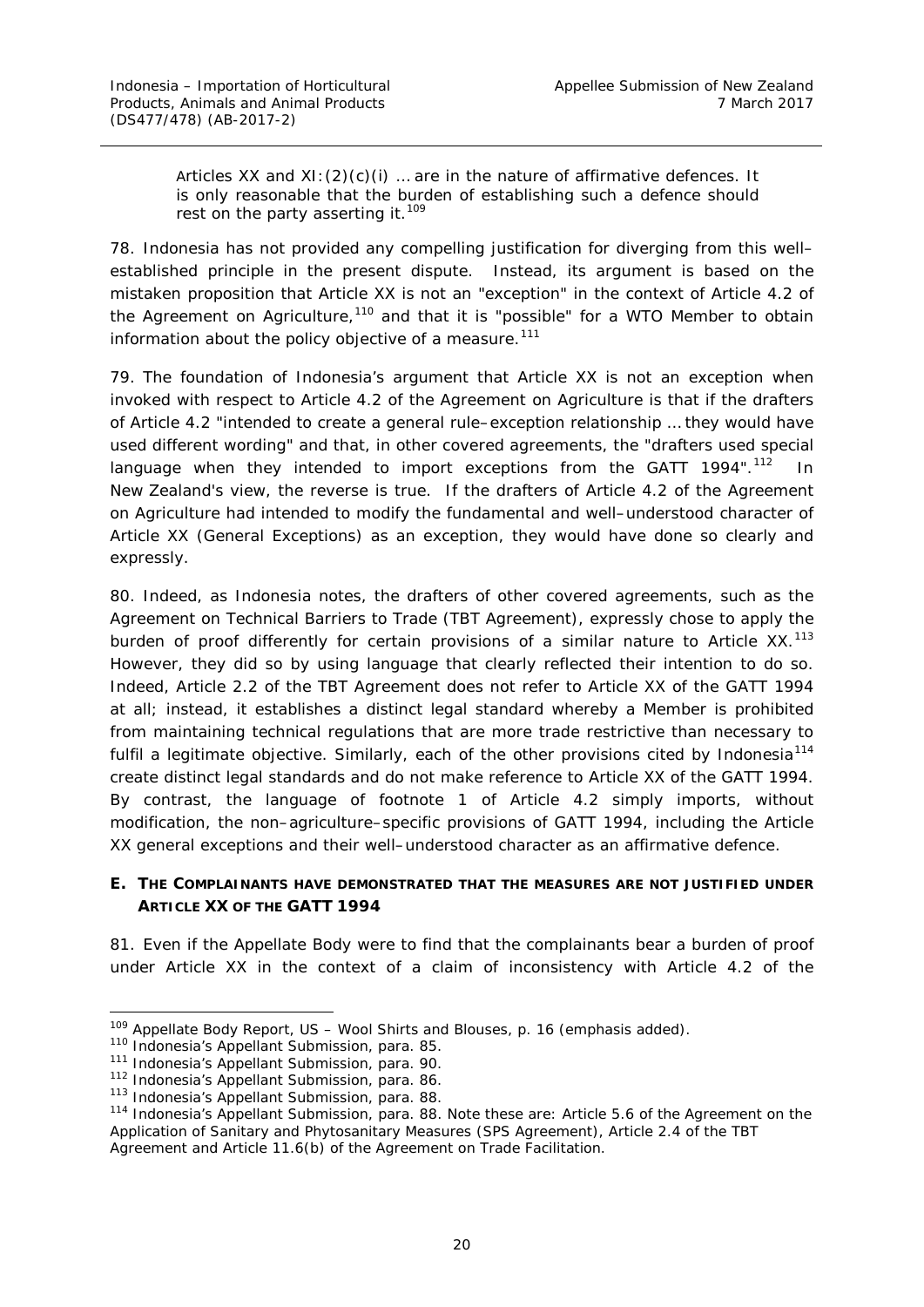Agreement on Agriculture, New Zealand submits that any such burden has been satisfied in the present dispute.

82. Indonesia states that it is not necessary for a complainant to "'anticipate' 'defences' the respondent would raise under non–agriculture–specific provisions of the GATT 1994, such as various sub–paragraphs of Article XX."<sup>[115](#page-27-0)</sup> Rather, Indonesia asserts that a complainant is required to:

assess the policy objective of the measure it challenges on the basis of the text of the relevant statutes, the legislative history and other evidence regarding the design, structure and operation of the measure. After such an assessment, the complainant would be in a position to assert that the challenged measure is not "maintained under [*inter alia*] … other general, non–agriculture–specific provisions of GATT 1994 [such as Article XX]" (second element).<sup>[116](#page-27-1)</sup>

83. In the present dispute, the complainants have comfortably discharged that burden. In its first written submission before the Panel, New Zealand explained that the policy objective behind Indonesia's measures is to prohibit and restrict imports of agricultural products when domestic supply is deemed sufficient to satisfy domestic demand.<sup>[117](#page-27-2)</sup> It based this assessment on the design, structure and operation of the measures at issue, along with the text of the relevant regulations and framework legislation upon which such measures were based.<sup>[118](#page-27-3)</sup>

84. The Panel agreed with the complainants' assessment of the purpose of the measures at issue, relevantly noting:

The co–complainants argued that the actual policy objective behind all these measures is to achieve self–sufficiency through domestic production by way of restricting and, at times, prohibiting imports. We concur … that the text, structure and history of the import licensing regulations and the framework legislation pursuant to which Indonesia's import licensing regimes were established, show that this is the case.<sup>[119](#page-27-4)</sup>

85. In light of the Panel's factual findings regarding the purpose of the measures at issue, it is clear that not only did the complainants satisfy the burden of *asserting* that the purpose of the measures at issue is not one protected by the non–agriculture–specific provisions of GATT 1994 (*including* Article XX), but they demonstrated to the satisfaction of the Panel that their assessment was correct.

86. Furthermore, during the course of the panel proceedings, the complainants submitted extensive evidence and argumentation as to why each of the measures at

<span id="page-27-0"></span><sup>115</sup> Indonesia's Appellant Submission, para. 87.

<span id="page-27-1"></span><sup>116</sup> Indonesia's Appellant Submission, para. 87.

<span id="page-27-2"></span><sup>117</sup> New Zealand's first written submission, paras. 2, 13, 15 – 24, 64 – 66, 67 – 71, 113, 287 – 298 335 and 372.

<span id="page-27-3"></span><sup>&</sup>lt;sup>118</sup> New Zealand's first written submission, paras. 2, 13, 15 – 24, 64– 66, 67 – 71, 113, 287 – 298, 335 and 372.

<span id="page-27-4"></span><sup>119</sup> Panel Report, *Indonesia – Import Licensing Regimes*, para. 7.822.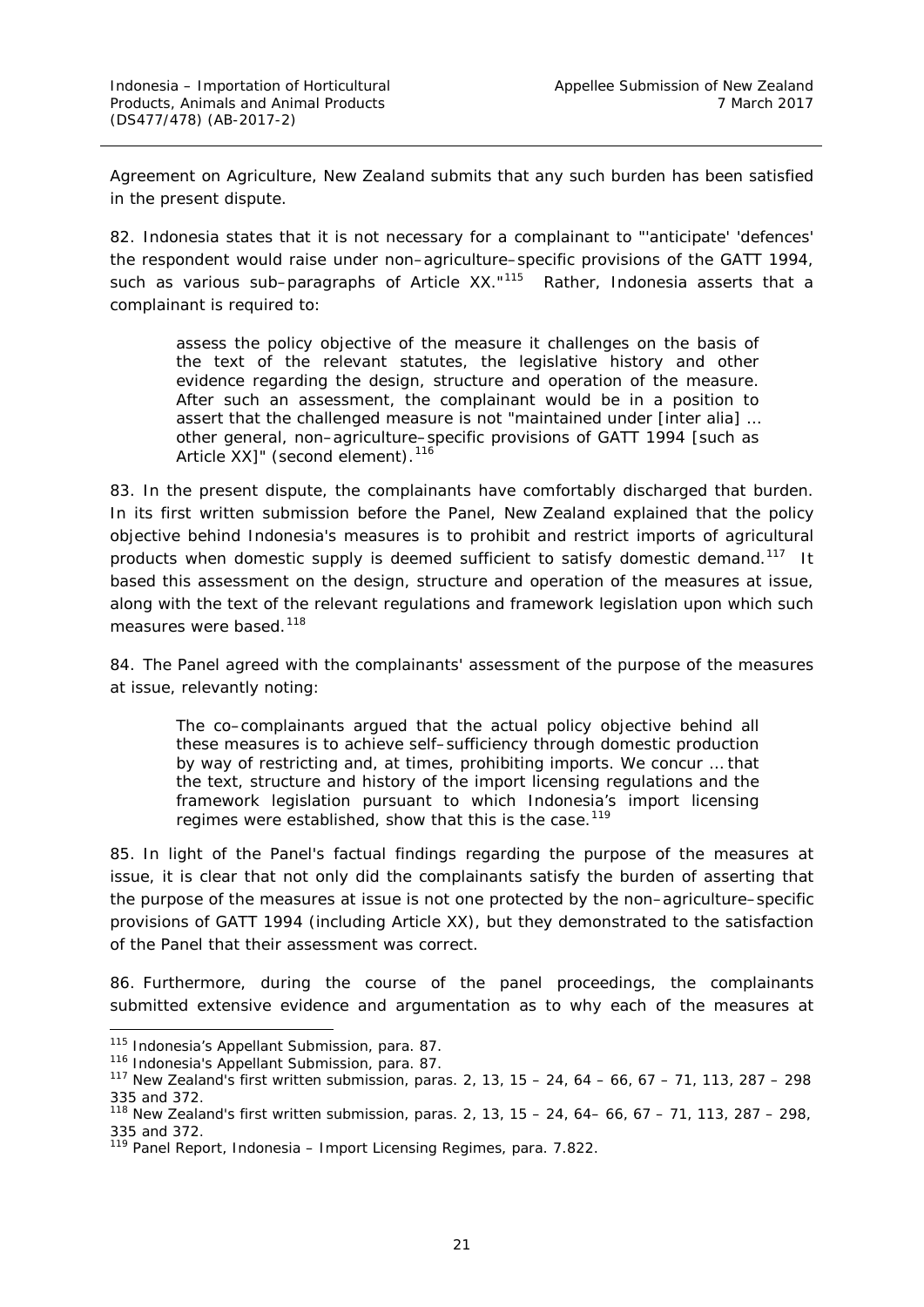issue is not justified under the specific subparagraphs of Article XX of the GATT 1994 which Indonesia alleged to be applicable to individual measures:

- Measures 1 and 11: The limited application windows and validity periods for agricultural products are not maintained under Article XX(d) because: the objective of the measures is to restrict imports when domestic supply is deemed sufficient to satisfy domestic demand and not to enforce customs laws;  $120$  the measures are not necessary to achieve customs enforcement because on their face, they have nothing to do with customs laws and there are better ways to obtain information about imports;  $121$  and even if there were such a connection there are reasonably available less trade-restrictive alternatives.<sup>[122](#page-28-2)</sup>
- Measures 2 and 12: The periodic and fixed import terms for agricultural products are not maintained under Article XX(d) because: the objective of the measures is to restrict imports when domestic supply is deemed sufficient to satisfy domestic demand and not to enforce customs laws;  $123$  the measures are not necessary to achieve customs enforcement because on their face, they have nothing to do with customs laws and there are better ways to obtain information about imports;  $124$  and even if there were such a connection there are reasonably available less trade– restrictive alternatives.<sup>[125](#page-28-5)</sup>
- Measures 3 and 13: The 80 percent realization requirements for agricultural products are not maintained under Article XX(d) because: the objective of the measures is to restrict imports when domestic supply is deemed sufficient to satisfy domestic demand and not to enforce customs laws;  $126$  the measures are not necessary to achieve the objective of customs enforcement because on their face, they have nothing to do with customs laws and there is no evidence that the customs problem

<span id="page-28-0"></span><sup>&</sup>lt;sup>120</sup> New Zealand's second written submission, paras. 52 - 59 and 184 - 187. New Zealand's second opening statement, paras.  $43 - 45$  and  $62 - 63$ ; New Zealand's first opening statement, paras. 57  $-62$ ; New Zealand's first written submission, paras.  $15 - 24$ ,  $64 - 66$ ,  $67 - 71$  and 113.

<span id="page-28-1"></span> $121$  New Zealand's second written submission, paras.  $60 - 62$ ,  $66 - 67$  and  $188 - 190$ ;

New Zealand's answers to the Panel's questions after the first substantive meeting, Question 75, para. 140; New Zealand's second opening statement, paras. 62–63; New Zealand's first opening statement, paras. 57 – 62.

<span id="page-28-2"></span><sup>&</sup>lt;sup>122</sup> New Zealand's second written submission, paras. 63 – 65 and 191 – 192. New Zealand's second opening statement, para. 62.

<span id="page-28-3"></span> $1^{23}$  New Zealand's second written submission, paras. 77 – 83 and 203 – 204; New Zealand's second opening statement, paras.  $43 - 45$  and  $64$ ; New Zealand's first opening statement, paras.  $57 - 62$ ; New Zealand's first written submission, paras.  $15 - 24$ ,  $64 - 66$ ,  $67 - 71$  and 113.

<span id="page-28-4"></span><sup>&</sup>lt;sup>124</sup> New Zealand's second written submission, paras. 84 and 205 – 206; New Zealand's answers to the Panel's questions after the first substantive meeting, Question 75, para. 140; New Zealand's second opening statement, para. 64; New Zealand's first opening statement, paras. 57 – 62.<br><sup>125</sup> New Zealand's second written submission, paras. 85 and 207; New Zealand's second opening statement, para. 64.

<span id="page-28-6"></span><span id="page-28-5"></span> $126$  New Zealand's second written submission paras.  $97 - 100$  and  $211 - 214$ ; New Zealand's answers to the Panel's questions after the second substantive meeting, Question 97, paras 33 – 35; New Zealand's second opening statement, paras. 43 – 45; New Zealand's first opening statement, paras.  $57 - 62$ ; New Zealand's first written submission, paras.  $15 - 24$ ,  $64 - 66$ ,  $67 -$ 71 and 113.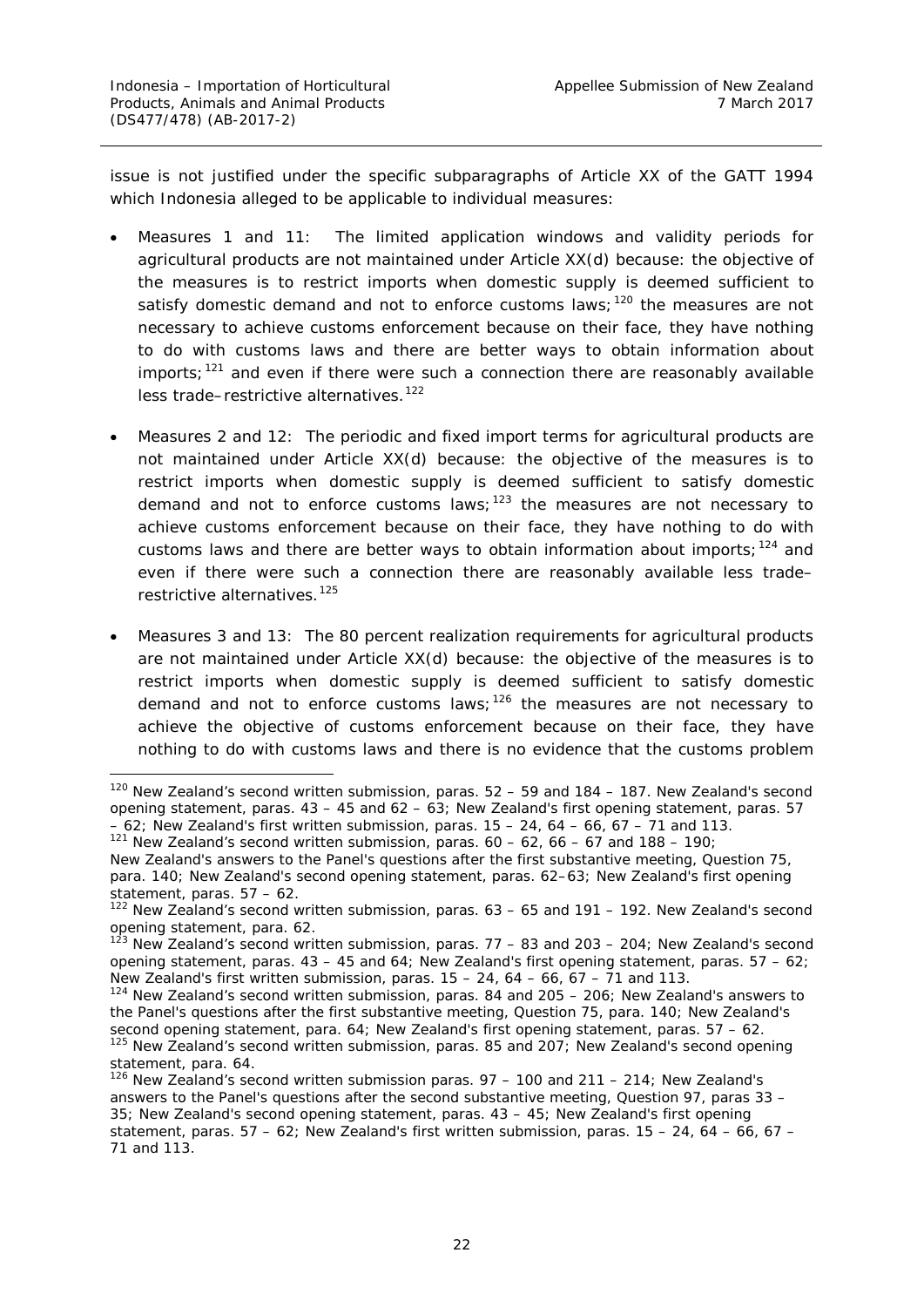the requirement purports to address actually exists;<sup>[127](#page-29-0)</sup> and even if there were such a connection there are reasonably available less trade–restrictive alternatives.<sup>128</sup>

- Measure 4: The harvest period restriction for horticultural products is not maintained under Article XX(b) because: the objective of the measure is to restrict imports when domestic supply is deemed sufficient to satisfy domestic demand and not to protect human health;<sup>[129](#page-29-2)</sup> the measure is not necessary to protect human health because there is no evidence that the measure contributes to that objective (e.g. hazardous chemicals in food are separately regulated);<sup>[130](#page-29-3)</sup> and even if there were such a connection there are reasonably available less trade–restrictive alternatives.<sup>[131](#page-29-4)</sup>
- Measure 5: The storage ownership and capacity requirements for horticultural products are not maintained under Article XX(d) or Article XX(b) because: the objective of the measure is to restrict imports when domestic supply is deemed sufficient to satisfy domestic demand and not to enforce customs laws or protect human health; $132$  the measures are not necessary to achieve the objective of customs enforcement or to protect human health because the requirement for importers to *own* storage facilities for horticultural products has no relevance to either of those objectives;[133](#page-29-6) and even if there were such a connection there are reasonably available less trade–restrictive alternatives.<sup>[134](#page-29-7)</sup>
- Measure 6: The use, sale and distribution requirements for horticultural products are not maintained under Article XX(a), Article XX(b) or Article XX(d) because: the objective of the measure is to restrict imports when domestic supply is deemed sufficient to satisfy domestic demand and not to protect public morals, protect human health or enforce food safety laws;  $135$  the measure is not necessary to protect public morals because there is no evidence that requiring importers to sell through a

<span id="page-29-0"></span> $127$  New Zealand's second written submission, paras. 101 and 215 – 216; New Zealand's answers to the Panel's questions after the first substantive meeting, Question 75, para. 140; New Zealand's first opening statement, paras.  $57 - 62$ .<br><sup>128</sup> New Zealand's second written submission, paras. 105 and 220.

<span id="page-29-2"></span><span id="page-29-1"></span><sup>&</sup>lt;sup>129</sup> New Zealand's second written submission, paras. 226 - 228; New Zealand's first opening

<span id="page-29-3"></span>statement, paras.  $54 - 56$ ; New Zealand's first written submission, paras.  $67 - 71$  and  $113$ . <sup>130</sup> New Zealand's second written submission, paras. 229 – 231; New Zealand's second opening statement, para. 84; New Zealand's first opening statement, para.

<span id="page-29-4"></span> $131$  New Zealand's second written submission, para. 232.

<span id="page-29-5"></span> $132$  New Zealand's second written submission, paras. 237 – 239 and 241 – 242; New Zealand's answers to the Panel's questions after the first substantive meeting, Question 75, paras. 139–140; New Zealand's second opening statement, paras. 43 – 45 and 76 – 78; New Zealand's first opening statement, paras 52 – 62; New Zealand's first written submission, paras. 67 – 71 and 113.  $133$  New Zealand's second written submission, paras. 240 and 243 – 246; New Zealand's first opening statement, paras.  $52 - 62$ .<br> $134$  New Zealand's second written submission. para. 247.

<span id="page-29-7"></span><span id="page-29-6"></span>

<span id="page-29-8"></span> $135$  New Zealand's second written submission, paras. 251 – 253, 257 and 260; New Zealand's second opening statement, paras.  $29 - 31$ ,  $34 - 38$  and  $43 - 45$ ; New Zealand's first opening statement, paras. 43 – 62; New Zealand's answers to the Panel's questions after the first substantive meeting, Question 75, para. 138; New Zealand's comments on Indonesia's response to Panel's Question 116 c., para. 12; New Zealand's first written submission, paras. 67 – 71 and 113.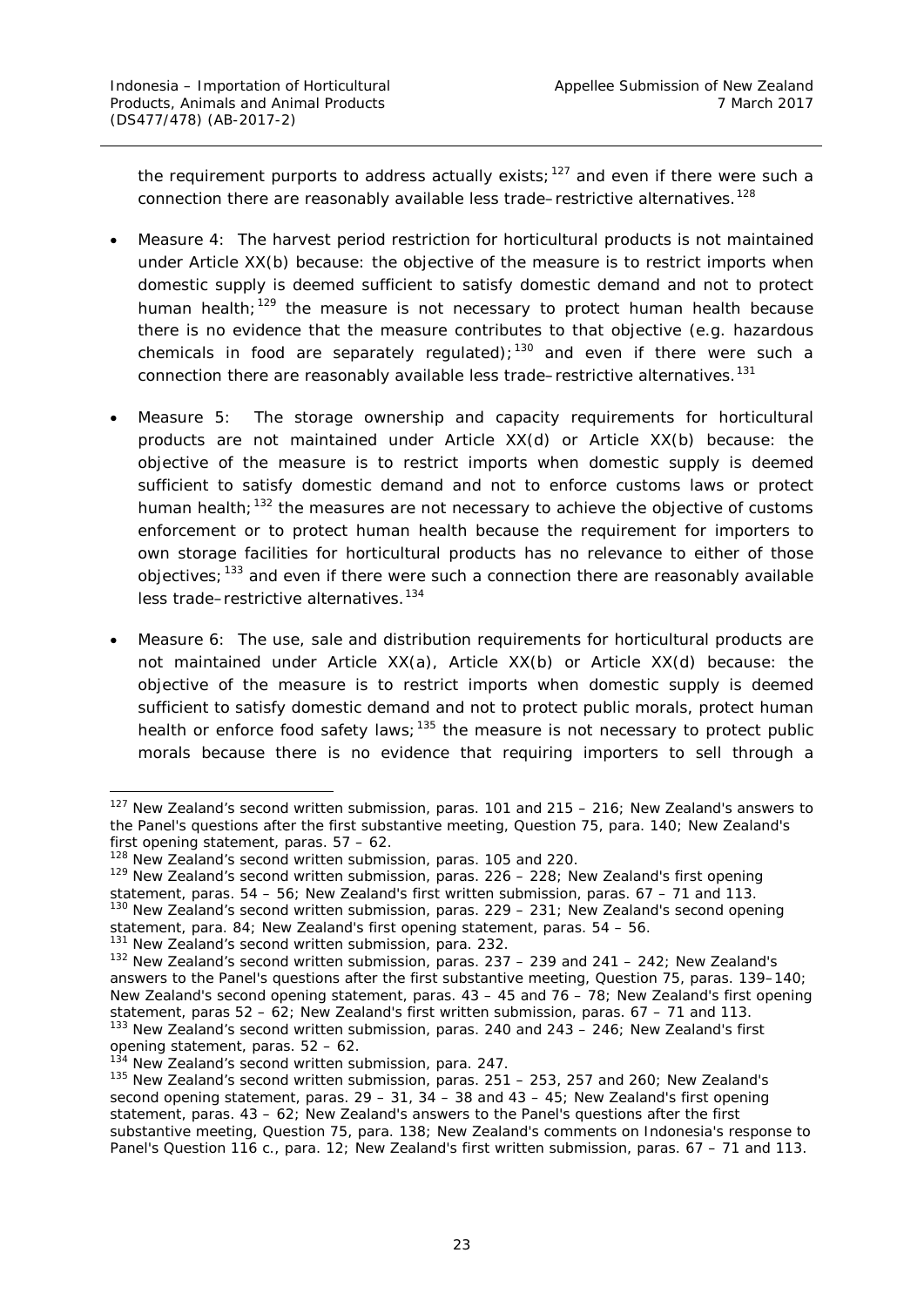distributor prevents consumer deception in relation to Halal requirements;<sup>[136](#page-30-0)</sup> the measure is not necessary to enforce food safety laws or protect human health because adding an extra distribution layer makes the difficulty of tracing the origin of product more difficult, not less so;  $137$  and even if there were such a connection there are reasonably available less trade–restrictive alternatives.<sup>[138](#page-30-2)</sup>

- Measures 7 and 16: The reference price requirements for agricultural products are not maintained under Article XX(b) because: the objective of the measure is to restrict imports when domestic supply is deemed sufficient to satisfy domestic demand and not to protect human health;  $139$  the measures are not necessary to protect human health because there is no evidence that the human health problem the requirement purports to address (i.e. oversupply of agricultural products) actually exists; <sup>[140](#page-30-4)</sup> and even if there were such a connection there are reasonably available less trade–restrictive alternatives.<sup>[141](#page-30-5)</sup>
- Measure 8: The six month harvest requirement for horticultural products is not maintained under Article XX(b) because: the objective of the measure is to restrict imports when domestic supply is deemed sufficient to satisfy domestic demand and not to protect human health;<sup>142</sup> the measure is not necessary to protect human health as there is no evidence that the measure ensures the safety of Indonesia's food supply given Indonesia already requires health and phytosanitary certificates for imports of horticultural products;  $143$  and even if there were such a connection there are reasonably available less trade–restrictive alternatives.<sup>[144](#page-30-8)</sup>
- Measures 9 and 17: The import licensing regimes for agricultural products as a whole are not maintained under Article XX(d), Article XX(b) or Article XX(a) because the objective of the measures is to restrict imports when domestic supply is deemed sufficient to satisfy domestic demand;  $145$  and the measures are not necessary to

<span id="page-30-1"></span><span id="page-30-0"></span><sup>&</sup>lt;sup>136</sup> New Zealand's second written submission, paras. 254 – 255.<br><sup>137</sup> New Zealand's second written submission, paras. 258 and 260. New Zealand's second opening statement, paras. 77 – 78.

<span id="page-30-2"></span><sup>&</sup>lt;sup>138</sup> New Zealand's second written submission, para. 261.

<span id="page-30-3"></span><sup>&</sup>lt;sup>139</sup> New Zealand's second written submission, paras.  $161 - 168$ , and  $270 - 271$ ; New Zealand's second opening statement, paras. 34 – 38; New Zealand's first opening statement, paras. 52 – 56; New Zealand's answers to the Panel's questions after the first substantive meeting, Question 57, paras. 98 – 104; New Zealand's first written submission, paras. 15 – 24, 64 – 66, 67 – 71 and 113.  $140$  New Zealand's second written submission paras. 169 and 272 – 273; New Zealand's second opening statement, paras. 80 – 81.

<span id="page-30-4"></span>New Zealand's second written submission, paras. 170 and 274.

<span id="page-30-6"></span><span id="page-30-5"></span><sup>&</sup>lt;sup>142</sup> New Zealand's second written submission, paras. 278 – 279; New Zealand's first opening statement, paras. 52 – 56; New Zealand's second opening statement, paras. 82 – 84; New Zealand's first written submission, paras. 167 – 171 and 113.

<span id="page-30-7"></span><sup>143</sup> New Zealand's second written submission, paras. 280 – 281.

<span id="page-30-8"></span><sup>&</sup>lt;sup>144</sup> New Zealand's second written submission, para. 282.

<span id="page-30-9"></span><sup>145</sup> New Zealand's second written submission paras. 174 – 175 and 286 – 288; New Zealand's second opening statement, paras. 26–31, 34–38 and 43–47; New Zealand's first opening statement, paras.  $43 - 62$ ; New Zealand's first written submission, paras.  $15 - 24$ ,  $64 - 66$ ,  $67 -$ 71,113, 335 and 372.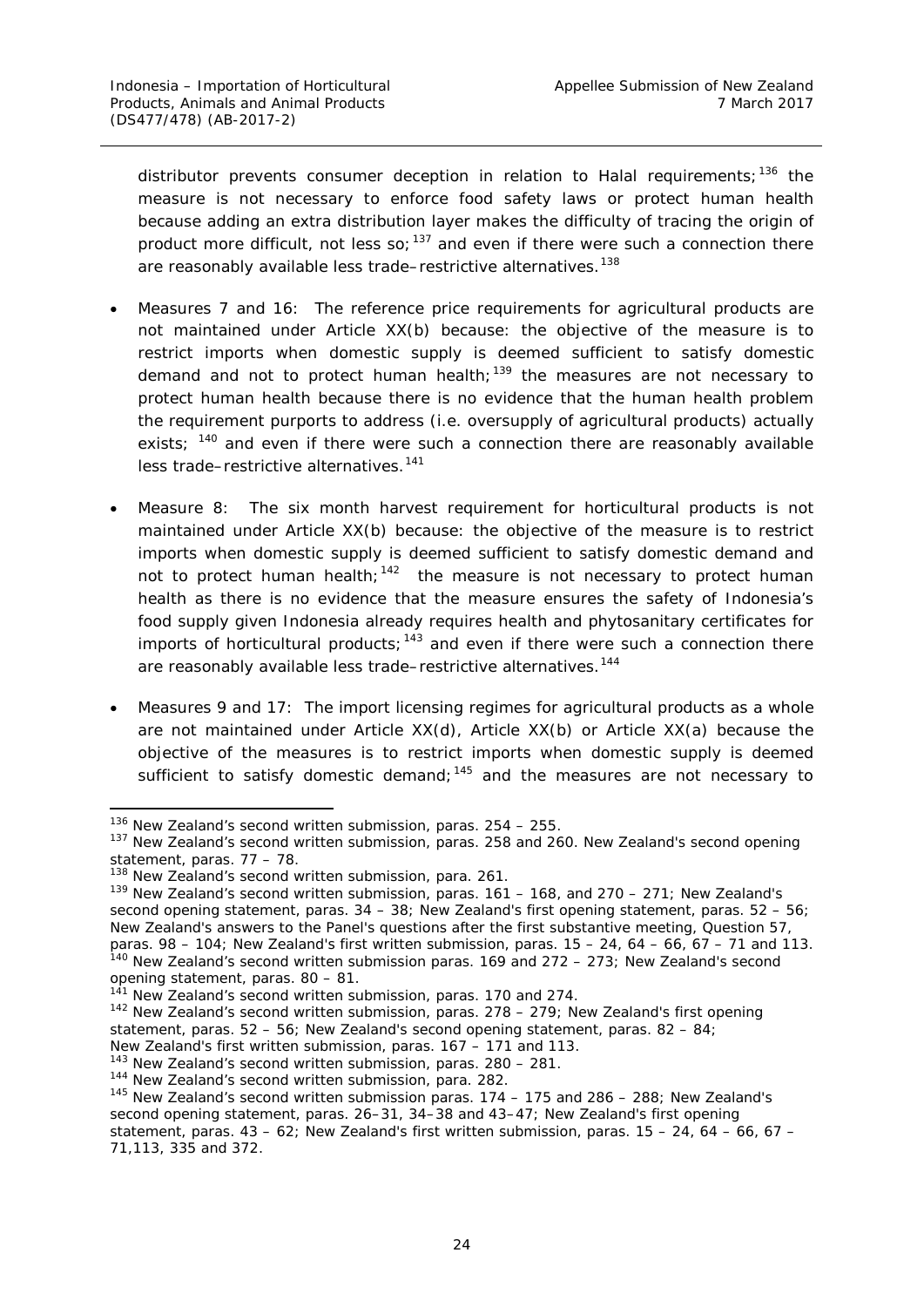secure compliance with any laws or regulations, to protect human health, or to protect a public moral.<sup>[146](#page-31-0)</sup> Specifically, other arrangements are in place to ensure all relevant animal product exports to Indonesia are Halal and Indonesia's own laws imply horticultural products are inherently Halal; $147$  the measures exacerbate food shortages rather than improve Indonesia's food security;<sup>[148](#page-31-2)</sup> and on their face the measures are not connected to the enforcement of customs laws.<sup>[149](#page-31-3)</sup> Further, even if there were such a connection there are reasonably available less trade–restrictive alternatives.[150](#page-31-4)

- Measure 10: The import prohibition of certain bovine meat and offal products is not maintained under Article XX(b) because: the objective of the measure is to restrict imports when domestic supply is deemed sufficient to satisfy domestic demand and not to protect human health; $151$  the measure is not necessary to protect human health because the measure applies to all unlisted products not just hormone-treated beef, e.g. NZ beef and offal products are prohibited even though they are not treated with hormones;  $152$  and even if there were such a connection there are reasonably available less trade–restrictive alternatives.<sup>[153](#page-31-7)</sup>
- Measure 14: The use, sale, and transfer requirements for certain bovine meat and offal products are not maintained under Article XX(a) or Article XX(b) because: the objective of the measure is to restrict imports when domestic supply is deemed sufficient to satisfy domestic demand and not to protect a public moral or to protect human health.<sup>[154](#page-31-8)</sup> Specifically, prohibiting certain points of sale for imported meat does not protect consumers from mistakenly purchasing non-Halal products because all imported products must be certified and labeled as Halal before their shipment to

<span id="page-31-0"></span><sup>&</sup>lt;sup>146</sup> New Zealand's second written submission, paras. 174 - 175 and 287; New Zealand's response to panel question 75, para. 140; New Zealand's first opening statement, paras.  $43 - 62$ ; New Zealand's answers to the Panel's questions after the first substantive meeting, Question 73, paras. 131 – 132; New Zealand's comments on Indonesia's response to Panel's Question 116 c., para 12.<br><sup>147</sup> New Zealand's second opening statement, paras. 30 – 31.

<span id="page-31-1"></span>

<span id="page-31-2"></span><sup>148</sup> New Zealand's second opening statement, paras. 36 – 38. New Zealand's answers to the Panel's questions after the second substantive meeting, Question 123.

<sup>&</sup>lt;sup>9</sup> New Zealand's second opening statement, para.  $43 - 45$ .

<span id="page-31-4"></span><span id="page-31-3"></span><sup>150</sup> New Zealand's second opening statement, paras. 39 and 46.

<span id="page-31-5"></span> $151$  New Zealand's second opening statement, paras.  $57 - 60$ ; New Zealand's first opening

statement, para. 54; New Zealand's first written submission, paras. 15–24 and 64–66.

<span id="page-31-6"></span><sup>&</sup>lt;sup>152</sup> New Zealand's second opening statement, paras. 59 – 60, New Zealand's answers to the Panel's questions after the second substantive meeting, Question 123, paras. 85 – 88; New Zealand's comments on Indonesia's response to Panel's Question 102, paras. 32 – 33; New Zealand's second written submission, paras. 37 – 43.

<span id="page-31-7"></span><sup>&</sup>lt;sup>153</sup> New Zealand's second written submission, para. 43.

<span id="page-31-8"></span><sup>154</sup> New Zealand's second written submission, paras. 112 – 117 and 122 – 124; New Zealand's first opening statement, paras. 43 – 49; New Zealand's answers to the Panel's questions after the first substantive meeting, Question 73, paras. 131 – 132, and to Question 75, para. 138;

New Zealand's comments on Indonesia's response to Panel Question 113, para. 43; New Zealand's second opening statement, paras 66 and 70 – 73. New Zealand's first written submission, paras.  $15 - 24$  and  $64 - 66$ .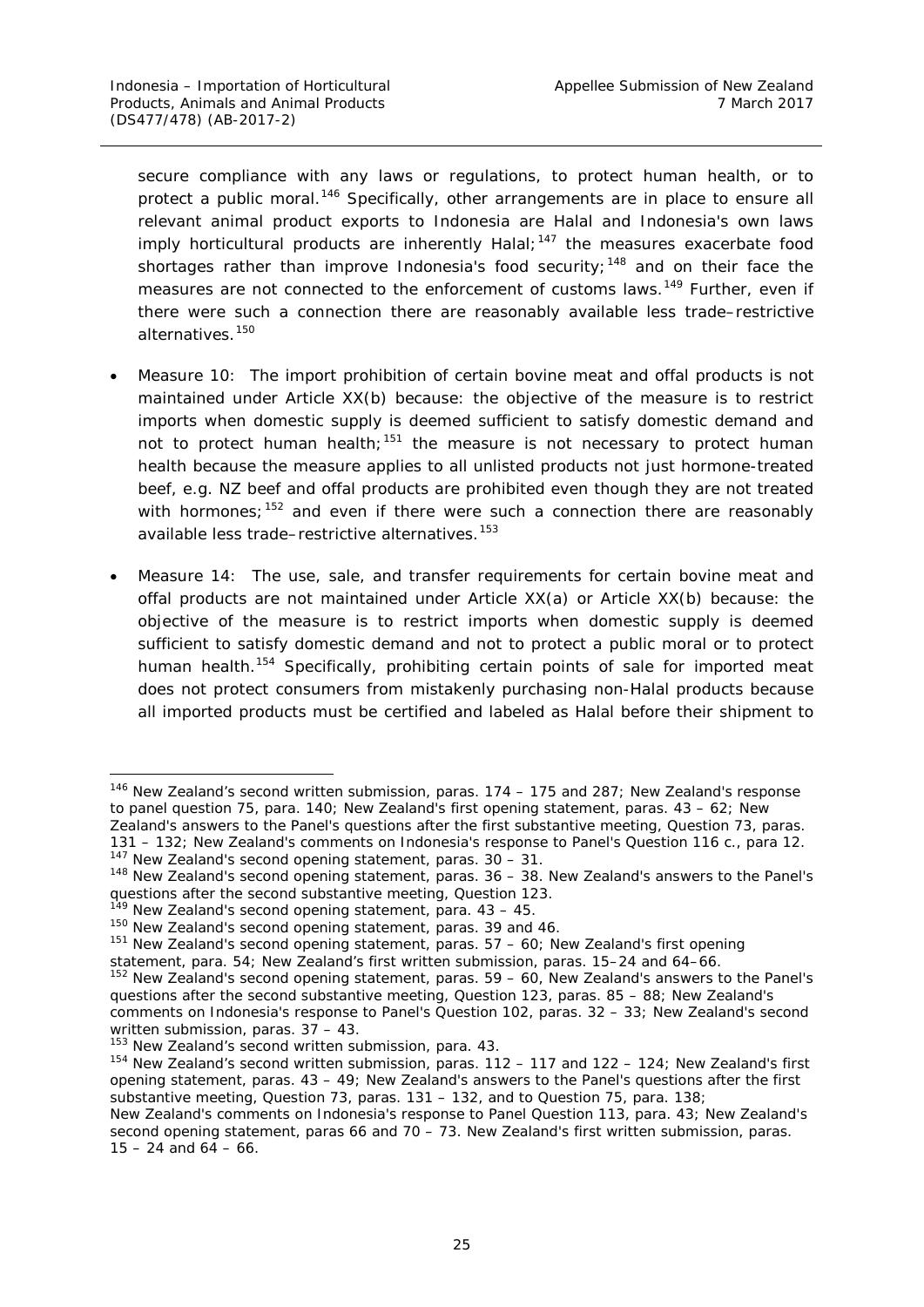Indonesia (and all New Zealand meat exported to Indonesia is Halal);  $155$  and there is no evidence imported meat poses any greater health risk than domestic meat.<sup>[156](#page-32-1)</sup> Further, even if there were such a connection there are reasonably available less trade–restrictive alternatives.<sup>[157](#page-32-2)</sup>

- Measure 15: The domestic purchase requirement for beef products is not maintained under Article XX(b) because the objective of the measure is to restrict imports when domestic supply is deemed sufficient to satisfy domestic demand and not to protect human health.<sup>[158](#page-32-3)</sup> There is no evidence of any connection between the requirement for importers to purchase a specific quantity of domestic beef and human health.<sup>[159](#page-32-4)</sup>
- Measure 18: The sufficiency of domestic supply requirement for agricultural products is not maintained under Article XX(b) because the objective of the measure is to restrict imports when domestic supply is deemed sufficient to satisfy domestic demand and not to protect human health.<sup>[160](#page-32-5)</sup> There is no evidence of any connection between the measure and human health.<sup>[161](#page-32-6)</sup>

87. Further, New Zealand also submitted additional evidence and argumentation demonstrating why the measures do not comply with the *chapeau* of Article XX.<sup>[162](#page-32-7)</sup> Specifically, each of the measures is a disguised restriction on trade because their real purpose is to restrict imports of agricultural products where domestic production is deemed sufficient to fulfil domestic demand.<sup>[163](#page-32-8)</sup> They are also applied in a manner that constitutes arbitrary and unjustifiable discrimination because none of the measures at

<span id="page-32-0"></span><sup>&</sup>lt;sup>155</sup> New Zealand's second written submission, paras. 118 - 120; New Zealand's second opening statement, para. 72; New Zealand's answers to the Panel's questions after the first substantive meeting, Question 73, Question 75 paras. 138 and 141, Question 87 para. 25 (pp. 23 – 25) and Question 124; New Zealand's first opening statement, paras. 43 – 51.

<span id="page-32-1"></span><sup>&</sup>lt;sup>156</sup> New Zealand's second written submission, paras. 125 – 126. New Zealand's second opening statement, paras. 68 – 71. New Zealand's answers to the Panel's questions after the first substantive meeting, Question 123 and Question 75, paras. 139 and 141; New Zealand's first opening statement, paras. 54 – 56.

<span id="page-32-2"></span> $157$  New Zealand's second written submission, paras. 120 – 121 and 127; New Zealand's first opening statement, para. 55.

<span id="page-32-3"></span> $^{58}$  New Zealand's second written submission, paras. 144 – 151; New Zealand's first opening statement, para. 52; New Zealand's first written submission, paras.  $15 - 24$  and  $64 - 66$ .

<span id="page-32-4"></span> $159$  New Zealand's second written submission, paras.  $144 - 151$ ; New Zealand's first opening statement, para. 52; New Zealand's first written submission, paras. 179 – 190.

<span id="page-32-5"></span> $160$  New Zealand's second written submission paras. 297 – 299; New Zealand's answers to the Panel's questions after the second substantive meeting, Question 112, para. 70; New Zealand's first opening statement, paras. 9 – 10.

<span id="page-32-6"></span> $161$  New Zealand's second written submission, paras. 297 – 299; New Zealand's first written submission, paras. 287 – 298.

<span id="page-32-7"></span><sup>&</sup>lt;sup>162</sup> New Zealand's second written submission, paras. 300 - 310. New Zealand's second opening statement, paras. 48 – 52.

<span id="page-32-8"></span><sup>&</sup>lt;sup>163</sup> New Zealand's second written submission, paras. 304 - 306.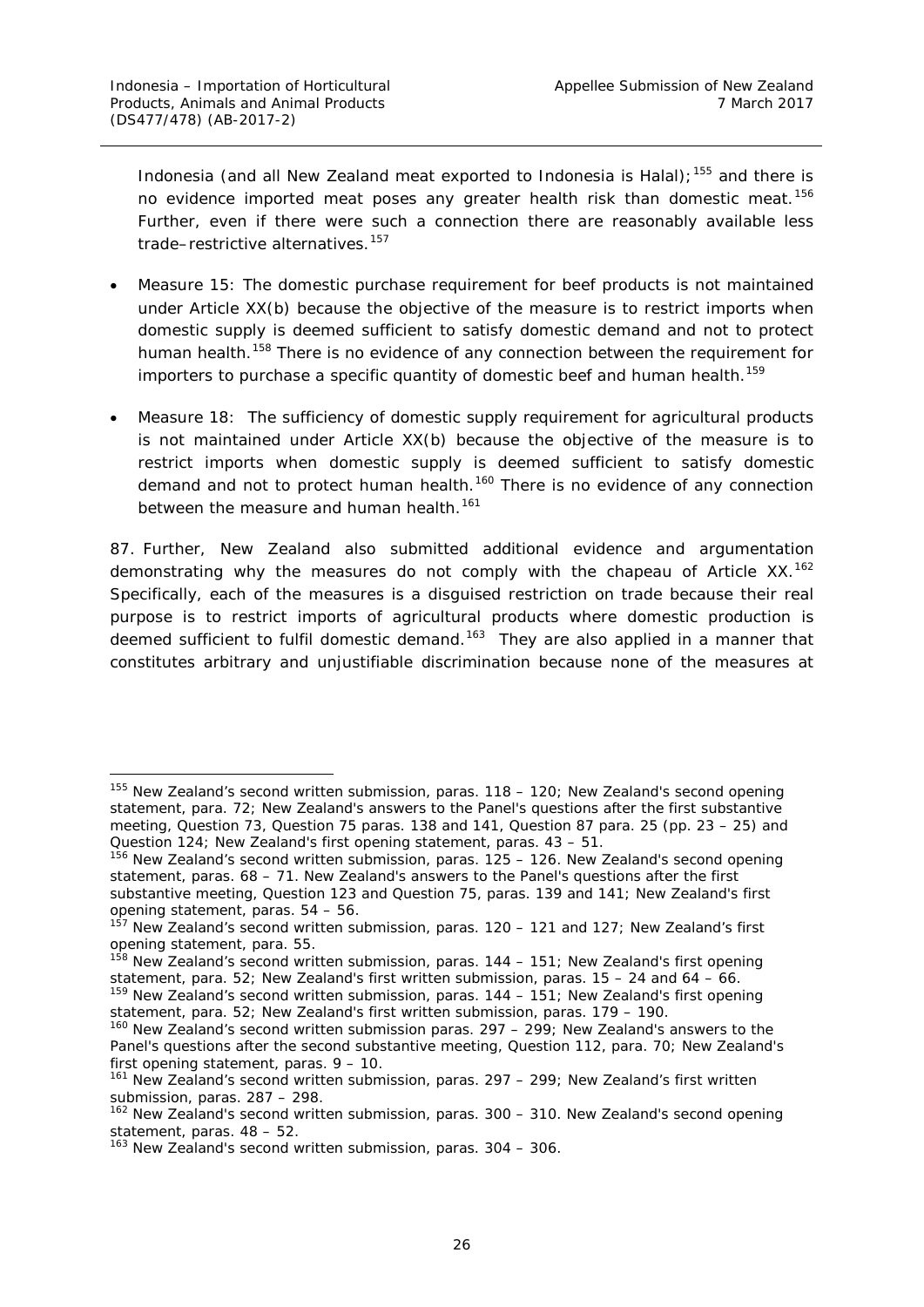issue apply in respect of domestic products;<sup>[164](#page-33-2)</sup> and there is no rational basis for discriminating between domestic and local products.<sup>[165](#page-33-3)</sup>

88. Accordingly, as demonstrated above, even though a complainant bears no burden under Article 4.2 of the Agreement on Agriculture to show that the challenged measures are not justified under Article XX of the GATT 1994, New Zealand has provided argumentation and evidence to that effect. As described by the panel in *US – Section 301 Trade Act*, the role of the panel is to balance all the evidence on the record and decide whether the party bearing the original burden of proof has convinced the panel of the validity of its claims.<sup>[166](#page-33-4)</sup> In this dispute, the Panel considered the evidence put forward by the parties under Article XX, and ultimately determined that none of Indonesia's measures satisfies the requirements of Article XX.<sup>[167](#page-33-5)</sup>

## <span id="page-33-0"></span>**F. THE APPELLATE BODY NEED NOT MAKE FINDINGS ON THIS MATTER IN ORDER TO RESOLVE THE DISPUTE**

89. As New Zealand explained in Section II above, the Panel did not commit a reversible legal error by analysing the measures at issue in this dispute under Article XI:1 of the GATT 1994 and exercising judicial economy with respect to the complainants' claims under Article 4.2 of the Agreement on Agriculture.

90. New Zealand submits that if the Appellate Body upholds the Panel's findings under Article XI:1 of the GATT 1994 in this appeal, it need not make any findings with respect to the Agreement on Agriculture, including in relation to the burden of proof under Article 4.2. Such findings would not be necessary to resolve the dispute.<sup>[168](#page-33-6)</sup>

### <span id="page-33-1"></span>**G. CONCLUSION**

91. For the reasons outlined above, New Zealand requests that the Appellate Body reject Indonesia's claim of error as set out in Section II of Indonesia's Notice of Appeal and Section III of Indonesia's Appellant Submission, and uphold the findings, conclusions and legal interpretations of the Panel.<sup>[169](#page-33-7)</sup>

<span id="page-33-2"></span><sup>&</sup>lt;sup>164</sup> New Zealand's second written submission, para. 308.

<span id="page-33-3"></span><sup>&</sup>lt;sup>165</sup> New Zealand's second written submission, para. 308.

<span id="page-33-4"></span><sup>166</sup> Panel Report, *US – Section 301 Trade Act*, para 7.14.

<span id="page-33-5"></span><sup>167</sup> Panel Report, *Indonesia – Import Licensing Regimes,* paras. 7.586, 7.595, 7.606, 7.616, 7.636, 7.661, 7.683, 7,721, 7.743, 7.751, 7.777, 7.828 and 7.830.

<span id="page-33-6"></span><sup>168</sup> Appellate Body Report, *US — Wool Shirts and Blouses*, p. 19.

<span id="page-33-7"></span><sup>&</sup>lt;sup>169</sup> Indonesia's Notice of Appeal Section II, Indonesia's Appellant Submission, paras. 94 – 95.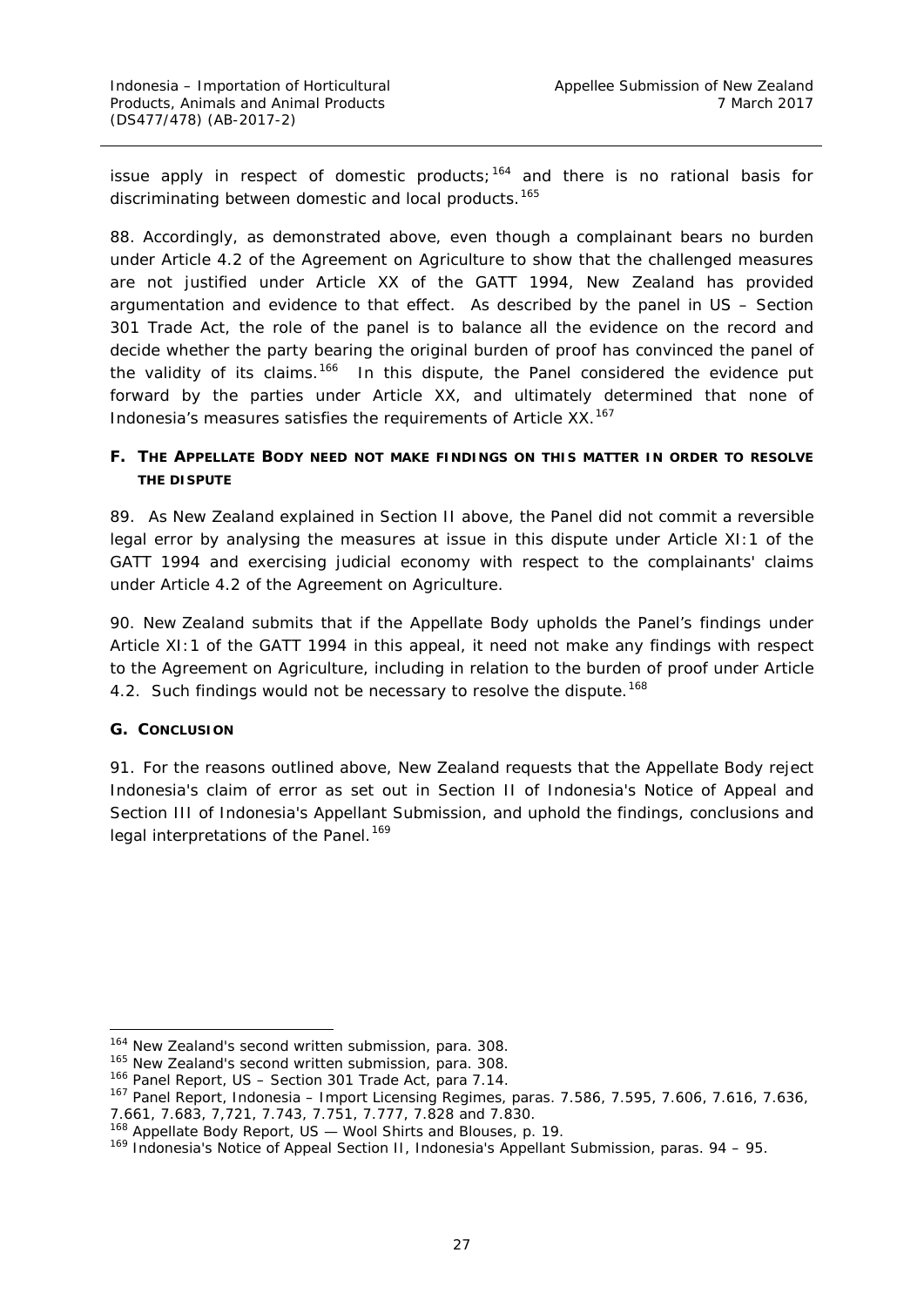# <span id="page-34-0"></span>**IV. THE PANEL DID NOT FAIL TO MAKE AN OBJECTIVE ASSESSMENT UNDER ARTICLE 11 OF THE DSU WITH RESPECT TO THE APPLICABILITY OF ARTICLE 4.2 OF THE AGREEMENT ON AGRICULTURE**

#### <span id="page-34-1"></span>**A. INDONESIA'S APPEAL**

92. Indonesia claims that the Panel failed to comply with its obligation to conduct an objective assessment under Article 11 of the DSU because it did not examine the complainants' claims under Article 4.2 of the Agreement on Agriculture. Indonesia bases this allegation on two specific grounds, namely:

- a. "By addressing Article XI:1 first and exercising judicial economy under the Agreement on Agriculture to avoid these 'novel and abstract legal issues', the Panel failed to conduct an objective assessment that Article 4.2 of the Agreement on Agriculture was the applicable agreement with respect to quantitative import restrictions on agricultural products": <sup>[170](#page-34-3)</sup> and
- b. "The Panel also did not conduct an objective assessment of which party bears the burden of proof with respect to the second element of footnote 1 to Article 4.2 of the Agreement on Agriculture."<sup>[171](#page-34-4)</sup>

#### <span id="page-34-2"></span>**B. THE PANEL'S ANALYSIS**

93. As set out in Section II.B above, in deciding the order of analysis of the complainants' claims in this dispute, the Panel started with the Appellate Body's guidance that "[a]s a general principle, panels are free to structure the order of their analysis as they see fit." $172$  The Panel then considered various factors,  $173$  including whether a particular order of analysis could lead it to commit a legal error, and what the impact of a selected order of analysis would be on the potential for the Panel to apply judicial economy.<sup>174</sup> Finally, the Panel decided to begin its analysis with Article XI:1 of the GATT 1994, given it "deals specifically, and in detail" with the measures at issue.<sup>[175](#page-34-8)</sup>

94. Later in its report, the Panel, recalling the statements by the Appellate Body in *Australia – Salmon* that a panel must address those claims on which a finding is necessary "in order to ensure effective resolution of disputes" concluded that it was not required to "continue its analysis and make specific findings on the consistency of these Measures with Article 4.2 of the Agreement on Agriculture" because its findings

<span id="page-34-3"></span><sup>170</sup> Indonesia's Appellant Submission, para. 105.

<span id="page-34-4"></span><sup>&</sup>lt;sup>171</sup> Indonesia's Appellant Submission, para. 105.

<span id="page-34-5"></span><sup>172</sup> Panel Report, *Indonesia – Import Licensing Regimes*, para. 7.28 citing Appellate Body Report, *Canada – Wheat Exports and Grain Imports*, para. 126.

<span id="page-34-6"></span><sup>&</sup>lt;sup>173</sup> Including the manner in which the complainants had presented their claims to the Panel, and the views of the parties and third parties. Panel Report, *Indonesia – Import Licensing Regimes*, paras. 7.28, 7.29, 7.30 and 7.32.

<span id="page-34-7"></span><sup>174</sup> Panel Report, *Indonesia – Import Licensing Regimes*, para. 7.31 citing Panel Report, *India – Autos*, paras. 7.154 and 7.161.

<span id="page-34-8"></span><sup>175</sup> Panel Report, *Indonesia – Import Licensing Regimes*, paras. 7.31 – 7.33.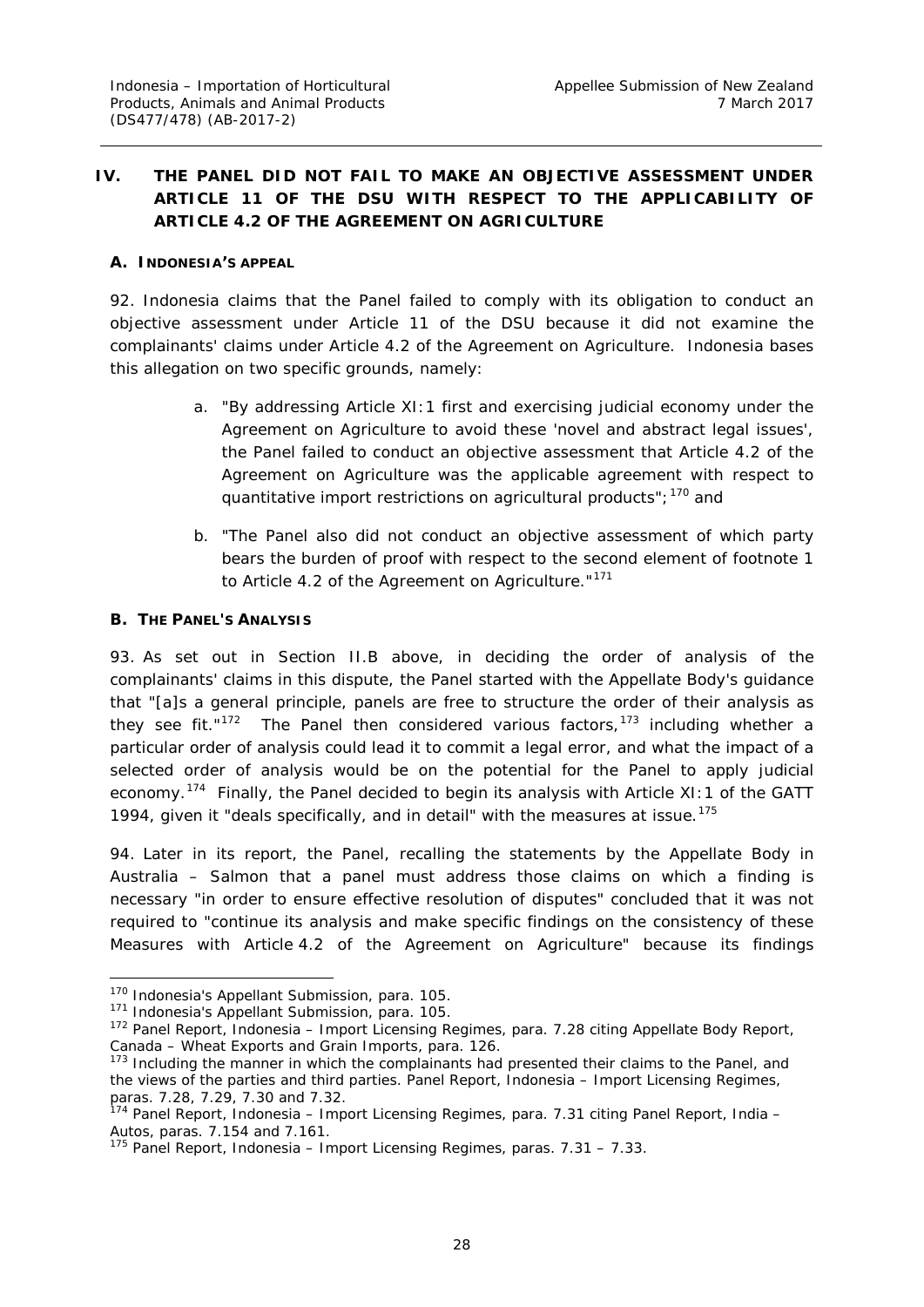"pertaining to the inconsistency of Measures 1 through 18 with Article XI:1 of the GATT 1994 and the absence of a justification under Articles  $XX(a)$ ,  $XX(b)$  or  $XX(d)$  of the GATT 1994 ensures the effective resolution of this dispute."<sup>[176](#page-35-1)</sup>

95. As set out in Section III above, the Panel also specifically considered, but ultimately rejected, Indonesia's argument that, because the complainants allegedly failed to provide evidence that the challenged measures are not justified under Article XX of the GATT 1994, the Panel could not, as a matter of law, rule in the complainants' favour under Article 4.2.[177](#page-35-2)

#### <span id="page-35-0"></span>**C. LEGAL ISSUES BEFORE THE APPELLATE BODY**

96. The legal issues before the Appellate Body are:

- a. Whether Indonesia's appeal under Article 11 of the DSU stands by itself or is merely a subsidiary claim; and
- b. Whether the Panel erred in its order of analysis, allocation of burden of proof and judicial economy.
- 97. Article 11 of the DSU provides that:

… a panel should make an objective assessment of the matter before it, including an objective assessment of the facts of the case and the applicability of and conformity with the relevant covered agreements, and make such other findings as will assist the DSB in making the recommendations or in giving the rulings provided for in the covered agreements ... <sup>[178](#page-35-3)</sup>

98. The Appellate Body has recently summarised the applicable jurisprudence on Article 11 in the following terms:

In previous disputes, the Appellate Body has noted that a panel is required to "consider all the evidence presented to it, assess its credibility, determine its weight, and ensure that its factual findings have a proper basis in that evidence". Within these parameters, "it is generally within the discretion of the [p]anel to decide which evidence it chooses to utilize in making findings." A claim that a panel has failed to conduct an "objective assessment of the matter before it" is "a very serious allegation". An appellant may not effectively recast its arguments before the panel under the guise of an Article 11 claim, but must identify specific errors that are so material that, "taken together or singly", they undermine the objectivity of the panel's assessment of the matter before it.[179](#page-35-4)

<span id="page-35-1"></span> <sup>176</sup> Panel Report, *Indonesia – Import Licensing Regimes*, para. 7.833 citing Appellate Body Report, *Australia – Salmon*, para. 223.

<sup>177</sup> Panel Report, *Indonesia – Import Licensing Regimes*, para. 7.34.

<span id="page-35-3"></span><span id="page-35-2"></span><sup>&</sup>lt;sup>178</sup> Dispute Settlement Understanding, Article 11.

<span id="page-35-4"></span><sup>179</sup> Appellate Body Report, *Peru – Agricultural Products*, para. 5.66 (internal footnotes omitted).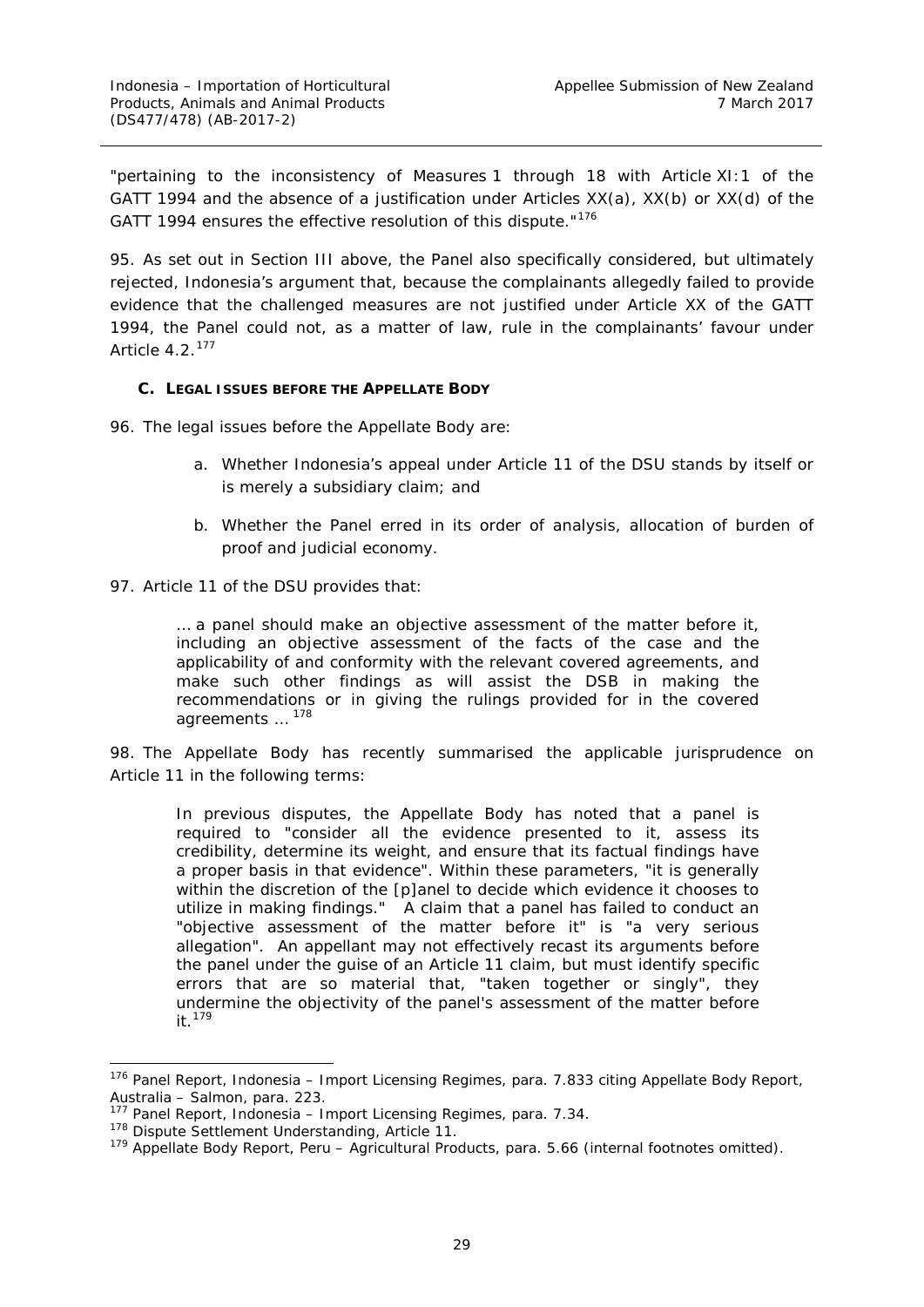#### <span id="page-36-0"></span>**D. INDONESIA'S APPEAL UNDER ARTICLE 11 OF THE DSU DOES NOT "STAND BY ITSELF"**

99. As set out above, the Appellate Body has confirmed on a number of occasions that a claim that a panel has failed to conduct an "objective assessment of the matter before it" is "a very serious allegation".<sup>180</sup> There is accordingly a high standard for an appellant to demonstrate that a panel did not satisfy the requirements of Article 11 of the DSU. In light of the seriousness of such a claim, "a challenge under Article 11 of the DSU must 'stand by itself and be substantiated with specific arguments, rather than merely being put forth as a subsidiary argument or claim in support of a claim of a panel's failure to construe or apply correctly a particular provision of a covered agreement.'"[181](#page-36-3)

100. Despite this guidance, the grounds on which Indonesia claims the Panel has failed to conduct an "objective assessment of the matter before it" are based exclusively on Indonesia's first and second grounds of appeal: namely, that the Panel erred in law in finding that Article XI:1 of the GATT 1994 is more specific than Article 4.2 of the Agreement on Agriculture;<sup>[182](#page-36-4)</sup> and, that the Panel erred in law by determining that Indonesia bore the burden of proving the second element of footnote 1 to Article 4.2 of the Agriculture Agreement with respect to its Article XX defences.<sup>[183](#page-36-5)</sup>

101. Accordingly, as a threshold matter, Indonesia has failed to independently substantiate its claims under Article 11 of the DSU as distinct from its first and second claims of legal error. As was the case in *Peru – Agricultural Products*, Indonesia's challenge under Article 11 is based solely on Indonesia's challenge to the legal standards applied by the Panel, and Indonesia "has not explained the basis for requesting an *additional* examination of the Panel's assessment of the matter before it in the context of an Article 11 claim". [184](#page-36-6) In *Peru – Agricultural Products* the Appellate Body rejected this ground of appeal.<sup>[185](#page-36-7)</sup> Similarly, for the reasons set out above, Indonesia's claim under Article 11 of the DSU must fail.

#### <span id="page-36-1"></span>**E. THE PANEL DID NOT ERR IN ITS ORDER OF ANALYSIS OR EXERCISE OF JUDICIAL ECONOMY**

102. For completeness, New Zealand notes that it has described in Section II above why the Panel's decision to commence its analysis of the measures at issue under Article

<span id="page-36-2"></span> <sup>180</sup> Appellate Body Report, *Peru – Agricultural Products*, para. 5.66 citing as follows: "Appellate Body Report, *China – Rare Earths*, para. 5.227 (quoting Appellate Body Report, *EC – Poultry*, para. 133)."

<span id="page-36-3"></span><sup>181</sup> Appellate Body Report, *Peru – Agricultural Products*, para. 5.66 citing as follows: "Appellate Body Report, *US – Anti–Dumping and Countervailing Duties (China)*, para. 337 (referring to Appellate Body Reports, *US – Steel Safeguards*, para. 498; *Australia – Apples*, para. 406). In case of similarly overlapping claims of error in the application of a legal standard to the relevant facts of a case and under Article 11 of the DSU, there is no basis to have a separate and additional examination of whether a panel has conducted an objective assessment of the facts under Article 11 of the DSU. (Appellate Body Report, *China – Rare Earths*, para. 5.174 (referring to Appellate Body Report, *China – GOES*, para. 184))."

<span id="page-36-4"></span><sup>&</sup>lt;sup>182</sup> Indonesia's Appellant Submission, para. 63.

<span id="page-36-5"></span><sup>183</sup> Indonesia's Appellant Submission, para. 94.

<span id="page-36-6"></span><sup>184</sup> Appellate Body Report, *Peru – Agricultural Products*, para. 5.67 (emphasis in original).

<span id="page-36-7"></span><sup>185</sup> Appellate Body Report, *Peru – Agricultural Products*, para. 5.68.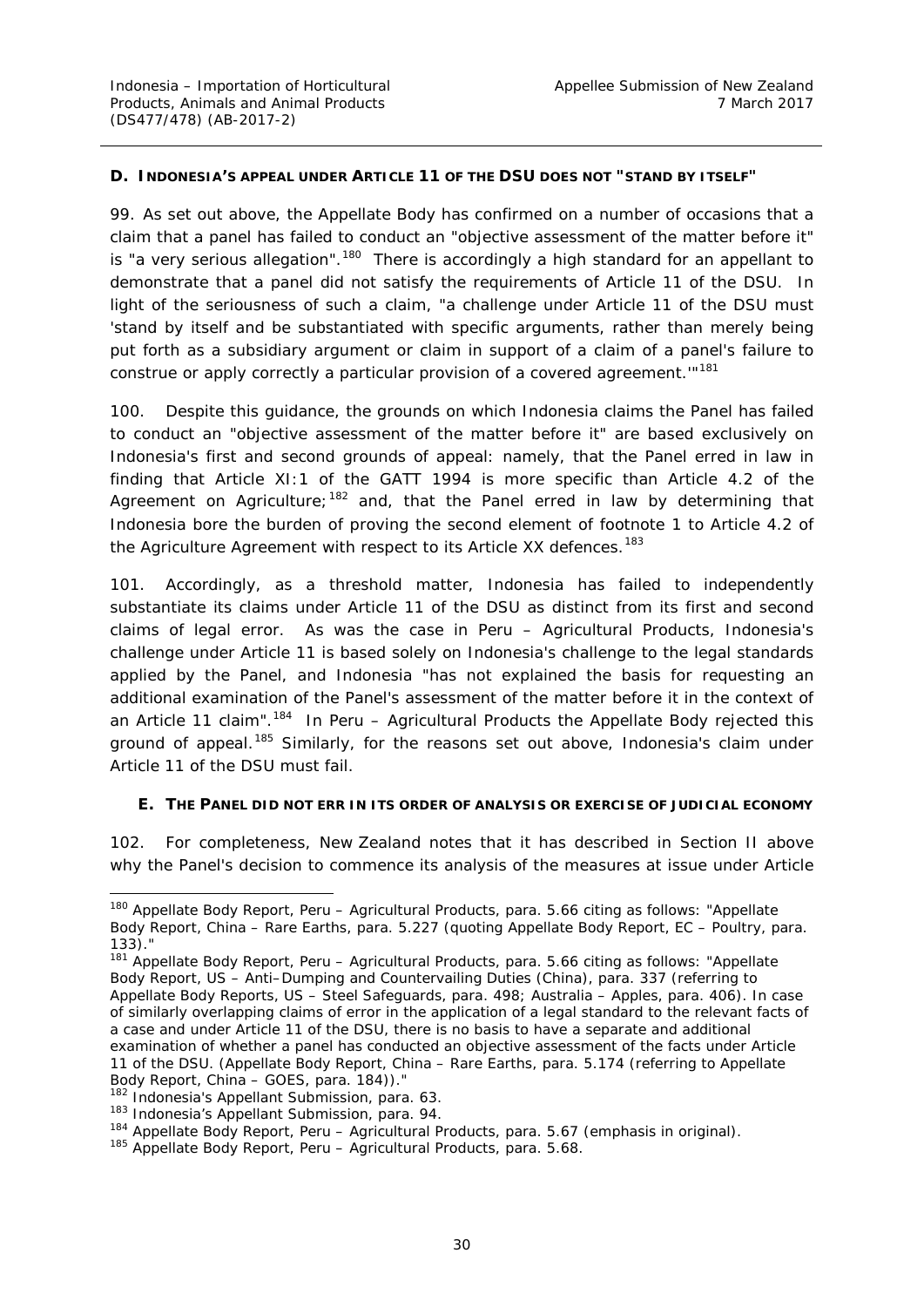XI:1 of the GATT 1994 was a matter which fell within the Panel's margin of discretion and did not result in legal error.

103. Similarly, as described in Section III above, New Zealand submits that the Panel properly allocated the burden of proof for Article XX defences under Article 4.2 of the Agreement on Agriculture.

104. Indonesia suggests that the Panel chose to address Article XI:1 first, and exercise judicial economy with respect to the Agreement on Agriculture, in order to avoid the need to address "novel and abstract legal issues" with respect to the allocation of the burden of proof under the second element of footnote 1 to Article 4.2 of the Agreement on Agriculture.<sup>[186](#page-37-0)</sup> New Zealand does not agree that the Panel did any such thing. Rather, as described in Section III above, the Panel did address the question of burden of proof but did not agree with Indonesia that the burden of proof under Article XX of the GATT 1994 should be reversed in the context of Article 4.2 of the Agreement on Agriculture.<sup>[187](#page-37-1)</sup>

105. Furthermore, it is well established that a panel is not required to address all claims raised in a dispute if it is not necessary to resolve the dispute. This principle is not in conflict with the more general proposition that a Panel has an obligation to make an "'objective assessment of the facts', of the 'applicability' of the covered agreements, and of the 'conformity' of the measure at stake with those covered agreements", as described by the Appellate Body in *US – Hot–Rolled Steel*. [188](#page-37-2)

106. A panel's ability to exercise judicial economy is clearly expressed by the Appellate Body in *US — Wool Shirts and Blouses*:[189](#page-37-3)

Given the explicit aim of dispute settlement that permeates the DSU, we do not consider that Article 3.2 of the DSU is meant to encourage either panels or the Appellate Body to 'make law' by clarifying existing provisions of the WTO Agreement outside the context of resolving a particular dispute. *A panel need only address those claims which must be addressed in order to resolve the matter in issue in the dispute.*

107. In *US – Upland Cotton*, the Appellate Body found that interpreting a particular phrase in the SCM Agreement was "unnecessary for purposes of resolving" that dispute.[190](#page-37-4) In *India – Solar Cells* one member of the Appellate Body gave additional guidance on how the Appellate Body should consider each of the issues raised by the Parties: [191](#page-37-5)

In deciding *how* to "address" each of the issues raised by the parties, the Appellate Body is guided by certain overarching principles. First, the

<span id="page-37-0"></span><sup>186</sup> Indonesia's Appellant Submission, para. 105.

<span id="page-37-1"></span><sup>187</sup> Panel Report, *Indonesia – Import Licensing Regimes*, para. 7.34.

<sup>188</sup> Appellate Body Report, *US — Hot–Rolled Steel*, para. 54.

<span id="page-37-3"></span><span id="page-37-2"></span><sup>189</sup> Appellate Body Report, *US — Wool Shirts and Blouses*, p. 19 (emphasis added).

<sup>190</sup> Appellate Body Report, *US — Upland Cotton*, paras. 510–511.

<span id="page-37-5"></span><span id="page-37-4"></span><sup>191</sup> Appellate Body Report, *India – Solar Cells*, para. 5.158 (internal footnotes omitted, emphasis in original).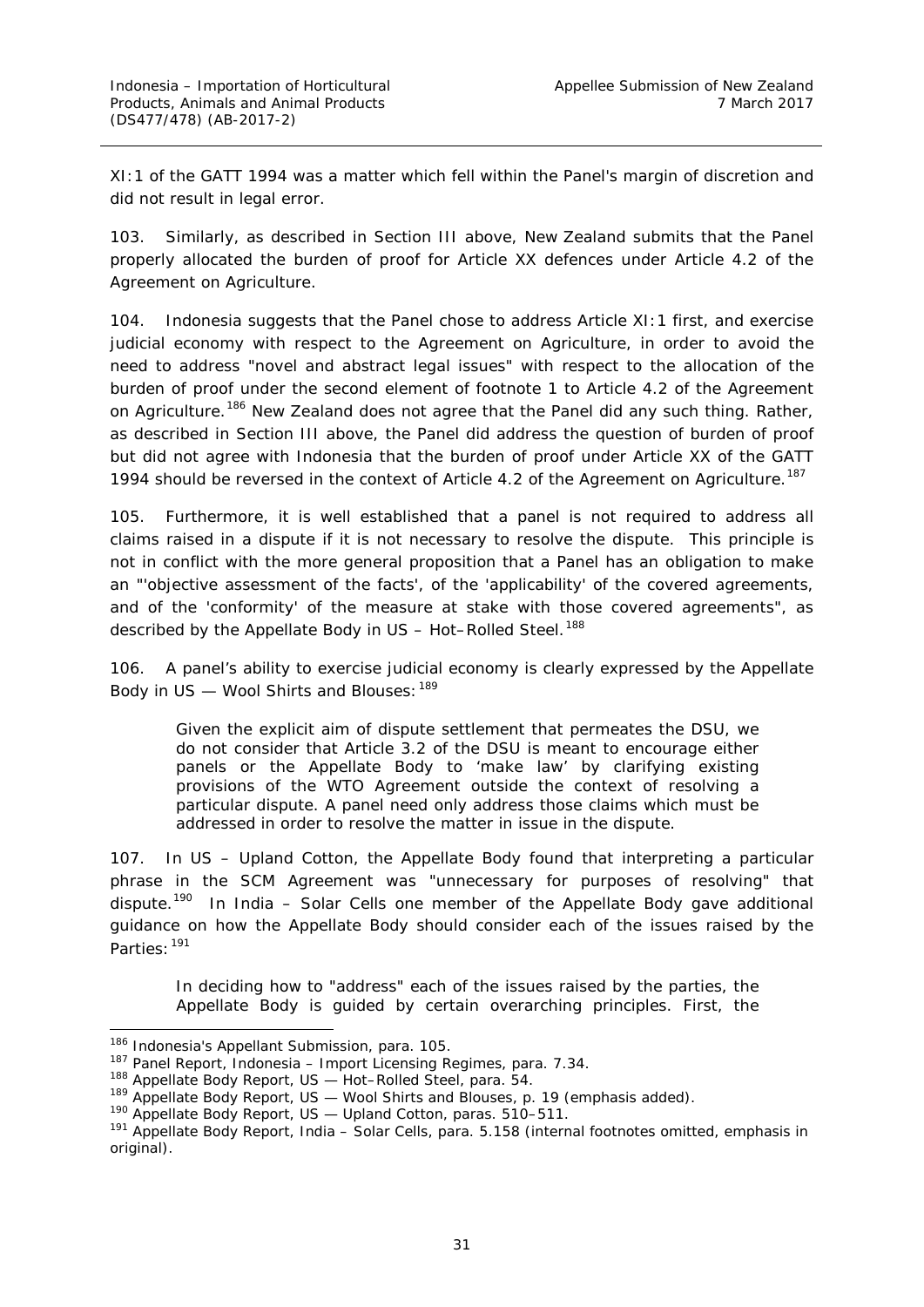Appellate Body, as a part of the WTO dispute settlement mechanism, contributes to the objectives of the "prompt settlement" of a dispute or "positive solution to a dispute", which are enunciated in the DSU. Thus, the Appellate Body may, for example, decline to make specific findings regarding an issue raised on appeal, and "address" the issue only to the extent necessary to ascertain that, in light of the other rulings under a different, but related, claim on appeal that resolve the dispute, there was no need to rule on that particular additional issue in question. Whether making such an additional finding would serve the goal of facilitating the prompt settlement and effective resolution of a dispute is a matter for the Appellate Body to decide in light of the particular circumstances of each case, including the nature of, and relationship between, the relevant claims on appeal, as well as their implications for implementation.

108. Accordingly, having found that all of Indonesia's measures were inconsistent with Article XI:1, and having found the absence of a justification under Article XX of the GATT 1994 for each of those measures, the Panel was entitled to exercise judicial economy with respect to the complainants' claims under Article 4.2 of the Agreement on Agriculture as additional findings under Article 4.2 were unnecessary to resolve the dispute. [192](#page-38-1)

109. Indonesia argues that the Appellate Body Report in *Colombia – Textiles* supports its proposition that the Panel failed to conduct an objective assessment of the applicability of the relevant covered agreements in this dispute.<sup>[193](#page-38-2)</sup> In that dispute, the Appellate Body considered the exercise of judicial economy by the panel was based on flawed reasoning that the particular finding was not necessary. The reasoning was flawed because the finding was, in the Appellate Body's view, necessary to determine the extent to which the measure was inconsistent with Colombia's WTO obligations. This would in turn have affected Colombia's obligations to implement the panel's findings.<sup>[194](#page-38-3)</sup> As we have described above, this is not the case in the present dispute.

### <span id="page-38-0"></span>**F. CONCLUSION**

110. For the reasons outlined above, New Zealand requests that the Appellate Body reject Indonesia's claim of error as set out in Section III of Indonesia's Notice of Appeal and Section IV of Indonesia's Appellant Submission, and uphold the findings, conclusions and legal interpretations of the Panel.<sup>[195](#page-38-4)</sup>

<span id="page-38-1"></span> <sup>192</sup> Appellate Body Report, *US – Upland Cotton*, paras. 510–511.

<span id="page-38-2"></span><sup>193</sup> Indonesia's Appellant Submission, para. 103 citing Appellate Body Report, *Colombia – Textiles*, paras. 5.20.

<sup>194</sup> Appellate Body Report, *Colombia – Textiles*, paras. 5.26–5.28.

<span id="page-38-4"></span><span id="page-38-3"></span><sup>&</sup>lt;sup>195</sup> Indonesia's Notice of Appeal, Section III, Indonesia's Appellant Submission, paras. 106 – 107.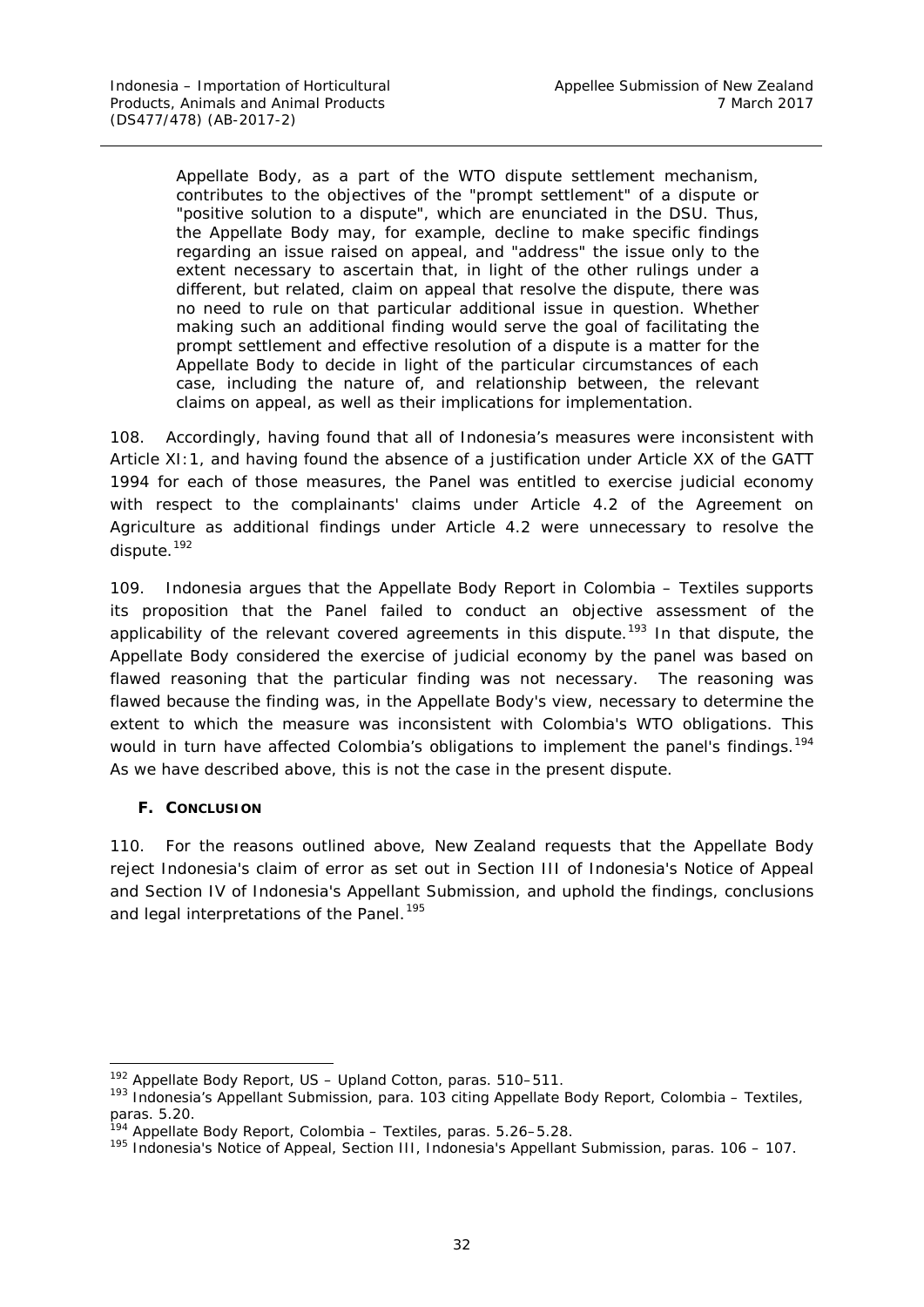# <span id="page-39-0"></span>**V. THE PANEL WAS CORRECT THAT ARTICLE XI:2(C) OF THE GATT 1994 HAS BEEN RENDERED INOPERATIVE BY ARTICLE 4.2 OF THE AGREEMENT ON AGRICULTURE**

### <span id="page-39-1"></span>**A. INDONESIA'S APPEAL**

111. On appeal, Indonesia argues the Panel erred in concluding that Article XI:2(c) of the GATT 1994 has been rendered inoperative by Article 4.2 of the Agreement on Agriculture. Indonesia contends that Article XI:2(c) is "a 'scope' provision and cannot be properly characterized as an 'exception' to the obligations under Article XI: 1."<sup>196</sup> In reliance of this characterisation, Indonesia then argues that XI:2(c) "is not an exception captured by the second element of this footnote 1 to Article 4.2 of the Agreement on Agriculture…[but r]ather, Article XI:2(c) defines the term 'quantitative import restrictions' in the first element of footnote 1 to Article 4.2 of the Agreement on Agriculture."<sup>[197](#page-39-5)</sup> Thus, Indonesia submits that measures maintained under Article XI:2(c) are neither a "restriction" under Article XI:1 of the GATT 1994 nor "quantitative import restrictions" under Article 4.2 of the Agreement on Agriculture.

#### <span id="page-39-2"></span>**B. THE PANEL'S ANALYSIS**

112. The Panel found that Article XI:2(c) of the GATT 1994 has been rendered inoperative with respect to agricultural measures by Article 4.2 of the Agreement on Agriculture.<sup>[198](#page-39-6)</sup> The Panel reached this conclusion on the basis that Article 4.2 of the Agreement on Agriculture prohibits Members from maintaining "measures of a kind required to be converted into ordinary customs duties" except for, *inter alia*, those maintained under the "general, non–agriculture–specific provisions" of the GATT [199](#page-39-7)4.<sup>199</sup> Accordingly, because Article XI:2(c) concerns agricultural products, the Panel considered that it is not one of the "general, non-agriculture-specific provisions" in footnote 1 of Article 4.2 of the Agreement on Agriculture.<sup>200</sup> The Panel considered that Article 21.1 of the Agreement on Agriculture confirmed that view.<sup>[201](#page-39-9)</sup>

### <span id="page-39-3"></span>**C. LEGAL ISSUE BEFORE THE APPELLATE BODY**

113. The legal issue before the Appellate Body is whether the Panel was correct to find that Indonesia cannot rely on Article XI:2(c)(ii) of the GATT 1994 to exclude Measures 4, 7 and 16 from the scope of Article XI:1 of the GATT 1994 because Article XI:2(c) has been rendered inoperative for agricultural products by Article 4.2 of the Agreement on Agriculture.

<span id="page-39-4"></span><sup>196</sup> Indonesia's Appellant Submission, para. 116.

<span id="page-39-5"></span><sup>197</sup> Indonesia's Appellant Submission, para. 120.

<span id="page-39-6"></span><sup>198</sup> Panel report, *Indonesia – Import Licensing Regimes*, para. 7.60.

<span id="page-39-7"></span><sup>199</sup> Panel report, *Indonesia – Import Licensing Regimes*, para. 7.60.

<span id="page-39-8"></span><sup>200</sup> Panel report, *Indonesia – Import Licensing Regimes*, para. 7.60.

<span id="page-39-9"></span><sup>201</sup> Panel report, *Indonesia – Import Licensing Regimes*, para. 7.60.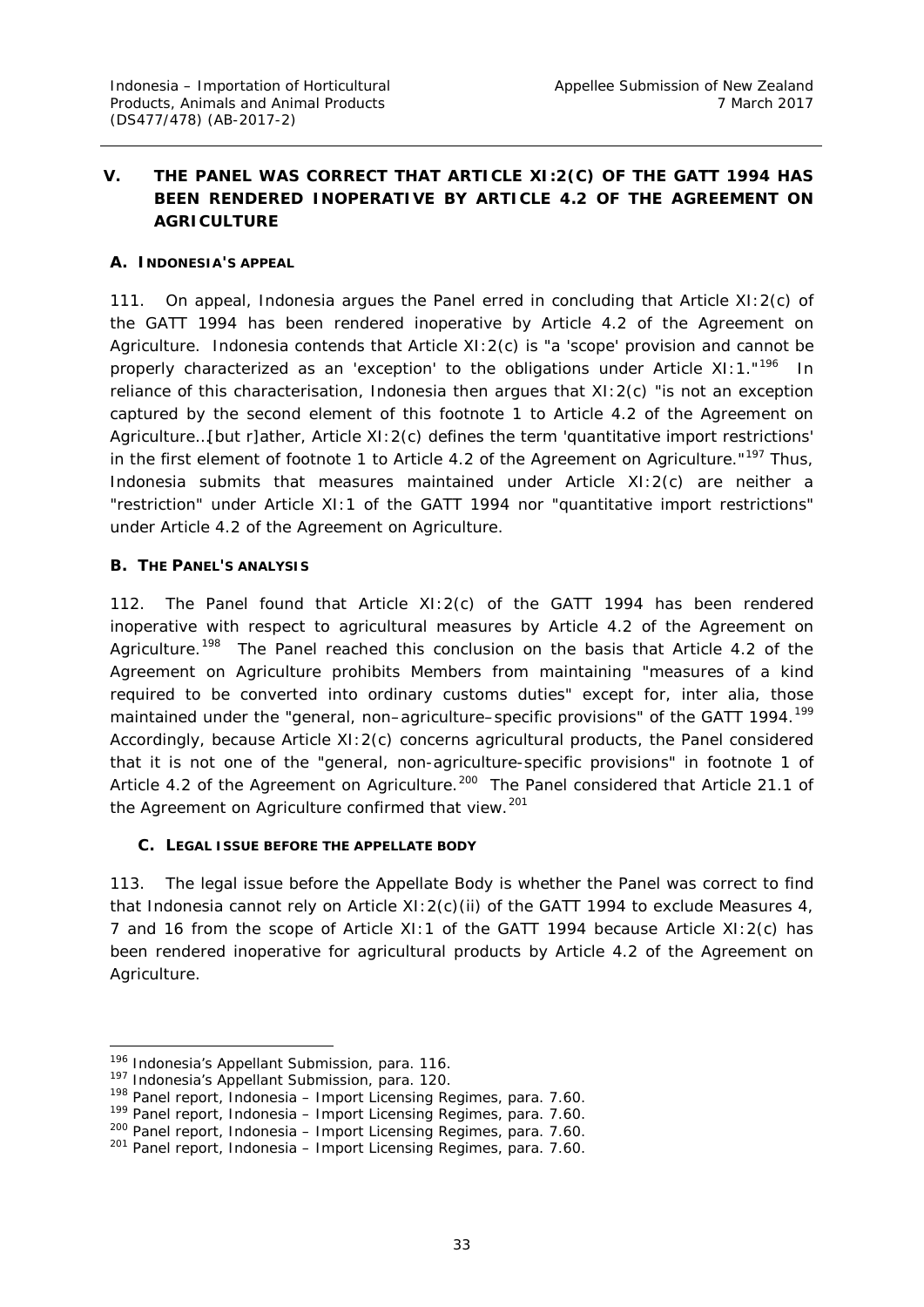#### <span id="page-40-0"></span>**D. ARTICLE XI:2(C) IS AN AFFIRMATIVE DEFENCE TO ARTICLE XI:1**

114. GATT and WTO jurisprudence confirms that Article XI:2(c) of the GATT 1994 is an *exception* to the obligation in Article XI:1 of the GATT 1994. Thus, Article XI:2(c) does not define the scope of "quantitative import restriction" in Article 4.2 of the Agreement on Agriculture.

115. In *US – Wool Shirts and Blouses*, the Appellate Body confirmed that "Articles XX and XI:(2)(c)(i) are limited exceptions from obligations under certain other provisions of the GATT 1994, not positive rules establishing obligations in themselves. They are in the nature of affirmative defences."<sup>[202](#page-40-1)</sup> The Appellate Body's reasoning reflected a number of GATT panel decisions which confirmed the characterisation of Article XI:2(c) as an exception.<sup>[203](#page-40-2)</sup>

116. Furthermore, subsequent to *US – Wool Shirts and Blouses*, multiple panels have also re–confirmed the character of Article XI:2(c) as an "exception". In *EC – Tariff Preferences*, the panel held that "it is well established that Article XX is not such a rule establishing positive obligations, nor is Article XI:  $(2)(c)(i)$ ."<sup>[204](#page-40-3)</sup> Similarly, the panel in *China – Raw Materials* confirmed that:

The Appellate Body was clear in its statement on the operation of Article XI:2(c)(i), stating:

"Articles XX and XI:(2)(c)(i) are limited exceptions from obligations under certain other provisions of the GATT 1994, not positive rules establishing obligations in themselves…"

… The Panel sees no basis to conclude that the logic applicable to Article  $XI:2(c)(i)$  would not apply as well to the separate subparagraph, Article XI:  $2(a)$ , which falls under the same chapeau paragraph.<sup>[205](#page-40-4)</sup>

117. In support of its view that Article  $XI:2(c)$  is not in the nature of an exception, Indonesia cites statements of the Appellate Body in *China – Raw Materials* and *Argentina – Import Measure*s which it argues confirm that Article XI:2(c) is a "'scope' provision, which defines the circumstances under which WTO Members would have the right to apply quantitative restrictions.<sup>[206](#page-40-5)</sup>

 <sup>202</sup> Appellate Body Report, *US – Wool Shirts and Blouses*, p. 16.

<span id="page-40-2"></span><span id="page-40-1"></span><sup>203</sup> See for example: GATT Panel Report, *Japan – Restrictions on Imports of Certain Agricultural Products*, para. 5.1.3.7; GATT Panel Report, *EEC – Restrictions on Imports of Dessert Apples*, *Complaint by Chile*, para. 12:3; and GATT Panel Report, *Canada – Import Restrictions on Ice Cream and Yoghurt*, para. 59.

<span id="page-40-3"></span><sup>204</sup> Panel Report, *EC –Tariff Preferences*, para. 7.37 (emphasis added).

<span id="page-40-4"></span><sup>205</sup> Panel Report, *China – Raw Materials*, para. 7.211 citing Appellate Body Report, *US – Wool Shirts and Blouses*, p. 16; see also GATT Panel Report, *EEC – Dessert Apples*, para. 12.3; GATT Panel Report, *Canada – Ice Cream and Yoghurt*, para. 59.

<span id="page-40-5"></span><sup>206</sup> Indonesia's Appellant Submission, paras. 116 and 122, citing Appellate Body Reports, *Argentina – Import Measures*, para. 5.219 and *China – Raw Materials*, para. 334.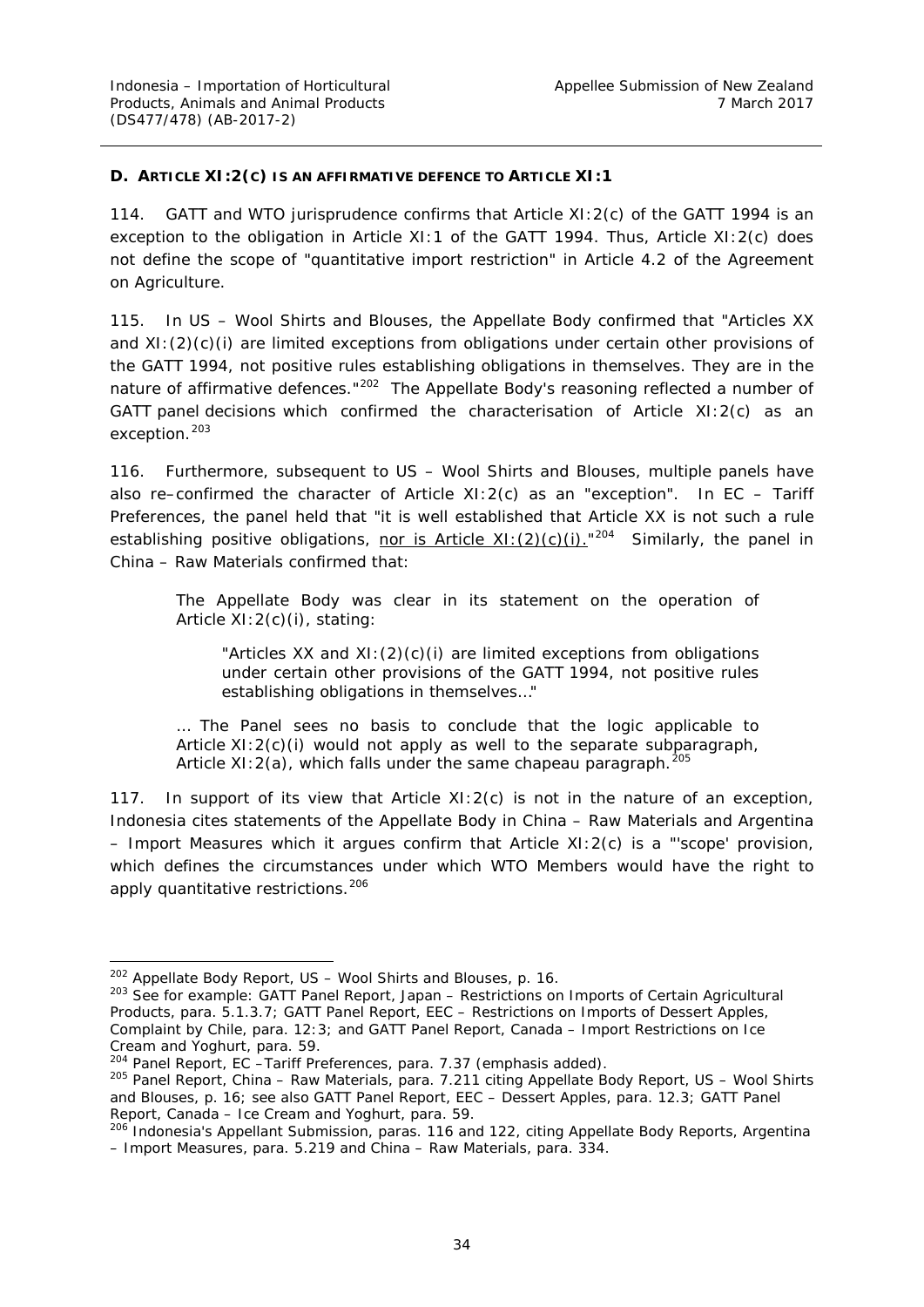118. However, in neither of those disputes was the Appellate Body opining on whether Article XI:2(c) constitutes an exception.

119. In *Argentina – Import Measures,* the Appellate Body was simply confirming that measures maintained under Article XI:2 of the GATT 1994 are not prohibited by Article XI:1 of the GATT 1994. The Appellate Body's reference to Article XI:2 was limited to providing context to its interpretation of the language in Article XI:1.<sup>[207](#page-41-1)</sup> New Zealand notes that if (as Indonesia appears to suggest) the Appellate Body had intended in that dispute to deviate from established Appellate Body jurisprudence regarding the characterisation of Article XI:2(c) as an exception, it would have said so explicitly.

120. Similarly, in *China – Raw Materials*, the Appellate Body's reference to Article XI:2(c) was in the context of its examination of the relationship between Article XI:2(c) and Article XX of the GATT 1994.<sup>208</sup> The Appellate Body did not need to consider the characterisation of Article XI:2 in its own right, but rather indicated that if a measure could be justified under Article XI:2, there would be no need to resort further to the application of Article  $XX$ <sup>[209](#page-41-3)</sup> Further, the Appellate Body did not take issue with the panel's characterisation that the respondent in that dispute bore the burden of demonstrating that the measure at issue was justified under Article XI:2(a), consistent with the ordinary burden of proof for "exceptions" to positive obligations.<sup>[210](#page-41-4)</sup>

121. Accordingly, Indonesia's view that Article XI:2(c) of the GATT 1994 is not in the nature of an "exception" runs contrary to WTO jurisprudence. It also appears to be contradicted by some of Indonesia's own statements, where it appears to acknowledge that "Article XI:2 lists a number of exceptions to the prohibitions restrictions [sic] on importation and exportation included in paragraph 1."[211](#page-41-5)

# <span id="page-41-0"></span>**E. ARTICLE XI:2(C) IS RENDERED INOPERATIVE BY ARTICLE 4.2 OF THE AGREEMENT ON AGRICULTURE**

122. Furthermore, even if the Appellate Body were to depart from this established jurisprudence characterising Article XI:2(c) as an exception, the language of footnote 1 to Article 4.2 of the Agreement on Agriculture clearly renders Article XI:2(c) inapplicable to agricultural products covered by the Agreement on Agriculture.

123. Article XI:2(c), by its terms, applies specifically to measures maintained in respect of agricultural products. Measures falling within Article XI:2(c) are therefore not maintained under a "general, non–agriculture–specific provision" within the meaning of footnote 1 of Article 4.2 of the Agreement on Agriculture, and thus are not permitted to be maintained for agricultural products in light of the Agreement on Agriculture.

<span id="page-41-2"></span><span id="page-41-1"></span> <sup>207</sup> Appellate Body Report, *Argentina – Import Measures*, paras. 5.214 – 5.221.

<sup>208</sup> See Appellate Body Report, *China – Raw Materials,* para. 329.

<span id="page-41-3"></span><sup>209</sup> See Appellate Body Report, *China – Raw Materials,* para. 309 summarising the Panel's findings that "China had failed to demonstrate" the necessary elements of Article XI:2(c) were satisfied. <sup>210</sup> Appellate Body Report, *China – Raw Materials*, para. 334.

<span id="page-41-5"></span><span id="page-41-4"></span><sup>&</sup>lt;sup>211</sup> Indonesia's second written submission, para. 253.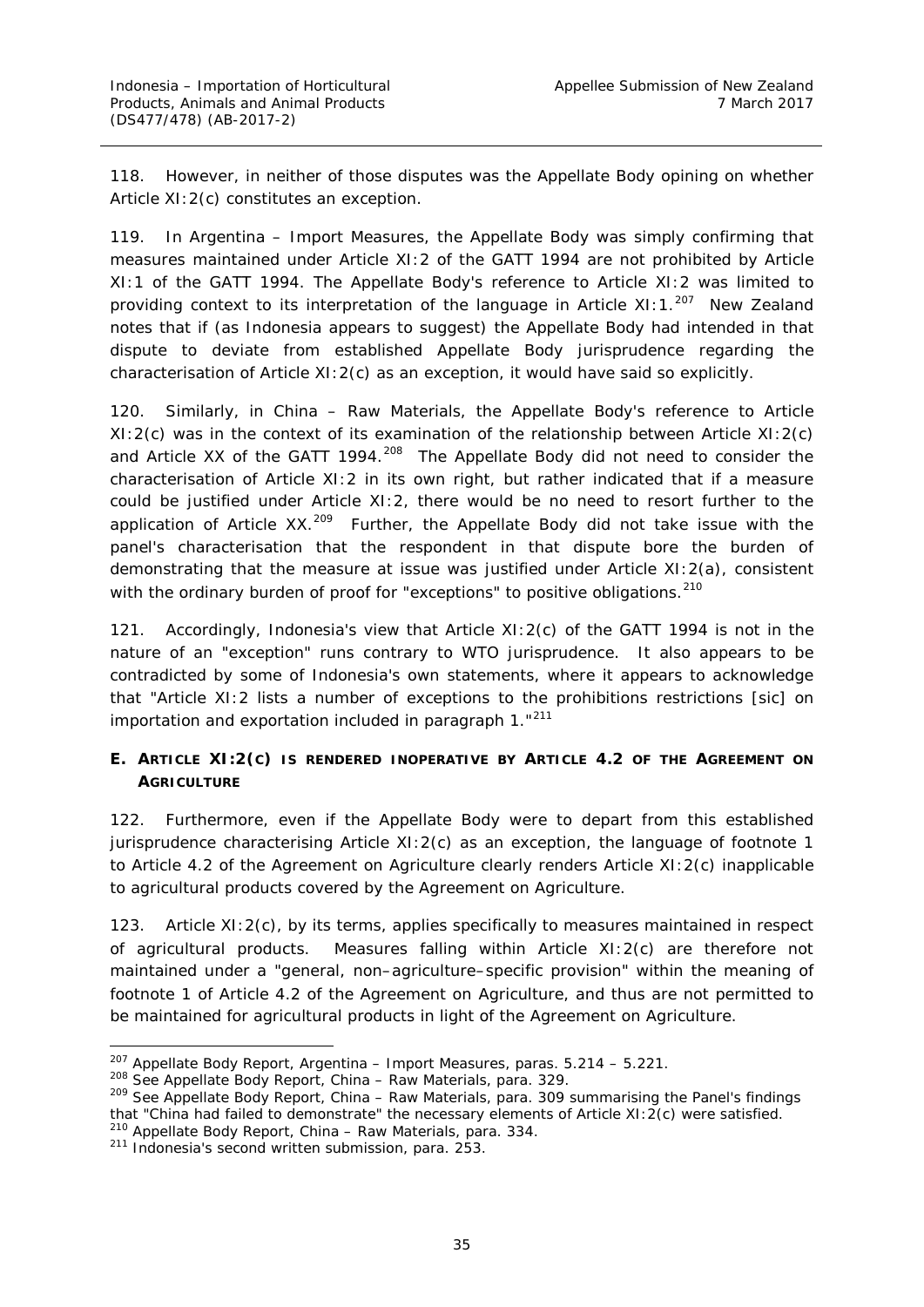124. Indonesia also suggests that the Panel's findings with respect to Article XI:2(c) of the GATT 1994 do not comply with Article 3.2 of the DSU because they "[diminish] the rights of WTO Members under the GATT 1994".<sup>212</sup> However, the Panel's findings with respect to Article XI:2(c) simply reflect the legal status of that provision with respect to agricultural products, in light of Article 4.2 and Article 21.1 of the Agreement on Agriculture.

## <span id="page-42-0"></span>**F. IN ANY EVENT, INDONESIA HAS NOT DEMONSTRATED THAT THE CONDITIONS OF ARTICLE XI:2(C) ARE SATISFIED**

125. Even if the Appellate Body were to find that Article XI:2(c) of the GATT 1994 continued to apply to agricultural products covered by the Agreement on Agriculture, Indonesia has failed to meet the requirements of Article XI:2(c)(ii) in respect of the relevant measures at issue in this dispute.<sup>[213](#page-42-3)</sup>

126. First, in order to demonstrate that a measure is justified under GATT Article XI:2(c)(ii), the import restriction must be necessary for the enforcement of "governmental measures which operated ... to remove a temporary surplus".<sup>[214](#page-42-4)</sup> No such measure has been identified by Indonesia. Second, Indonesia has not demonstrated that the reference price and domestic harvest period restrictions are "necessary" to the enforcement of such a measure. Third, Article XI:2(c)(ii) requires Indonesia to demonstrate that the governmental measure for which its measures are necessary to secure compliance provide for the surplus domestic product to be made "available to certain groups of consumers free of charge or at prices below the current market level". Indonesia has not provided any argumentation on this element of Article XI:2(c)(ii).

127. Further, even if Indonesia had satisfied these elements of Article XI:2(c)(ii), it has failed to provide any evidence to demonstrate that a temporary surplus, or indeed any surplus, has occurred or will occur.

128. Here again, Indonesia's appeal is not material to resolving the dispute as the essential requirements of an Article XI: 2(c)(ii) of the GATT 1994 defence are not satisfied in respect of the relevant measures at issue.

### <span id="page-42-1"></span>**G. CONCLUSION**

129. For the reasons outlined above, New Zealand requests that the Appellate Body reject Indonesia's alternative claim of error as set out in Section IV of Indonesia's Notice

<span id="page-42-2"></span> <sup>212</sup> Indonesia's Appellant Submission, para. 125.

<span id="page-42-3"></span><sup>&</sup>lt;sup>213</sup> Indonesia relied upon Article XI:  $2(c)$  (ii) in respect of Measures 4, 7 and 16. See Panel Report, *Indonesia – Import Licensing Regimes*, para. 7.58.<br><sup>214</sup> GATT Panel Report, *European Community Programme of Minimum Import prices, Licences and* 

<span id="page-42-4"></span>*Surety Deposits for Certain Processed Fruits and Vegetable*, para. 4.13.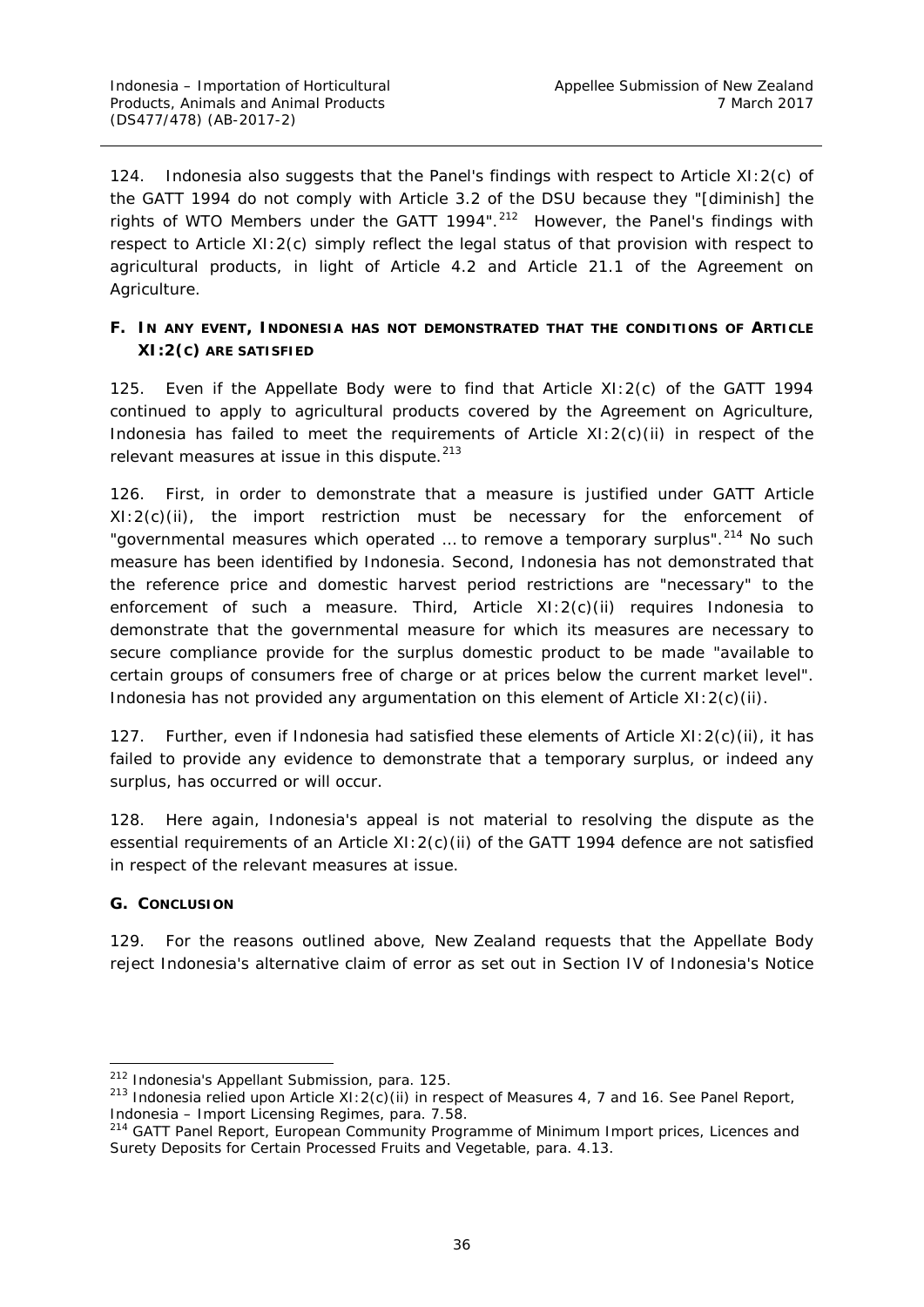of Appeal and Section V of Indonesia's Appellant Submission, and uphold the findings, conclusions and legal interpretations of the Panel.<sup>[215](#page-43-3)</sup>

# <span id="page-43-0"></span>**VI. THE PANEL DID NOT ERR BY FINDING THAT MEASURES 9 THROUGH 17 ARE NOT JUSTIFIED UNDER ARTICLE XX OF THE GATT 1994**

#### <span id="page-43-1"></span>**A. INDONESIA'S APPEAL**

130. Indonesia seeks to reverse the Panel's findings that Indonesia failed to demonstrate that Measures 9-17 are justified under Article XX of the GATT 1994.<sup>[216](#page-43-4)</sup> Indonesia argues that the Panel's decision to analyse Indonesia's Article XX defences for Measures 9–17 under the *chapeau* was a legal error. It argues that Panel deviated from an allegedly "mandatory sequence" for conducting an Article XX analysis.<sup>[217](#page-43-5)</sup> Indonesia also suggests that the Panel's sequence of analysis had "repercussions for the substance" of the Panel's analysis under the *chapeau*. [218](#page-43-6)

131. In support of its arguments, Indonesia relies heavily on the Appellate Body's decision in *US – Shrimp*. [219](#page-43-7)However, as detailed in the following sections, Indonesia misinterprets the Appellate Body's findings in that dispute and fails to recognise why the panel's analysis under the Article XX *chapeau* in *US – Shrimp*, which constituted legal error, is distinguishable from the Panel's legitimate approach and analysis under the *chapeau* in the present dispute.

#### <span id="page-43-2"></span>**B. THE PANEL'S ANALYSIS**

132. The Panel commenced its analysis of Indonesia's claims under Article XX by recalling the "two–tiered" analysis set out by the Appellate Body in *US – Shrimp*. [220](#page-43-8) The Panel then recalled the relevant legal requirements for conducting that two–tiered analysis. $^{221}$  $^{221}$  $^{221}$ 

133. Cognisant of these legal requirements, the Panel proceeded to assess whether Indonesia had demonstrated that Measures 1–8 were justified under the relevant subparagraphs of Article XX.<sup>222</sup> It concluded that Indonesia had not demonstrated that any of those measures was provisionally justified under the subparagraphs.<sup>[223](#page-43-11)</sup>

<span id="page-43-3"></span><sup>&</sup>lt;sup>215</sup> Indonesia's Notice of Appeal Section IV; Indonesia's Appellant Submission, paras. 126 - 127.

<span id="page-43-4"></span><sup>216</sup> Indonesia's Appellant Submission, para. 160.

<span id="page-43-5"></span><sup>217</sup> Indonesia's Appellant Submission, paras. 142, 145, 151 and 152.

<span id="page-43-6"></span><sup>218</sup> Indonesia's Appellant Submission, para. 153.

<span id="page-43-8"></span><span id="page-43-7"></span><sup>219</sup> Indonesia's Appellant Submission, para. 151, 152 and 153.

<sup>220</sup> Panel Report, *Indonesia – Import Licensing Regimes*, para. 7.561.

<sup>221</sup> Panel Report, *Indonesia – Import Licensing Regimes*, paras. 7.561–7.567.

<span id="page-43-10"></span><span id="page-43-9"></span><sup>222</sup> Panel Report, *Indonesia – Import Licensing Regimes*, para. 7.521–7.804.

<span id="page-43-11"></span><sup>223</sup> Panel Report, *Indonesia – Import Licensing Regimes*, para. 7.586, 7.595, 7.606, 7.636, 7.661,

<sup>7.683, 7.693, 7.721, 7.743, 7.751, 7.777</sup> and 7.804.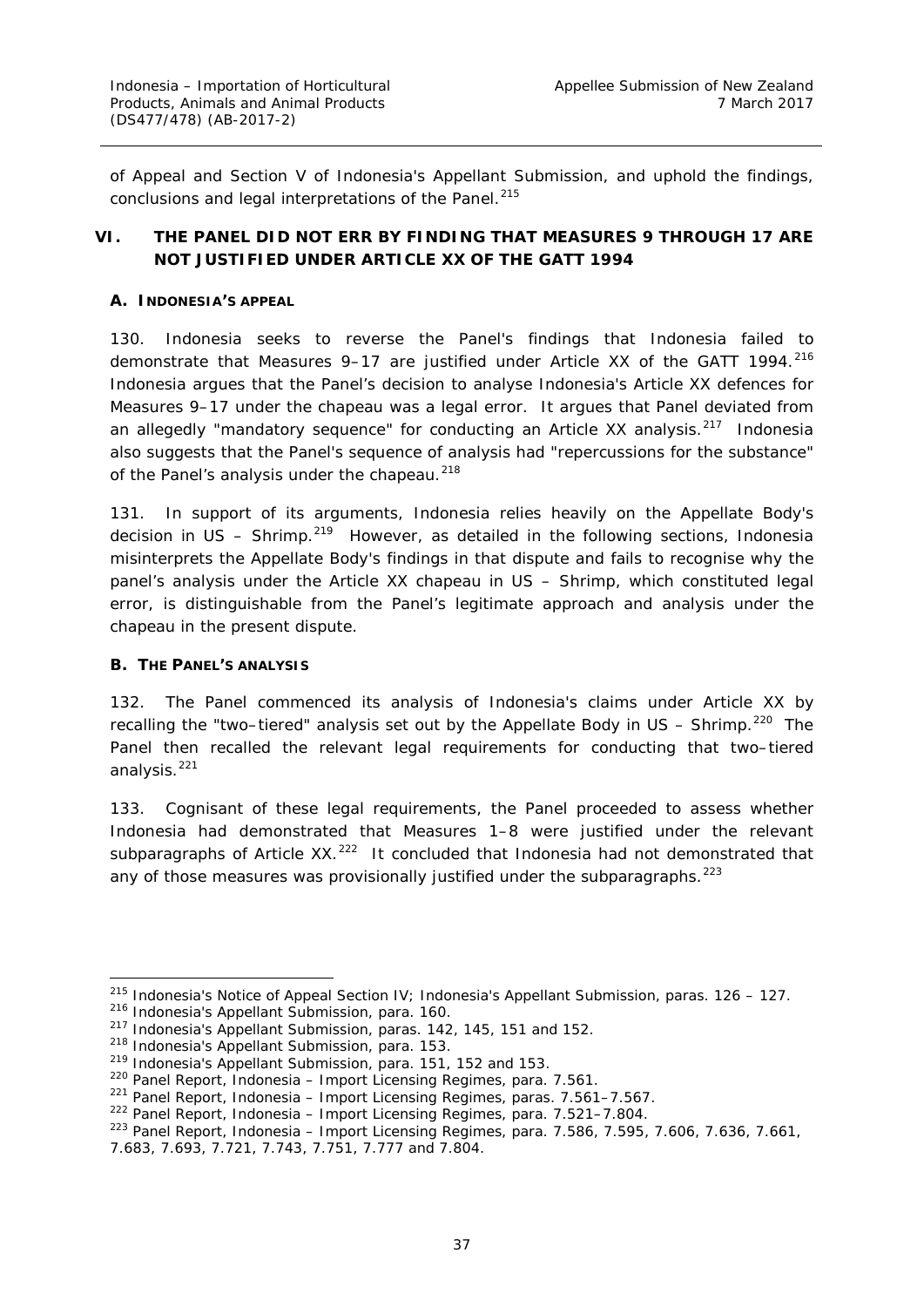134. In conducting its analysis under the *chapeau*, the Panel was aware of the correct legal standard, as elaborated by the Appellate Body, which it expressly applied.<sup>[224](#page-44-0)</sup> In particular, the Panel expressly considered the policy objective with respect to which each measure was allegedly justified under the subparagraphs of Article XX, to the extent necessary to properly perform its *chapeau* analysis. [225](#page-44-1) The Panel recognised that it was necessary to consider the policy objectives in two aspects of its *chapeau* analysis, namely:

- a. to determine whether the discrimination identified can be "reconciled with" or is "rationally related" to the alleged policy objective being pursued;  $226$ and
- b. to determine whether the "same conditions prevail" in light of the alleged policy objective being pursued.<sup>[227](#page-44-3)</sup>

135. The Panel recalled that Indonesia's arguments under the *chapeau* of Article XX were made with respect to its "import licensing regimes for horticultural products and animal and animal products as a whole".<sup>[228](#page-44-4)</sup> The Panel found that Indonesia's arguments were made "without making any relevant distinctions between the individual measures at issue and it conflated all three defences under subparagraphs (a), (b) and (d) of Article XX of the GATT 1994" in its *chapeau* argument.<sup>229</sup> The Panel then recalled that the "burden of demonstrating that the inconsistent measures … are consistent with the requirements of the *chapeau* rests with Indonesia". [230](#page-44-6) It explained that "[g]iven the manner in which Indonesia formulated its defence, the Panel will examine whether Indonesia's import licensing regimes for horticultural products and animals and animal products as a whole, including the individual measures therein, are applied in a manner consistent with the *chapeau*, with respect to all three relevant subparagraphs of Article XX of the GATT 1994".<sup>[231](#page-44-7)</sup>

136. Having undertaken this analysis, the Panel concluded that Indonesia had failed to demonstrate that any of the measures at issue are applied in a manner consistent with the *chapeau*. [232](#page-44-8) The Panel found that because "compliance with the *chapeau* of Article XX is a necessary requirement in order for a measure to find justification under this

<span id="page-44-0"></span> <sup>224</sup> Panel Report, *Indonesia – Import Licensing Regimes*, paras. 7.565 – 7.568 and 7.805 – 7.827. See in particular, paras. 7.806 and 7.816 – 7.827; and 7.565 – 7.567.

<span id="page-44-1"></span><sup>225</sup> Panel Report, *Indonesia – Import Licensing Regimes*, paras. 7.805 – 7.827 (see in particular paras. 7.813 – 7.825).

<span id="page-44-2"></span><sup>226</sup> Panel Report, *Indonesia – Import Licensing Regimes*, paras. 7.817 – 7.824.

<sup>227</sup> Panel Report, *Indonesia – Import Licensing Regimes*, para. 7.825.

<span id="page-44-4"></span><span id="page-44-3"></span><sup>228</sup> Panel Report, *Indonesia – Import Licensing Regimes*, para. 7.805 and 7.569 (internal footnotes omitted), as accepted in Indonesia's Appellant Submission, para. 131.

<span id="page-44-5"></span><sup>229</sup> Panel Report, *Indonesia – Import Licensing Regimes*, para. 7.805 and 7.569 (internal footnotes omitted), as accepted in Indonesia's Appellant Submission, para. 131.

<span id="page-44-6"></span><sup>230</sup> Panel Report, *Indonesia – Import Licensing Regimes*, para. 7.805.

<span id="page-44-7"></span><sup>231</sup> Panel Report, *Indonesia – Import Licensing Regimes*, para. 7.805.

<span id="page-44-8"></span><sup>232</sup> Panel Report, *Indonesia – Import Licensing Regimes*, paras. 7.826 and 7.829.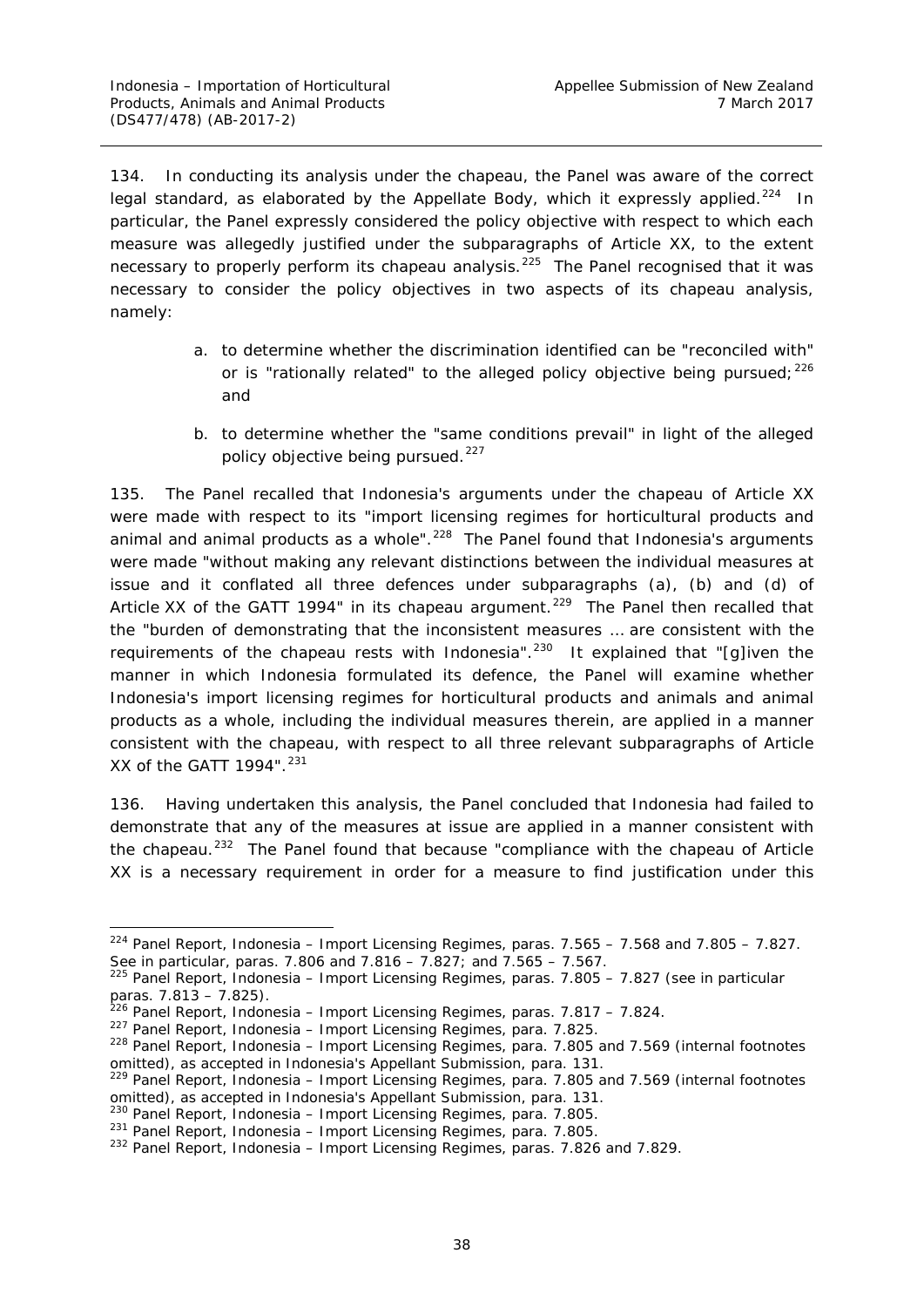provision", it would "refrain from continuing its analysis of Indonesia's defences under Article XX(a), (b) or (d) of the GATT 1994 for Measures 9 through 17". $^{233}$  $^{233}$  $^{233}$ 

#### <span id="page-45-0"></span>**C. LEGAL ISSUE BEFORE THE APPELLATE BODY**

137. The legal issue before the Appellate Body is whether the Panel made a reversible legal error by commencing its analysis of measures 9–17 under the *chapeau* of Article XX of the GATT 1994, even though this approach had no repercussions for the substance of the Panel's *chapeau* analysis and did not lead to flawed results.

# <span id="page-45-1"></span>**D. THE PANEL'S ORDER OF ANALYSIS UNDER ARTICLE XX FOR MEASURES 9–17 DOES NOT** *PER SE* **CONSTITUTE REVERSIBLE LEGAL ERROR**

138. As New Zealand outlined in Section II above, the Appellate Body has found that panels have a "margin of discretion" to "structure the order of their analysis as they see  $fit"$ <sup>234</sup> A particular order of analysis will only be inappropriate where it has "repercussions for the substance of the analysis itself" and leads to "flawed results".<sup>[235](#page-45-4)</sup>

139. Accordingly, to demonstrate the existence of an error of law, it is insufficient for Indonesia simply to contend that the Panel's order of analysis constituted an error of law "in the abstract".<sup>236</sup> The order of analysis must have had repercussions for the substance of the analysis itself leading to flawed results.<sup>[237](#page-45-6)</sup>

140. In arguing that the Panel in the present dispute erred in law by commencing its Article XX analysis for Measures 9 – 17 with the *chapeau*, Indonesia relies heavily on *US – Shrimp*. [238](#page-45-7) Indonesia implies that the Appellate Body in *US – Shrimp* found that the panel erred in law because it "deviated from the mandatory sequence of analysis under Article XX".<sup>239</sup> However, Indonesia's argument is based on a mischaracterisation of the Appellate Body's decision in that dispute.

141. In *US – Shrimp,* the Appellate Body found that the Panel erred in law because it *misapplied the legal standard under the chapeau* of Article XX.<sup>240</sup> The Appellate Body

<span id="page-45-2"></span> <sup>233</sup> Panel Report, *Indonesia – Import Licensing Regimes*, para. 7.829.

<span id="page-45-3"></span><sup>234</sup> Appellate Body Report, *Canada – Renewable Energy/Canada – Feed–in Tariff Program*, para. 5.8; Appellate Body Report, *Canada – Wheat Exports and Grain Imports*, para. 126.

<span id="page-45-4"></span><sup>235</sup> Appellate Body Report, *Canada – Autos*, para. 151 citing Appellate Body Reports, *US – Shrimp*, para. 119 and *US – Gasoline*, p. 22; Appellate Body Report, *Canada – Wheat Exports and Grain Imports*, para. 109. See also Indonesia's Appellant Submission, para. 103 citing Appellate Body Report, *Canada – Wheat Exports and Grain Imports*, para. 109; Panel Report, *India – Autos*, para. 7.154.

<span id="page-45-5"></span><sup>236</sup> Appellate Body Report, *US – COOL (Article 21.5 – Canada and Mexico),* para. 5.206.

<span id="page-45-6"></span><sup>237</sup> Appellate Body Report, *Canada – Autos*, para. 151 citing Appellate Body Reports, *US – Shrimp*, para. 119 and *US – Gasoline*, p. 22; Appellate Body Report, *Canada – Wheat Exports and Grain Imports*, para. 109. See also Indonesia's Appellant Submission, para. 103 citing Appellate Body Report, *Canada – Wheat Exports and Grain Imports*, para. 109; Panel Report, *India – Autos*, para. 7.154.

<span id="page-45-7"></span><sup>238</sup> Indonesia's Appellant Submission, paras. 139, 141, 142 and 151.

<span id="page-45-8"></span><sup>239</sup> Indonesia's Appellant Submission, para. 151.

<span id="page-45-9"></span><sup>240</sup> Appellate Body Report, *US – Shrimp*, paras. 121 and 122.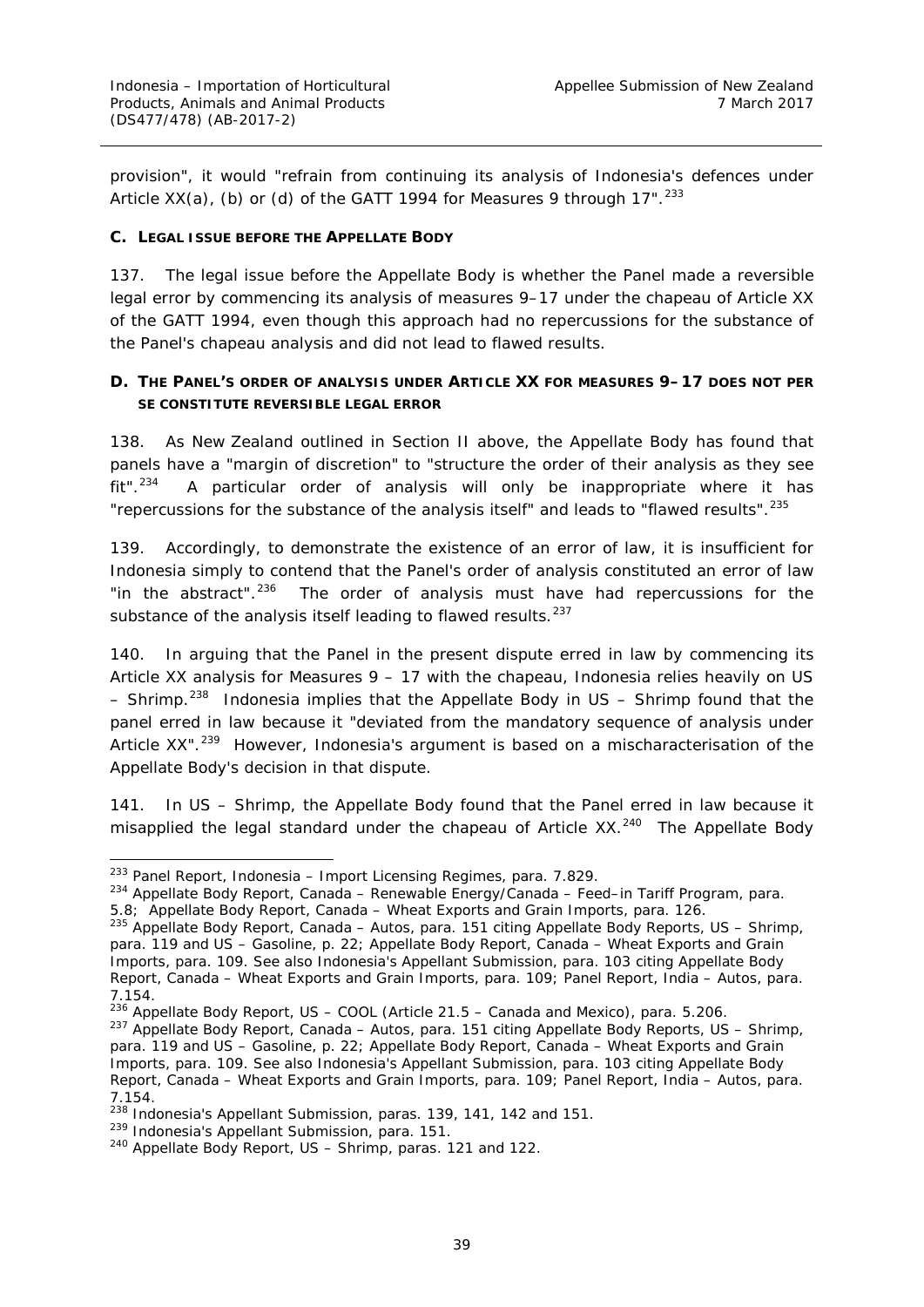explained that by "formulat[ing] a broad standard and a test for appraising measures sought to be justified under the *chapeau* … [which] renders most, if not all, of the specific exceptions of Article XX inutile", the panel misinterpreted the legal standard under the *chapeau*, and thus committed legal error.<sup>[241](#page-46-0)</sup> Accordingly, it was the panel's failure in US *– Shrimp* to properly formulate and apply the legal standard under the *chapeau*, rather than the order of analysis itself, that constituted a reversible error.

142. The Appellate Body explained that the reason for the panel formulating an overly broad standard for assessing measures under the *chapeau* was that it "failed to scrutinize the *immediate* context of the *chapeau*: i.e., paragraphs (a) to (j) of Article XX". [242](#page-46-1) Importantly, it was the panel's failure to consider the context of the Article XX subparagraphs in *formulating the legal standard under the chapeau*, rather than its failure to consider whether a measure met the requirements for provisional justification under the subparagraphs before progressing to the *chapeau*, that caused the *US – Shrimp* panel's *chapeau* analysis to be flawed.

143. The Appellate Body in *US – Shrimp* confirmed that a proper analysis of the *chapeau* could not be conducted in isolation from the purported policy objective of a measure being considered. Having found that the panel in *US – Shrimp* failed to apply that standard by looking "into the object and purpose of the *whole of the GATT 1994 and the WTO Agreement*, which object and purpose it described in an overly broad manner", rather than the "immediate context" of the subparagraphs of Article XX, the Appellate Body found the panel erred in law and reversed its findings.<sup>[243](#page-46-2)</sup> By contrast, as explained in Section VI.E below, the Panel in the present dispute expressly considered the purported objective(s) of each measure at issue under the *chapeau*, and thus did not err in its substantive analysis under the *chapeau*.

144. Subsequent jurisprudence has established two reasons why it is necessary for a panel to consider the policy objective with respect to which a measure is allegedly justified under the subparagraphs of Article XX as part of its *chapeau* analysis.<sup>244</sup> First, in determining whether the discriminatory application of a measure is "arbitrary or unjustifiable", a panel must consider "whether the discrimination can be reconciled with, or is rationally related to, the policy objective with respect to which the measure has been provisionally justified under one of the subparagraphs of Article XX."<sup>245</sup> Second, in assessing whether discrimination occurs between countries where the same conditions prevail, the "'conditions' relating to the particular policy objective under the applicable subparagraph" are relevant and provide "pertinent context".<sup>246</sup>

 <sup>241</sup> Appellate Body Report, *US – Shrimp*, paras. 121 and 116.

<span id="page-46-2"></span><span id="page-46-1"></span><span id="page-46-0"></span><sup>242</sup> Appellate Body Report, *US – Shrimp*, paras. 116 and 122.

<sup>243</sup> Appellate Body Report, *US – Shrimp*, para. 116.

<span id="page-46-3"></span><sup>244</sup> Panel Report, *Indonesia – Import Licensing Regimes*, para. 7.565 citing Appellate Body Report,

*EC – Seal Products*, para. 5.302 citing Appellate Body Report, *Japan – Alcoholic Beverages II*, p. 29.

<span id="page-46-4"></span><sup>245</sup> Appellate Body Report, *EC – Seal Products*, para. 5.306.

<span id="page-46-5"></span><sup>246</sup> Appellate Body Report, *EC – Seal Products*, para. 5.300.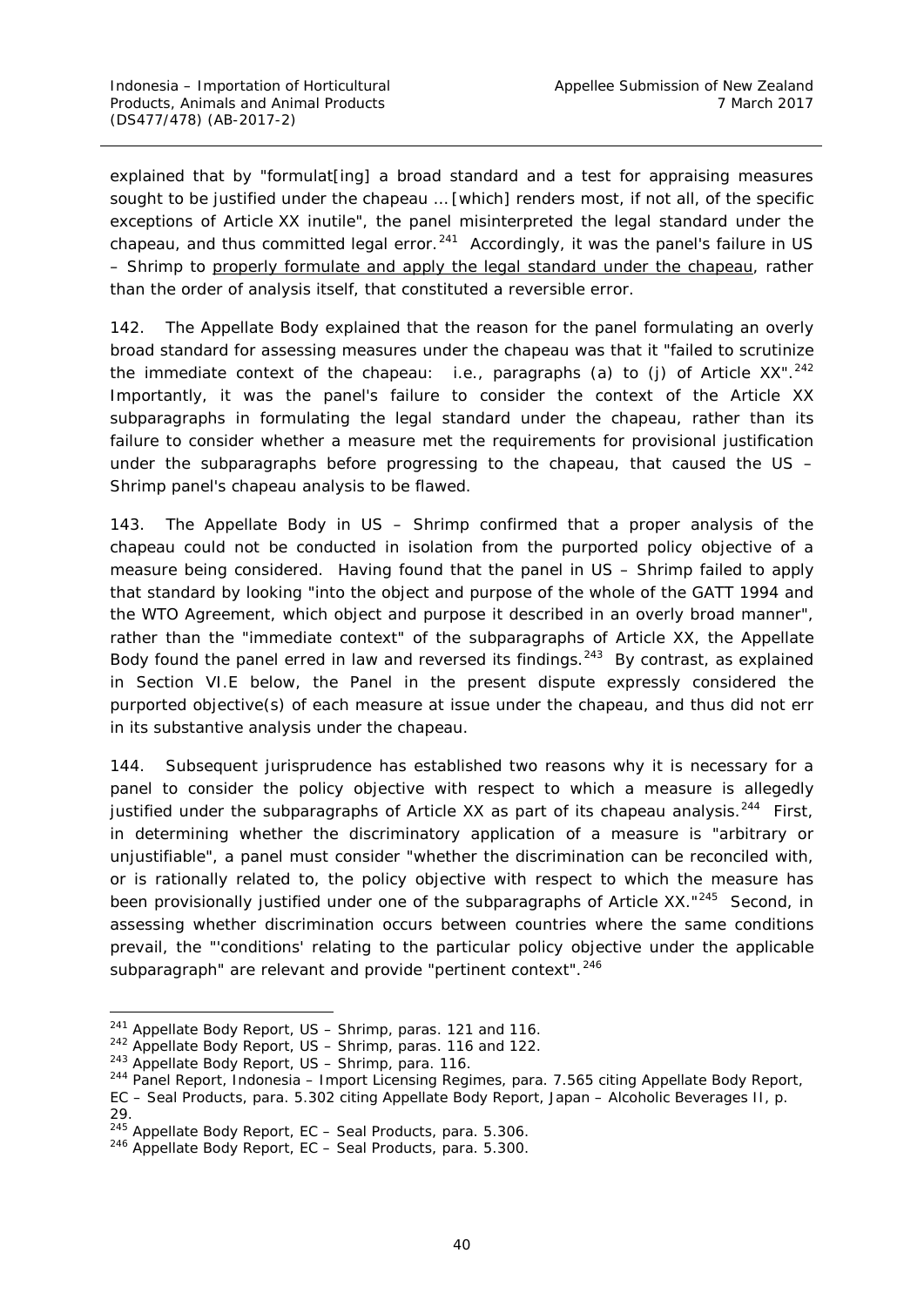145. Accordingly, while a panel cannot conduct a proper analysis of the *chapeau* without turning its mind to the purported objective of a measure, it does not follow that a panel must *determine whether a particular measure can be provisionally justified* under the subparagraph of Article XX of the GATT 1994 in order to perform a legally correct analysis of the *chapeau*. A failure to consider relevant factors in a *chapeau* analysis will constitute an error of law. However, provided those factors are properly considered, that analysis will not be legally flawed solely by virtue of a panel's selected order of analysis.

146. To be clear, New Zealand agrees with the Appellate Body's finding that the panel's analysis of the *chapeau* in *US – Shrimp* was substantively flawed and constituted a legal error. However, it was the *flawed chapeau analysis*, and not the panel's order of analysis, which constituted reversible legal error in that dispute.

147. New Zealand's interpretation of the Appellate Body's decision in *US – Shrimp* is supported by subsequent Appellate Body jurisprudence. In *Canada – Autos*, the Appellate Body clarified that the reason why a panel "may not ignore the 'fundamental structure and logic' of a provision in deciding the proper sequence of steps in its analysis" is because it risks the "peril of reaching flawed results".<sup>247</sup> The Appellate Body thus emphasised that it is the "flaws" in the substantive analysis which could constitute legal error, rather than the sequence of analysis *per se*.

148. Further, in *Canada – Wheat Exports and Grain Imports*, the Appellate Body held that the panel's decision to commence its analysis with subparagraph (b) of Article XVII:1 of the GATT 1994, rather than subparagraph (a), did not constitute an error of law.[248](#page-47-1) The Appellate Body, citing *US – Shrimp* and *Canada – Autos*, acknowledged that "panels that ignore or jump over a prior logical step of the analysis run the risk of compromising or invalidating later findings", and even "express[ed] some concern about the manner in which the Panel conducted its analysis".<sup>249</sup> However, the Appellate Body ultimately determined that "in the particular circumstances" of the dispute the panel's order of analysis did not affect the panel's substantive application of the legal standard and was therefore "not fatal" to its legal analysis.<sup>250</sup> Again, the Appellate Body emphasised that it is the substance of the analysis, rather than its order *per se*, that is determinative in establishing whether an error of law has occurred.

149. Similarly, the Appellate Body in *US – COOL (Article 21.5 – Canada and Mexico)* considered whether the panel erred in its sequence of analysis under Article 2.2 of the TBT Agreement. The Appellate Body found that while "a certain sequence and order of analysis may logically flow from the nature of the examination under Article 2.2" that provision "does not explicitly prescribe, in rigid terms, the sequence and order of analysis in assessing whether the technical regulation at issue is 'more trade restrictive than

<span id="page-47-0"></span> <sup>247</sup> Appellate Body Report, *Canada – Autos*, para. 151.

<span id="page-47-2"></span><span id="page-47-1"></span><sup>&</sup>lt;sup>249</sup> Appellate Body Report, *Canada – Wheat Exports and Grain Imports*, paras. 126 and 127.

<span id="page-47-3"></span><sup>250</sup> Appellate Body Report, *Canada – Wheat Exports and Grain Imports,* paras. 125 and 130.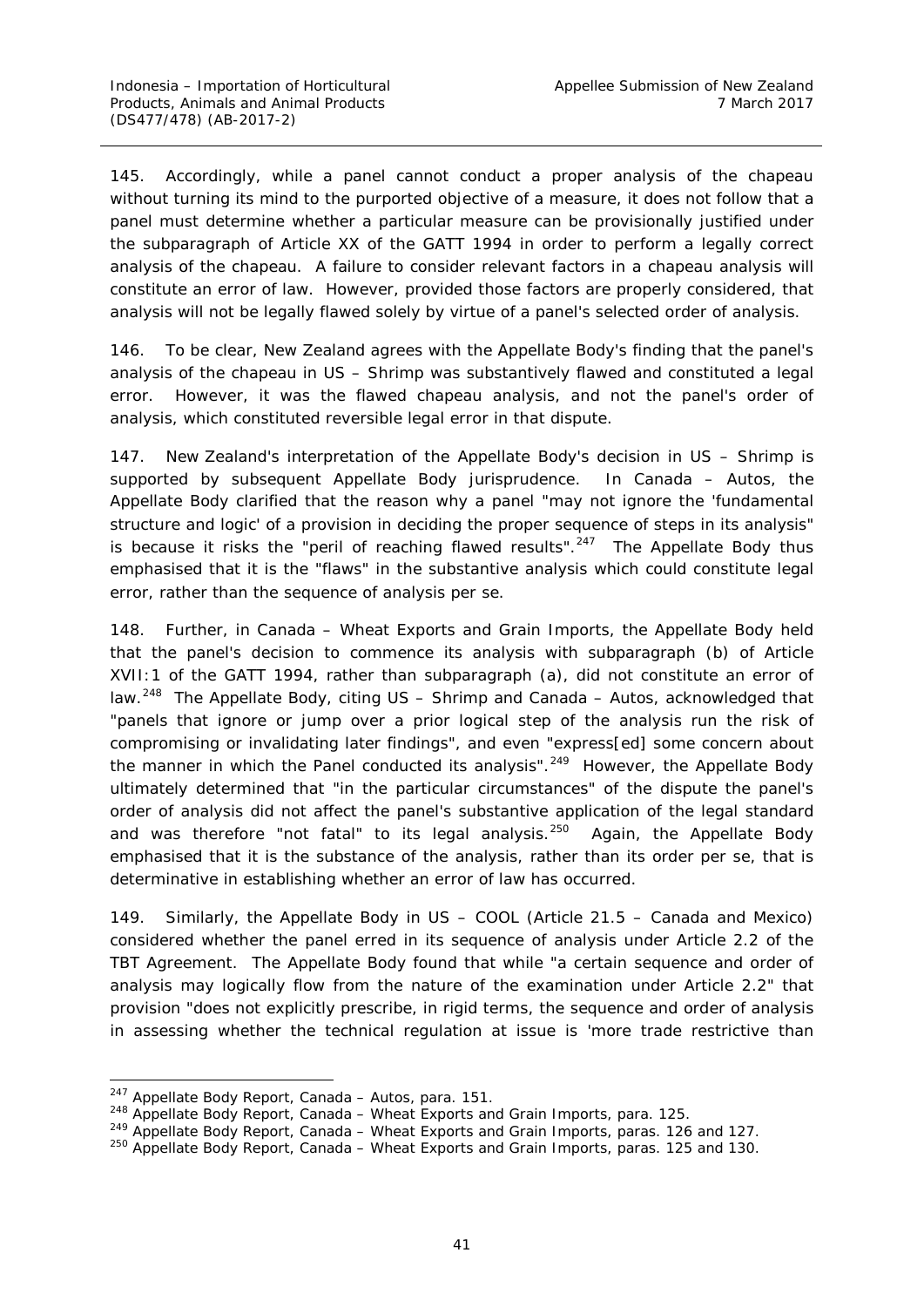necessary"<sup>" 251</sup> The Appellate Body confirmed that panels "are afforded a certain degree of latitude to tailor the sequence and order of analysis in a given case when assessing the relevant factors and conducting the overall weighing and balancing under Article 2.2".<sup>[252](#page-48-2)</sup> On that basis, the Appellate Body confirmed the principle that "[i]t is not sufficient for an appellant merely to claim that a panel erred by deviating from a certain sequence and order of analysis in the abstract."<sup>[253](#page-48-3)</sup>

150. In light of that reasoning, the Appellate Body in *US – COOL (Article 21.5 – Canada and Mexico)* ultimately found that the appellants had not demonstrated "why, by following that particular sequence and order of analysis, a panel committed an error in the context of the case at hand" and accordingly dismissed the claim of error.<sup>[254](#page-48-4)</sup>

151. This Appellate Body jurisprudence affirms New Zealand's view that the order of a panel's analysis does not, in the abstract, constitute an error of law. Simply because, in most cases, panels have commenced their analysis of Article XX with an assessment of the measure under the relevant subparagraph(s) before proceeding to the *chapeau*, it does not follow that such a sequence is essential in order to avoid legal error.

152. Indeed, as described in Section VI.E below, the Panel in this dispute correctly analysed each of the challenged measures under the *chapeau* in light of the policy objective with respect to which that measure was allegedly justified under the subparagraphs of Article XX. It therefore avoided legal error.

153. Moreover, in the present dispute, not only was the Panel's order of analysis legitimate but, in the particular circumstances, it enabled the Panel to make the findings necessary to resolve the dispute in an efficient manner.<sup>[255](#page-48-5)</sup>

# <span id="page-48-0"></span>**E. THE PANEL'S ANALYSIS OF MEASURES 9–17 UNDER THE ARTICLE XX** *CHAPEAU* **IS SUBSTANTIVELY CORRECT**

<span id="page-48-6"></span>154. Contrary to Indonesia's argument in this appeal, the sequence of analysis applied by the Panel in respect of Measures 9–17 under Article XX of the GATT 1994 did not have "repercussions for the substance of the analysis itself" that led to "flawed results".<sup>[256](#page-48-6)</sup>

<span id="page-48-1"></span> <sup>251</sup> Appellate Body Report, *US – COOL (Article 21.5 – Canada and Mexico),* paras. 5.227 and 5.202.

<span id="page-48-2"></span><sup>252</sup> Appellate Body Report, *US – COOL (Article 21.5 – Canada and Mexico),* para. 5.229.

<sup>253</sup> Appellate Body Report, *US – COOL (Article 21.5 – Canada and Mexico),* para. 5.229.

<span id="page-48-5"></span><span id="page-48-4"></span><span id="page-48-3"></span><sup>254</sup> Appellate Body Report, *US – COOL (Article 21.5 – Canada and Mexico),* paras. 5.229 and 5.236. <sup>255</sup> As the Panel noted, "having found that *all* the relevant measures at issue are not applied in a manner consistent with the *chapeau* of Article XX of the GATT 1994, continuing the analysis would be unwarranted." This is because "compliance with the *chapeau* of Article XX is a necessary requirement in order for a measure to find justification under this provision. Therefore, even if the measures were found to be "necessary" under subparagraphs (a), (b) and/or (d) of Article XX, Indonesia would not be able to rely upon these defences because the measures are not applied in a manner consistent with the *chapeau*." Panel Report, *Indonesia – Import Licensing Regimes*, para. 6.47.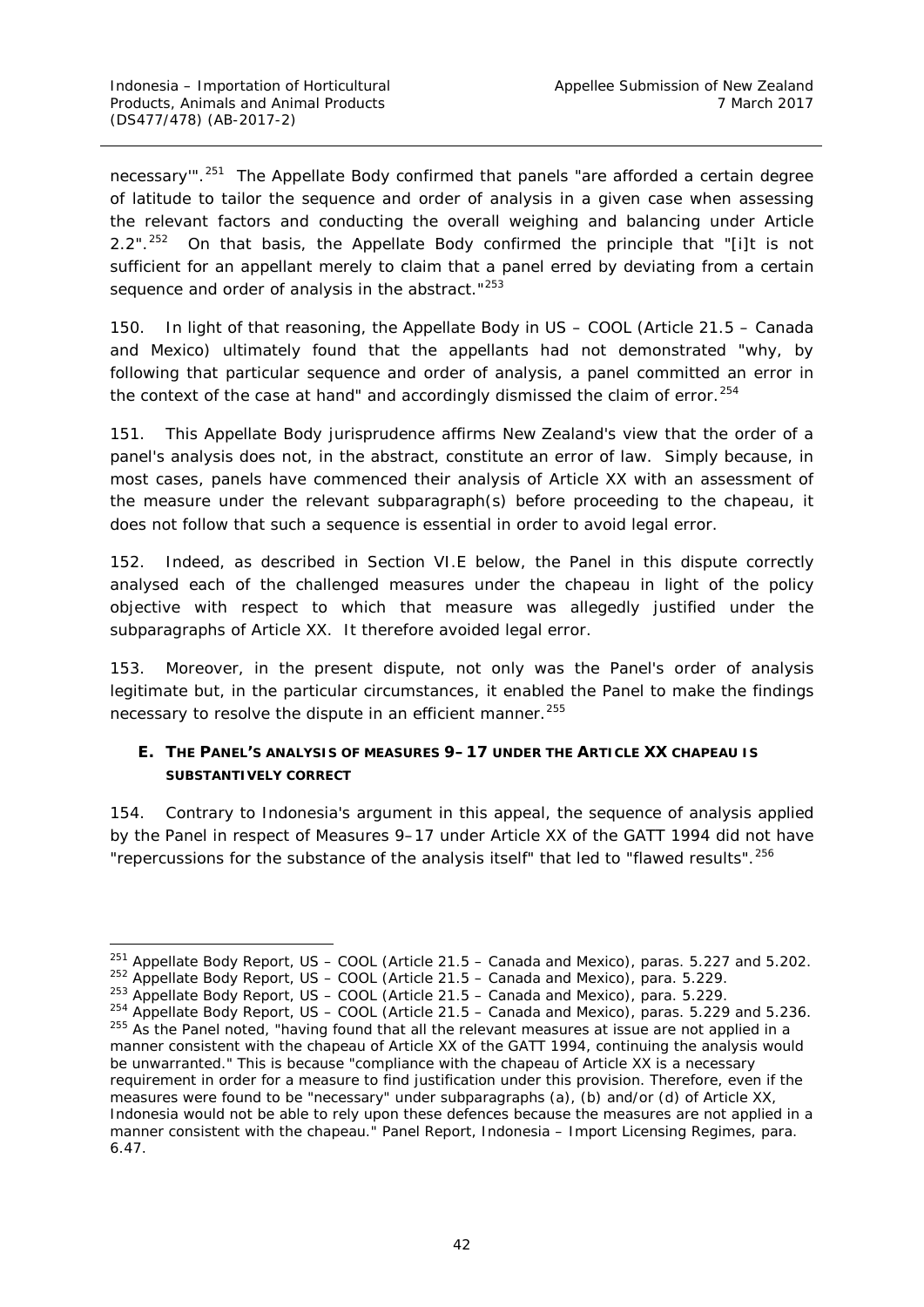155. The Panel correctly set out the *chapeau*'s elements in respect of "arbitrary or unjustifiable discrimination between countries where the same conditions prevail", as follows:

- a. the application of the measure results in discrimination;
- b. the discrimination is arbitrary or unjustifiable; and
- c. the discrimination occurs between countries where the same conditions prevail.<sup>[257](#page-49-1)</sup>

156. As demonstrated below, the Panel correctly analysed these three elements in its *chapeau* analysis.

#### <span id="page-49-0"></span>*1. Application of each of the measures results in discrimination*

157. Indonesia maintained there is no discrimination between imported and domestic products in its import licensing regimes.<sup>[258](#page-49-2)</sup> In Indonesia's view, it was unnecessary for the Panel to further determine if the discrimination is unjustifiable or arbitrary, or if it takes place between countries in which like conditions prevail.<sup>[259](#page-49-3)</sup>

158. The Panel, however, came to a different conclusion. It found that the application of each of the measures at issue resulted in discrimination within the meaning of the *chapeau*.

159. In relation to the measures which Indonesia sought to justify under Article  $XX(a)$ , Indonesia argued that domestic products were also required to have a Halal label. The Panel rejected Indonesia's argument because "compliance with Halal labelling or other requirements is not at issue in this dispute and … [t]herefore the fact that domestic

 <sup>256</sup> Appellate Body Report, *Canada – Autos*, para. 151 citing Appellate Body Reports, *US – Shrimp*, para. 119 and *US – Gasoline*, p. 22; Appellate Body Report, *Canada – Wheat Exports and Grain Imports*, para. 109. See also Indonesia's Appellant Submission, para. 103 citing Appellate Body Report, *Canada – Wheat Exports and Grain Imports*, para. 109; Panel Report, *India – Autos*, para. 7.154.

<span id="page-49-1"></span><sup>257</sup> Panel Report, *Indonesia – Import Licensing Regimes*, para. 7.566 citing Appellate Body Report, *US – Shrimp*, para. 150. In *US – Tuna II (Mexico) (Article 21.5 – Mexico)*, the Appellate Body set out the "same conditions" element before the "arbitrary or unjustifiable" element, stating, at para. 7.301 of its report, that an assessment of whether there is discrimination between countries where the conditions prevailing are "the same" is both a predicate for, and necessarily informs, a panel's examination as to whether such discrimination is "arbitrary or unjustifiable" citing Appellate Body Report, *EC – Seal Products*, para. 5.317. In the present dispute, it would not have mattered if the Panel had considered the elements in that order.

<span id="page-49-2"></span><sup>&</sup>lt;sup>258</sup> The Panel noted that "with reference to these elements, Indonesia argued there is no discrimination between imported and domestic products." Panel Report, *Indonesia – Import Licensing Regimes*, paras. 7.807 and 7.812.

<span id="page-49-3"></span><sup>259</sup> Panel Report, *Indonesia – Import Licensing Regimes*, paras. 7.540 and 7.807 citing Indonesia's second written submission, para. 151.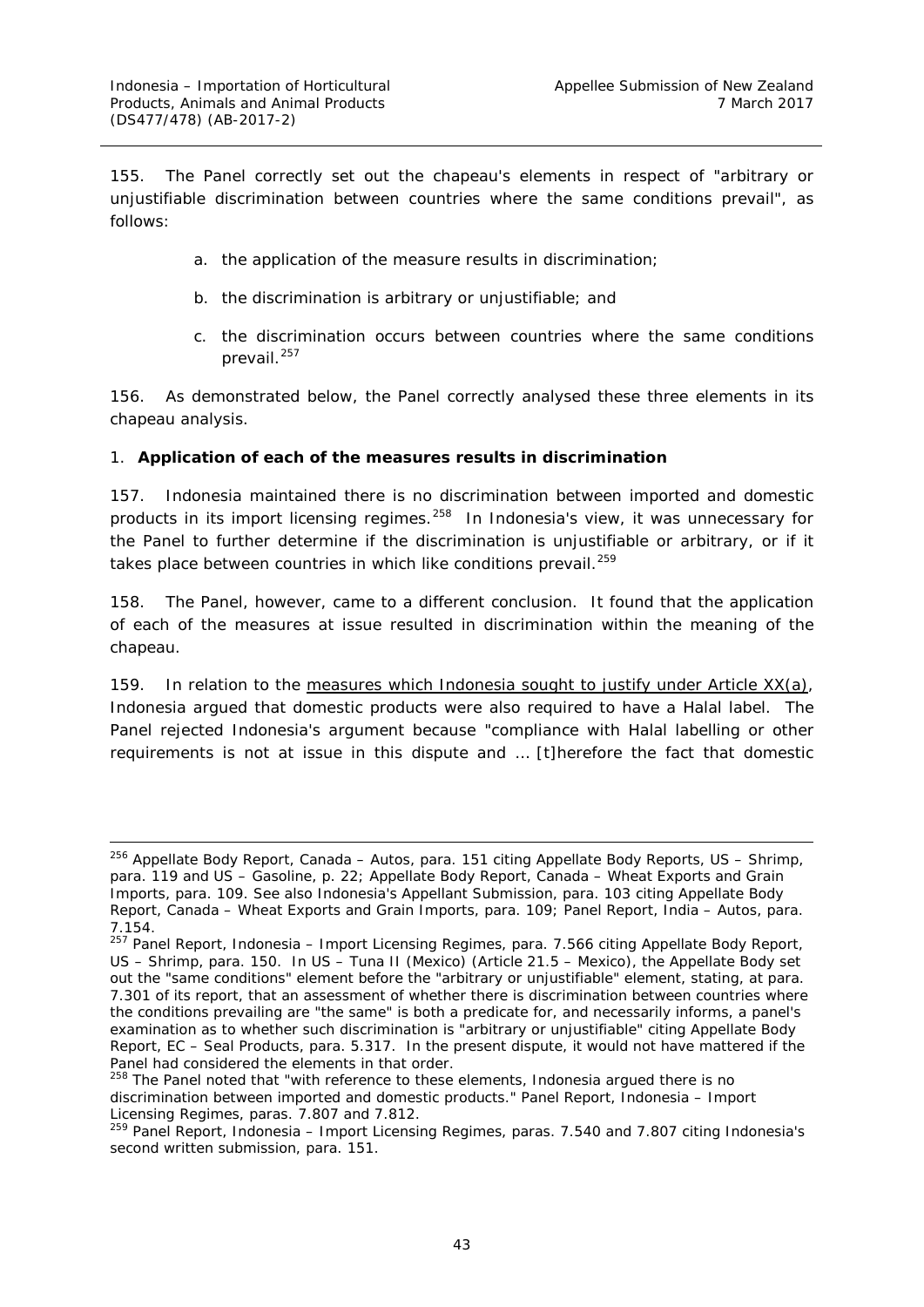products are also subject to Halal requirements is not of relevance for our analysis of discrimination in the sense of the *chapeau*."[260](#page-50-0)

160. The Panel assessed whether the measures for which Indonesia invoked subparagraph (a) (Measures 5, 6, 9, 14 and 17), considered in light of their asserted objective of the protection of Halal as a public moral, resulted in discrimination for the purposes of the *chapeau*. It found that "these measures and, in particular, the restrictions that they impose are not equally applicable to domestic products",<sup>[261](#page-50-1)</sup> noting that the regulations implementing these measures specifically apply to importation.<sup>[262](#page-50-2)</sup> The Panel also noted that Indonesia did not provide the Panel with evidence showing that "similar or equivalent" measures are applied to domestic products.<sup>[263](#page-50-3)</sup>

161. The Panel recalled its findings that each of those measures "affect the competitive opportunities of importers and imported goods".<sup>264</sup> By way of example, the Panel referred to Measure 14, according to which "domestically produced goods may be sold directly in traditional markets where Indonesian consumers carry out an important proportion of their purchases. However, imported products must go through a distributor, i.e. importers cannot sell imported goods directly in traditional markets, thus affecting the competitive opportunities of imported goods and importers."<sup>265</sup> The Panel concluded that each and every measure for which Indonesia asserted an Article XX(a) defence discriminated "between domestic and imported goods in the sense of that prohibited by the *chapeau* of Article XX."[266](#page-50-6)

162. The Panel then turned to the measures which Indonesia sought to justify under Article XX(b) (Measures 4, 5, 6, 7, 8, 9, 10, 14, 15, 16 and 17). It considered whether those measures resulted in discrimination in terms of the *chapeau*, in light of the objective Indonesia asserted that they promoted – the protection of human health. The Panel rejected as inapt Indonesia's sole argument that a quarantine regulation applied to all imports, exports and domestic transportation as none of the measures at issue relates to quarantine of imports. $267$ 

163. Instead, the Panel recalled its findings that "these measures affect the competitive relationship between imported and local products" and that "the measures affect the competitive opportunities of importers and imported goods".<sup>268</sup> By way of example, the Panel noted its understanding that no domestic distributor and market participant other than importers appears to be subject to the requirement to purchase a certain amount of

<span id="page-50-0"></span> <sup>260</sup> Panel Report, *Indonesia – Import Licensing Regimes*, para. 7.812.

<span id="page-50-1"></span><sup>261</sup> Panel Report, *Indonesia – Import Licensing Regimes*, para. 7.813.

<sup>262</sup> Panel Report, *Indonesia – Import Licensing Regimes*, para. 7.813.

<span id="page-50-4"></span><span id="page-50-3"></span><span id="page-50-2"></span><sup>263</sup> Panel Report, *Indonesia – Import Licensing Regimes*, para. 7.813.

<sup>264</sup> Panel Report, *Indonesia – Import Licensing Regimes*, para. 7.813.

<sup>265</sup> Panel Report, *Indonesia – Import Licensing Regimes*, para. 7.813.

<span id="page-50-6"></span><span id="page-50-5"></span><sup>266</sup> Panel Report, *Indonesia – Import Licensing Regimes*, para. 7.813.

<sup>267</sup> Panel Report, *Indonesia – Import Licensing Regimes*, para. 7.814.

<span id="page-50-8"></span><span id="page-50-7"></span><sup>268</sup> Panel Report, *Indonesia – Import Licensing Regimes*, para. 7.814.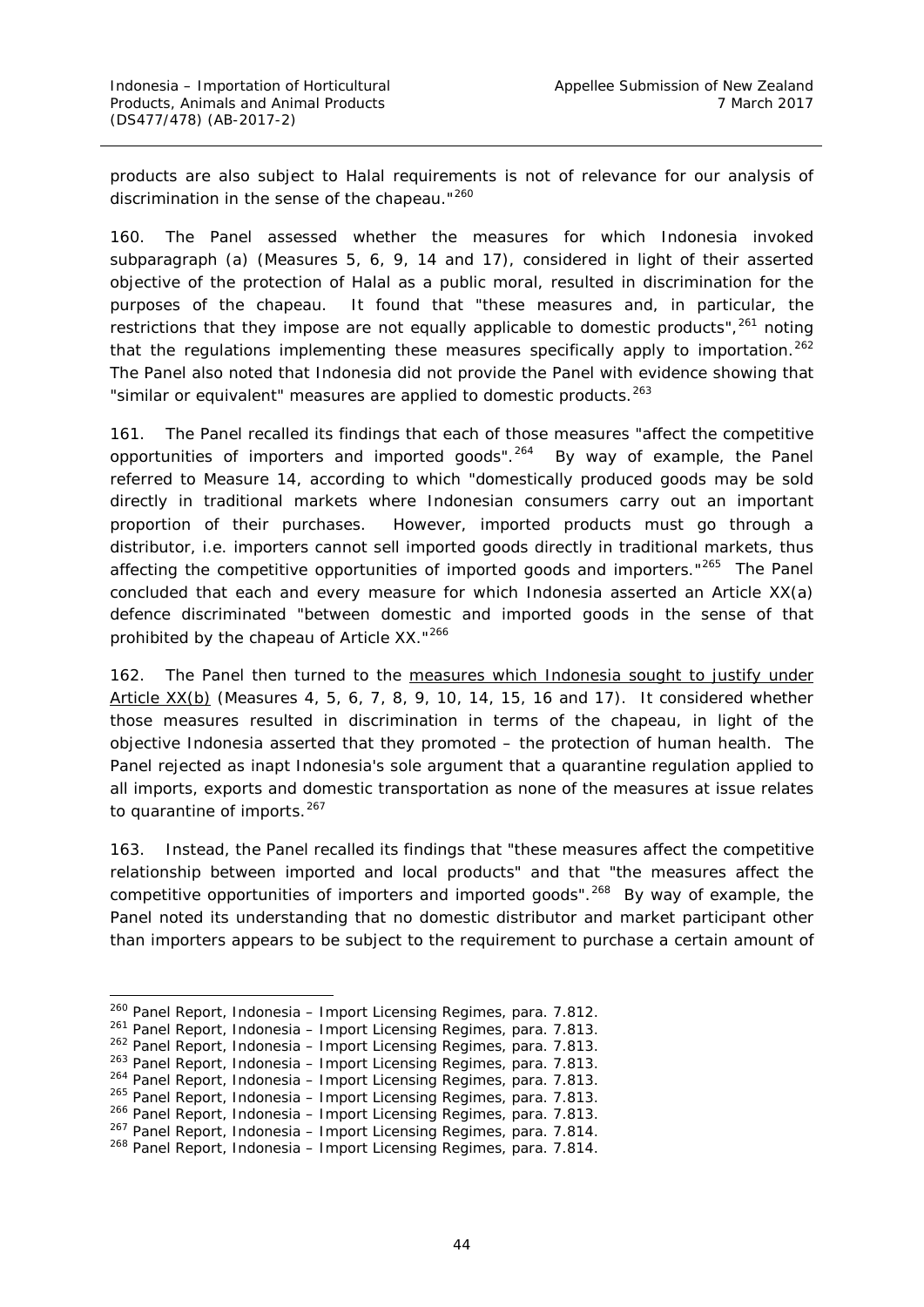local beef in order to be able to conduct its business.<sup>[269](#page-51-1)</sup> In the absence of evidence of similar restrictions for domestic products to those contained in the various measures, the Panel concluded that discrimination exists between domestic and imported goods.<sup>[270](#page-51-2)</sup> The Panel concluded that each and every measure for which Indonesia asserted an Article XX(b) defence discriminated between domestic and imported products within the meaning of the *chapeau*.<sup>[271](#page-51-3)</sup>

164. The Panel then considered the measures which Indonesia sought to justify under Article XX(d) (Measures 1, 2, 3, 5, 6, 9, 11, 12, 13 and 17). In respect of these measures, the Panel examined Indonesia's stated policy objective to secure compliance with laws relating to customs enforcement, and Indonesia's argument that its import licensing regime is "applied invariably between all importing countries".<sup>272</sup> The Panel concluded that Indonesia's argument did not address the relevant "discrimination against imported products vis-à-vis domestic products".<sup>273</sup> It considered these measures, and particularly the restrictions they impose, are not equally applicable to domestic products.[274](#page-51-6) Thus, the Panel found that each and every measure for which Indonesia asserted an Article XX(d) defence discriminated in the sense of the *chapeau*. [275](#page-51-7)

165. Accordingly, the Panel concluded, based on a consideration of the design, structure and expected operation of the measures, as well as the evidence made available to the Panel, that discrimination exists between domestic and imported goods with respect to the import licensing regimes as a whole, and all the individual measures therein, in the sense of the Article XX *chapeau*. [276](#page-51-8)

### <span id="page-51-0"></span>*2. The discrimination is arbitrary and unjustifiable*

166. The Panel then proceeded to consider whether the discrimination which the Panel had found to exist in respect of each and every measure is "arbitrary or unjustifiable".<sup>[277](#page-51-9)</sup>

167. In assessing whether the discrimination found to exist is arbitrary or unjustifiable, the Panel recalled the Appellate Body's guidance that the analysis "should focus on the cause of the discrimination, or the rationale put forward to explain its existence".<sup>278</sup> One of the most important factors in an assessment of arbitrary or unjustifiable discrimination

<span id="page-51-1"></span> <sup>269</sup> Panel Report, *Indonesia – Import Licensing Regimes*, para. 7.814, referring to Measure 15.

<span id="page-51-2"></span><sup>270</sup> Panel Report, *Indonesia – Import Licensing Regimes*, para. 7.814.

<span id="page-51-3"></span><sup>271</sup> Panel Report, *Indonesia – Import Licensing Regimes*, para. 7.814.

<span id="page-51-4"></span><sup>272</sup> Panel Report, *Indonesia – Import Licensing Regimes*, para. 7.815.

<span id="page-51-5"></span><sup>273</sup> Panel Report, *Indonesia – Import Licensing Regimes*, para. 7.815.

<sup>274</sup> Panel Report, *Indonesia – Import Licensing Regimes*, para. 7.815.

<span id="page-51-8"></span><span id="page-51-7"></span><span id="page-51-6"></span><sup>275</sup> Panel Report, *Indonesia – Import Licensing Regimes*, paras. 7.815 – 7.816.

<sup>276</sup> Panel Report, *Indonesia – Import Licensing Regimes*, para. 7.816.

<span id="page-51-9"></span><sup>277</sup> Panel Report, *Indonesia – Import Licensing Regimes*, para. 7.817.

<span id="page-51-10"></span><sup>278</sup> Panel Report, *Indonesia – Import Licensing Regimes*, para. 7.566 citing Appellate Body Report, *Brazil – Retreaded Tyres*, para. 226 citing Appellate Body Reports, *US – Gasoline*; *US – Shrimp*; and *US – Shrimp (Article 21.5 – Malaysia*).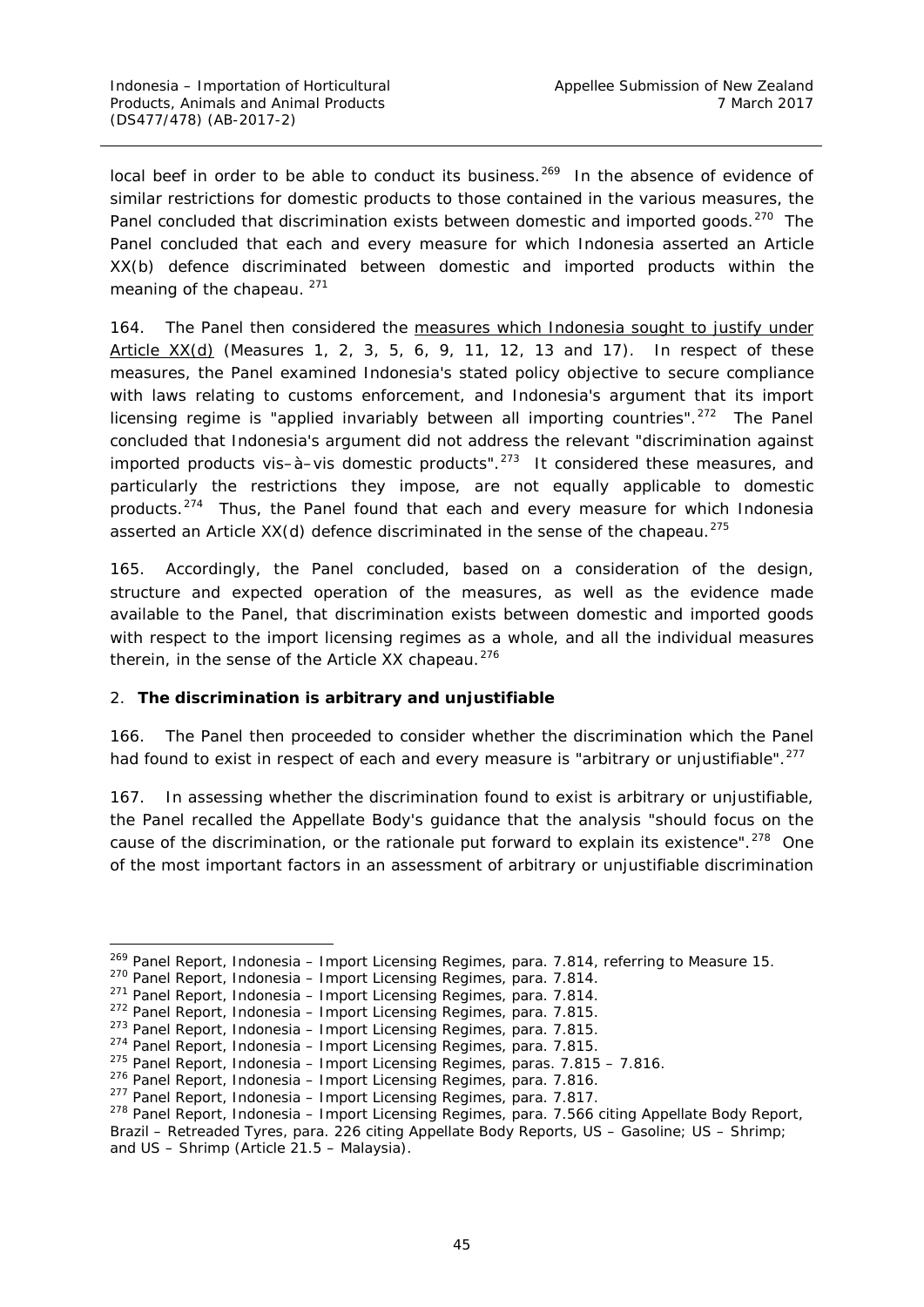is whether the discrimination can be reconciled with, or is rationally related to, the policy objective of the measure covered by the relevant Article XX subparagraph.<sup>[279](#page-52-0)</sup>

168. In respect of the measures which Indonesia sought to justify under Article XX(a), the Panel noted that "Indonesia maintained that these measures are necessary to protect the public moral of Halal, but did not explain how the discrimination arising from these measures can be reconciled with, or is rationally related to, protecting the public moral of Halal."<sup>280</sup> The Panel recorded its understanding of the evidence that relevant imported agricultural goods can only come into Indonesia if accompanied by the necessary Halal certifications, and that, in the case of fresh horticultural products, there are no halal requirements.<sup>[281](#page-52-2)</sup> The Panel found that protection of Halal requirements is "already ensured" through a different set of regulations.<sup>[282](#page-52-3)</sup> The Panel therefore concluded that "[b]earing in mind that both imported and domestic products are subject to Halal regulations, we do not understand how the resulting discrimination can be reconciled with, or is rationally related to, protecting halal regulations". <sup>[283](#page-52-4)</sup>

169. The Panel then considered whether the discrimination arising from the measures which Indonesia sought to justify under Article XX(b) could be reconciled with or is rationally related to protecting human life or health.<sup>[284](#page-52-5)</sup>

170. The Panel again referred to Indonesia's argument that a quarantine regulation was applied to all imports, exports and domestic transportation. The Panel found that this did not persuade it that a requisite relationship exists to life or health objectives, because none of the measures at issue relates to quarantine of imports.<sup>285</sup> The Panel consequently found that the discrimination between imported and domestic products arising from the relevant measures bore "no relationship to the protection of human life or health and Indonesia does not suggest one."<sup>[286](#page-52-7)</sup>

171. Then, in relation to the measures which Indonesia sought to justify under Article XX(d), the Panel noted that Indonesia did not explain how the discrimination arising from those measures could be reconciled with or was rationally related to securing compliance with Indonesia's customs laws.<sup>287</sup> It rejected Indonesia's argument that no discrimination exists between importing countries as the import licensing regime is

<span id="page-52-0"></span> <sup>279</sup> Panel Report, *Indonesia – Import Licensing Regimes*, para. 7.817 citing Appellate Body Reports, *US – Shrimp*, para. 165; *Brazil – Retreaded Tyres*, paras. 227, 228, and 232; *EC – Seal Products*, para. 5.306.

<sup>280</sup> Panel Report, *Indonesia – Import Licensing Regimes*, para. 7.819.

<span id="page-52-2"></span><span id="page-52-1"></span><sup>281</sup> Panel Report, *Indonesia – Import Licensing Regimes*, para. 7.819.

<span id="page-52-4"></span><span id="page-52-3"></span><sup>282</sup> Panel Report, *Indonesia – Import Licensing Regimes*, para. 7.819.

<sup>283</sup> Panel Report, *Indonesia – Import Licensing Regimes*, para. 7.819.

<span id="page-52-5"></span><sup>284</sup> Panel Report, *Indonesia – Import Licensing Regimes*, para. 7.820.

<sup>285</sup> Panel Report, *Indonesia – Import Licensing Regimes*, paras. 7.820 and 7.814.

<span id="page-52-7"></span><span id="page-52-6"></span><sup>286</sup> Panel Report, *Indonesia – Import Licensing Regimes*, para. 7.820.

<span id="page-52-8"></span><sup>287</sup> Panel Report, *Indonesia – Import Licensing Regimes*, para. 7.821.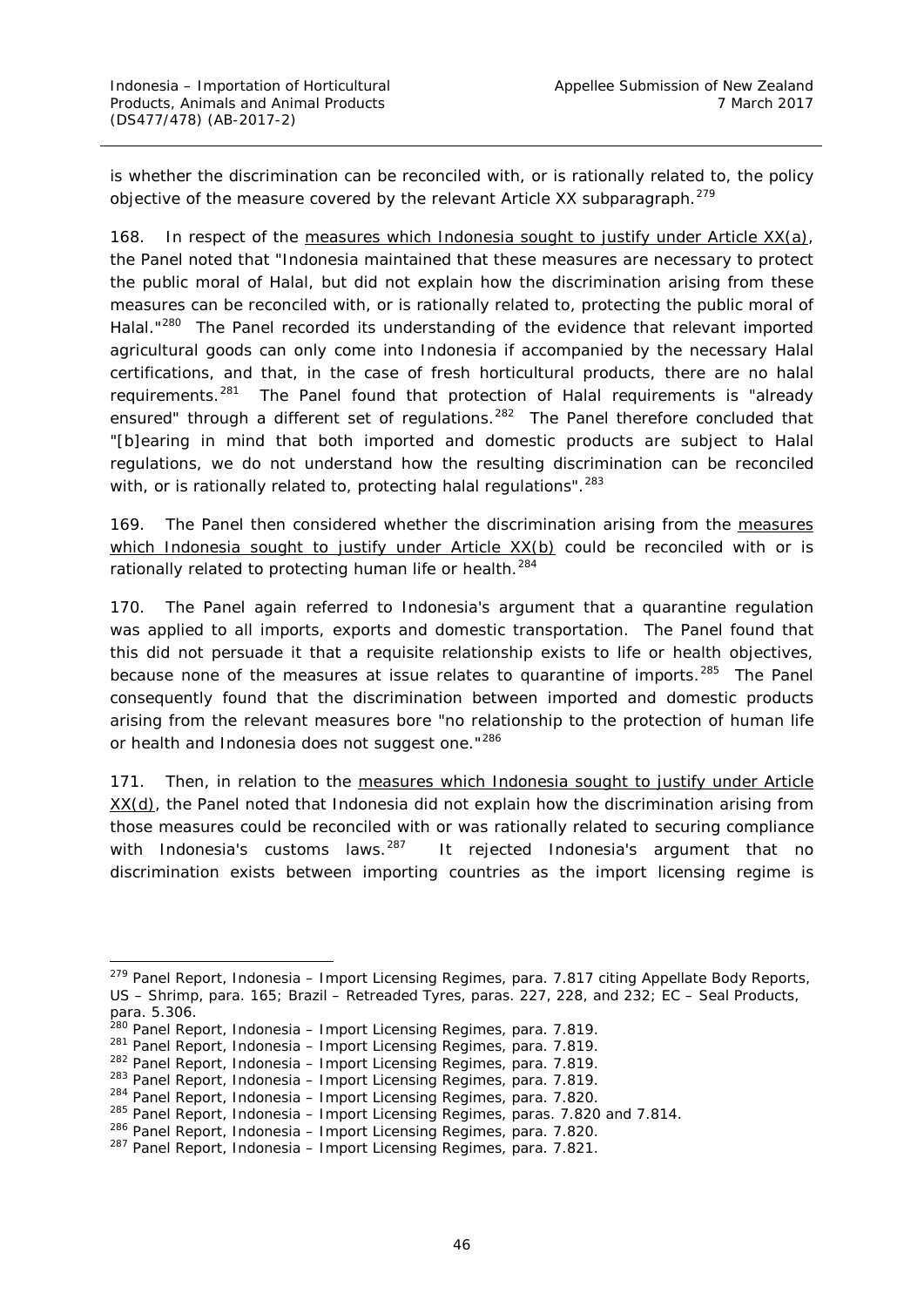applied invariably between all importing countries as relevant, because Indonesia did not address the discrimination against imported products vis-à-vis domestic products.<sup>[288](#page-53-0)</sup>

172. The Panel was not persuaded that the discrimination arising from the measures can be reconciled with, or is rationally related to, the objective of securing compliance with Indonesia's customs laws.<sup>289</sup> Indeed, the Panel concluded, "enforcing customs can be achieved ... irrespective of the ... measures at issue."<sup>[290](#page-53-2)</sup>

173. Thus, contrary to Indonesia's argument on appeal, the Panel did not fail to "examine the objectives that Measures 9–17 pursued".<sup>[291](#page-53-3)</sup> Rather, for the purposes of its *chapeau* analysis, the Panel evaluated the objectives asserted by Indonesia for each and every measure, whether it be protecting the public moral of Halal (under Article  $XX(a)$ ), protecting human life or health (under Article XX(b)), or securing compliance with laws relating to customs enforcement (under Article XX(d)). It then assessed whether the discrimination could be reconciled with, or is rationally related to, that policy objective.<sup>[292](#page-53-4)</sup>

174. Furthermore, the Panel found that the text, structure and history of the import licensing regulations and the framework legislation pursuant to which Indonesia's import licensing regimes and measures therein were established, show that the actual purpose of the challenged measures is to restrict imports of agricultural products when domestic production is deemed sufficient. [293](#page-53-5)

175. The Panel referred to provisions in Indonesia's framework legislation explicitly providing that agricultural imports are made contingent on the availability of sufficient domestic supply to satisfy domestic food demand.<sup>[294](#page-53-6)</sup> The Panel recalled that the overarching laws are implemented through the regulations issued by the Ministry of Trade and the Ministry of Agriculture regulating Indonesia's import licensing regimes.<sup>[295](#page-53-7)</sup> The Panel found, by reference to the text of the regulations and the evidence on the record, that these implementing regulations carry out the task of, among other things, ensuring sufficiency of domestic production by means of a series of import restrictions and prohibitions.<sup>[296](#page-53-8)</sup> One example, cited by the Panel, was a report of the Minister of

<span id="page-53-0"></span> <sup>288</sup> Panel Report, *Indonesia – Import Licensing Regimes*, para. 7.815.

<span id="page-53-1"></span><sup>289</sup> Panel Report, *Indonesia – Import Licensing Regimes*, para. 7.821.

<span id="page-53-2"></span><sup>290</sup> Panel Report, *Indonesia – Import Licensing Regimes*, para. 7.821.

<span id="page-53-3"></span><sup>&</sup>lt;sup>291</sup> Indonesia's Appellant Submission, para. 153.

<span id="page-53-4"></span><sup>292</sup> Panel Report, *Indonesia – Import Licensing Regimes*, paras. 7.817–7.821.

<span id="page-53-5"></span><sup>293</sup> Panel Report, *Indonesia – Import Licensing Regimes*, para. 7.822 citing New Zealand's second written submission, para. 303, (referring to New Zealand's first written submission, paras. 2, 15– 18, 67–71). Panel Report, *Indonesia – Import Licensing Regimes*, paras. 2.4–2.7, setting out the overarching legislative framework for the importation of horticultural products, animals and animal products.

<span id="page-53-6"></span><sup>294</sup> Panel Report, *Indonesia – Import Licensing Regimes*, para. 7.822 citing Article 36 of the Food Law (Exhibit JE–2), Article 30 of the Farmers Law (Exhibit JE–3), Article 36B(1) of the Animal Law Amendment (Exhibit JE–5), Article 88 of the Horticultural Law (Exhibit JE–1).

<span id="page-53-7"></span><sup>&</sup>lt;sup>295</sup> Panel Report, *Indonesia – Import Licensing Regimes*, para. 7.822.<br><sup>296</sup> Panel Report, *Indonesia – Import Licensing Regimes*, para. 7.822.

<span id="page-53-8"></span>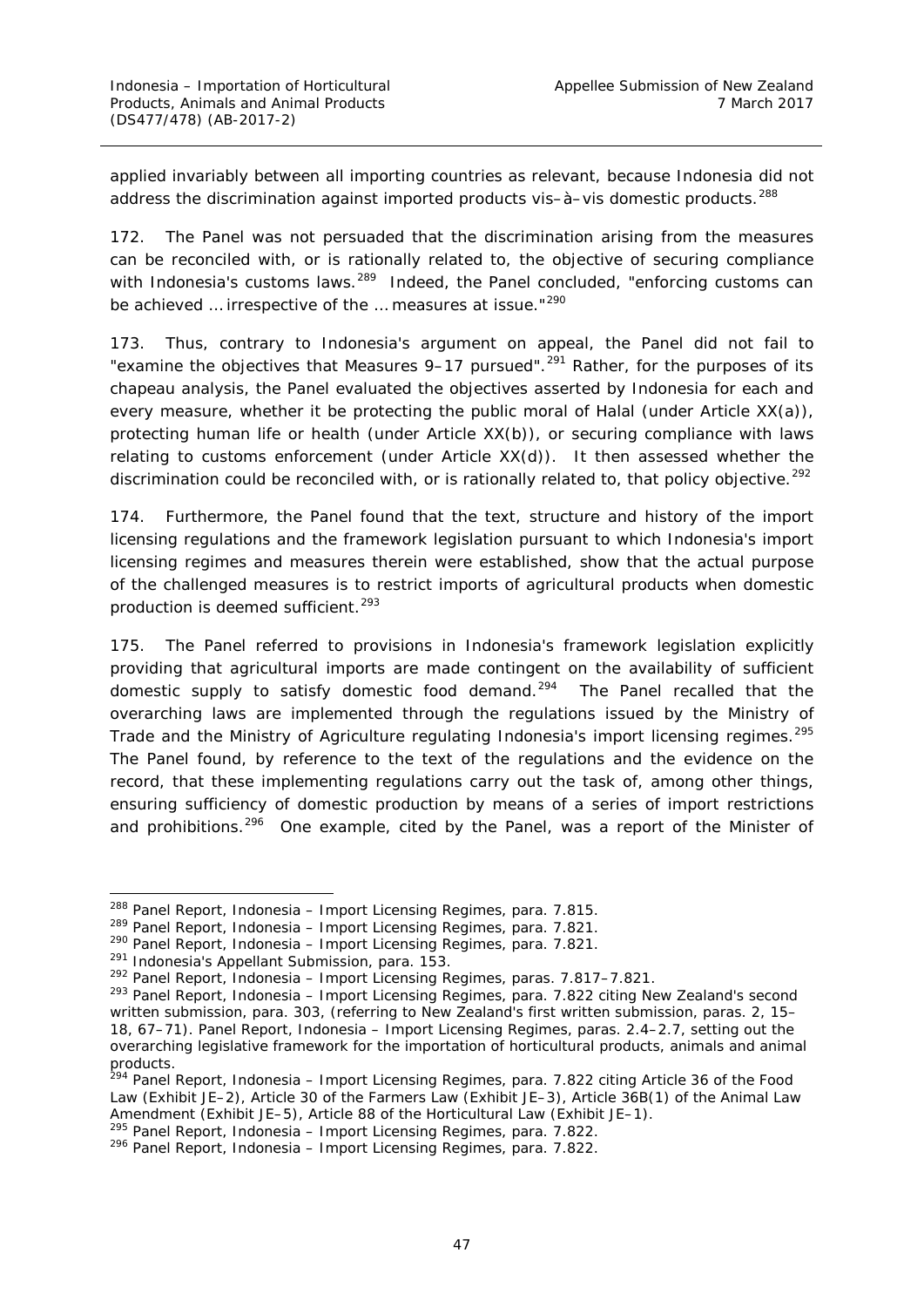Agriculture stating that "[i]mports are only for covering domestic shortfalls" and that "meat imports will be gradually reduced and import restrictions will be tightened".<sup>[297](#page-54-1)</sup>

176. Like the Appellate Body in *Brazil – Retreaded Tyres*, the Panel had "difficulty understanding how discrimination might be viewed as complying with the *chapeau* of Article XX when the alleged rationale for discriminating does not relate to the pursuit of or would go against the objective that was provisionally found to justify a measure under a paragraph of Article XX."<sup>[298](#page-54-2)</sup> Rather, such discrimination serves Indonesia's objective to prohibit and restrict agricultural imports when domestic production is deemed sufficient to satisfy domestic demand, to which the Article XX defence does not apply.

177. Thus, the Panel found that each of the "individual measures" as well as the "import licensing regimes … as a whole" are applied "contrary to the requirements of the *chapeau* of Article XX of the GATT 1994, given the absence of a rational connection between the discrimination and the policy objectives protected under subparagraphs (a), (b) and (d) of Article XX of the GATT 1994". $299$ 

# <span id="page-54-0"></span>*3. The discrimination occurs between countries where the same conditions prevail*

178. The Panel found that Indonesia "did not provide any relevant argumentation" in support of its contention that different conditions applied between relevant countries, in the sense intended by the *chapeau*. [300](#page-54-4) Indonesia relied solely on its argument that there is no discrimination between imported and domestic products and did not provide any argumentation as to which countries and which different conditions it wished the Panel to examine.<sup>301</sup> Therefore, the Panel found that Indonesia failed to meet its burden of proving that its measures are applied in a manner that does not constitute a means of arbitrary or unjustifiable discrimination *between countries where the same conditions prevail*. [302](#page-54-6)

179. The Panel recalled that it is the "conditions" relating to the particular policy objective under the applicable subparagraph of Article XX of the GATT 1994 that are relevant for the analysis under the *chapeau*. [303](#page-54-7) The respondent bears the burden of proving that prevailing conditions are not "the same" in relevant respects.<sup>[304](#page-54-8)</sup>

<span id="page-54-1"></span> <sup>297</sup> Panel Report, *Indonesia – Import Licensing Regimes*, para. 7.822 citing in footnote 2324, Exhibits NZ–1, USA–10 and USA–11.

<span id="page-54-2"></span><sup>298</sup> Panel Report, *Indonesia – Import Licensing Regimes*, para. 7.823 citing Appellate Body Report, *Brazil – Retreaded Tyres*, para. 227.

<span id="page-54-3"></span><sup>299</sup> Panel Report, *Indonesia – Import Licensing Regimes*, para. 7.824.

<span id="page-54-4"></span><sup>300</sup> Panel Report, *Indonesia – Import Licensing Regimes*, para. 7.825 and see also para. 7.540.

<span id="page-54-5"></span><sup>301</sup> Panel Report, *Indonesia – Import Licensing Regimes*, para. 7.825.

<span id="page-54-6"></span><sup>302</sup> Panel Report, *Indonesia – Import Licensing Regimes*, paras. 7.825 and 7.826.

<span id="page-54-7"></span><sup>303</sup> Panel Report, *Indonesia – Import Licensing Regimes*, para. 7.825 citing Appellate Body Report, *EC – Seal Products*, para. 5.300.

<span id="page-54-8"></span><sup>304</sup> Panel Report, *Indonesia – Import Licensing Regimes*, para. 7.825. Also, Appellate Body Report, *EC – Seal Products*, para. 5.301.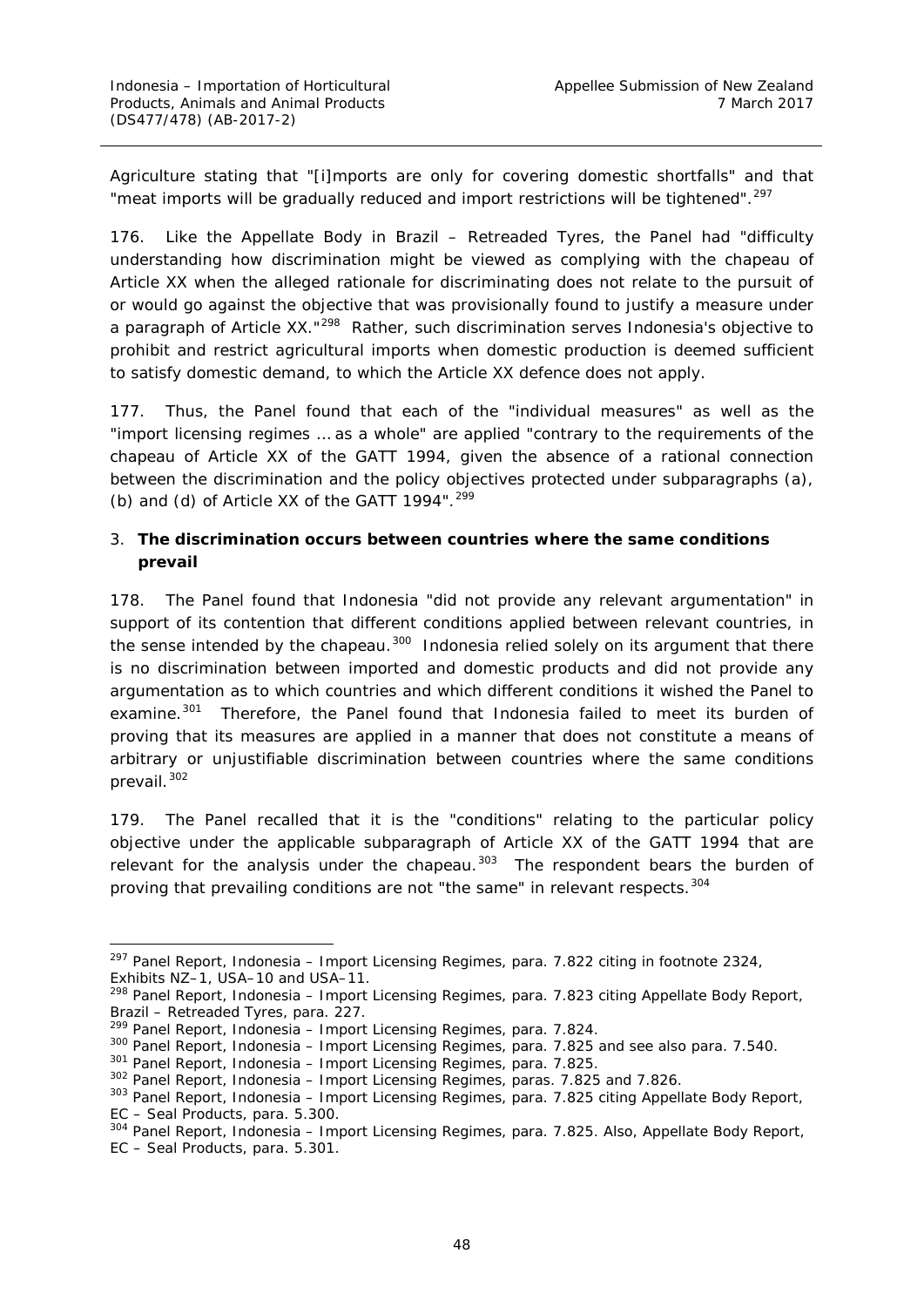180. The Panel also pointed out that while Indonesia did not explicitly suggest that its equatorial climate resulted in different prevailing conditions between itself and the complainants, had it done so, the climatic conditions of New Zealand and the United States "are irrelevant to the application of these measures".<sup>[305](#page-55-1)</sup> That is because the same climatic conditions prevail for domestic as well as imported products, once they are in Indonesia.[306](#page-55-2)

181. Based on this comprehensive analysis, the Panel correctly concluded that Indonesia failed to demonstrate that Measures 9–17 are applied in a manner consistent with the *chapeau* of Article XX.<sup>[307](#page-55-3)</sup> No repercussions for the substance of the analysis and no flawed results flowed from the Panel's Article XX order of analysis.

#### <span id="page-55-0"></span>**F. THE PANEL DID NOT FAIL TO APPLY THE PRINCIPLE OF** *JURA NOVIT CURIA*

182. Indonesia also claims that the Panel was induced into committing a legal error by choosing to reflect the approach taken by Indonesia in respect of the presentation of its defences under the *chapeau* of Article XX. Indonesia argues that by examining whether Indonesia's import licensing regimes for horticultural products and animals and animal products and as a whole, including the individual measures therein, were applied in a manner consistent with the *chapeau*, [308](#page-55-4) the Panel did not follow the principle of *jura novit curia*. [309](#page-55-5)

183. New Zealand does not disagree with Indonesia that the principle of *jura novit curia* applies to a panel; it is the duty of a panel to know and apply the law. Nor do we disagree with Indonesia that a panel is free to develop its own legal reasoning to support its findings in the matter under consideration.<sup>[310](#page-55-6)</sup> However, New Zealand does not agree that the Panel's analysis in this dispute conflicts with these principles.

184. The reason that the Panel approached its analysis in this way is because Indonesia's arguments under the *chapeau* of Article XX were made with respect to its "import licensing regimes for horticultural products and animal and animal products as a whole" and it did so "without making any relevant distinctions between the individual measures at issue and it conflated all three defences under subparagraphs (a), (b) and (d) of Article XX of the GATT 1994" in its *chapeau* argument.<sup>[311](#page-55-7)</sup>

185. The Panel's approach was, in fact, generous to Indonesia considering that the Appellate Body has stated that the function of the *chapeau* of Article XX of the GATT 1994 "is to prevent the abuse or misuse of a Member's right to invoke the exceptions

<span id="page-55-2"></span><span id="page-55-1"></span> <sup>305</sup> Panel Report, *Indonesia – Import Licensing Regimes*, para. 7.825 referring to Measures 5 and 8. <sup>306</sup> Panel Report, *Indonesia – Import Licensing Regimes*, para. 7.825.

<span id="page-55-3"></span><sup>307</sup> Panel Report, *Indonesia – Import Licensing Regimes*, para. 7.829.

<span id="page-55-4"></span><sup>308</sup> Indonesia's Appellant Submission, paras. 156 and 157 citing Panel Report, *Indonesia – Import Licensing Regimes*, paras. 7.569, 7.805 and 7.806.

<span id="page-55-5"></span><sup>309</sup> Indonesia's Appellant Submission, para. 158.

<span id="page-55-6"></span><sup>310</sup> Indonesia's Appellant Submission, paras. 146–149.

<span id="page-55-7"></span><sup>311</sup> Panel Report, *Indonesia – Import Licensing Regimes*, paras. 7.805 and 7.569 (internal footnotes omitted). As accepted in Indonesia's Appellant Submission, para. 131.